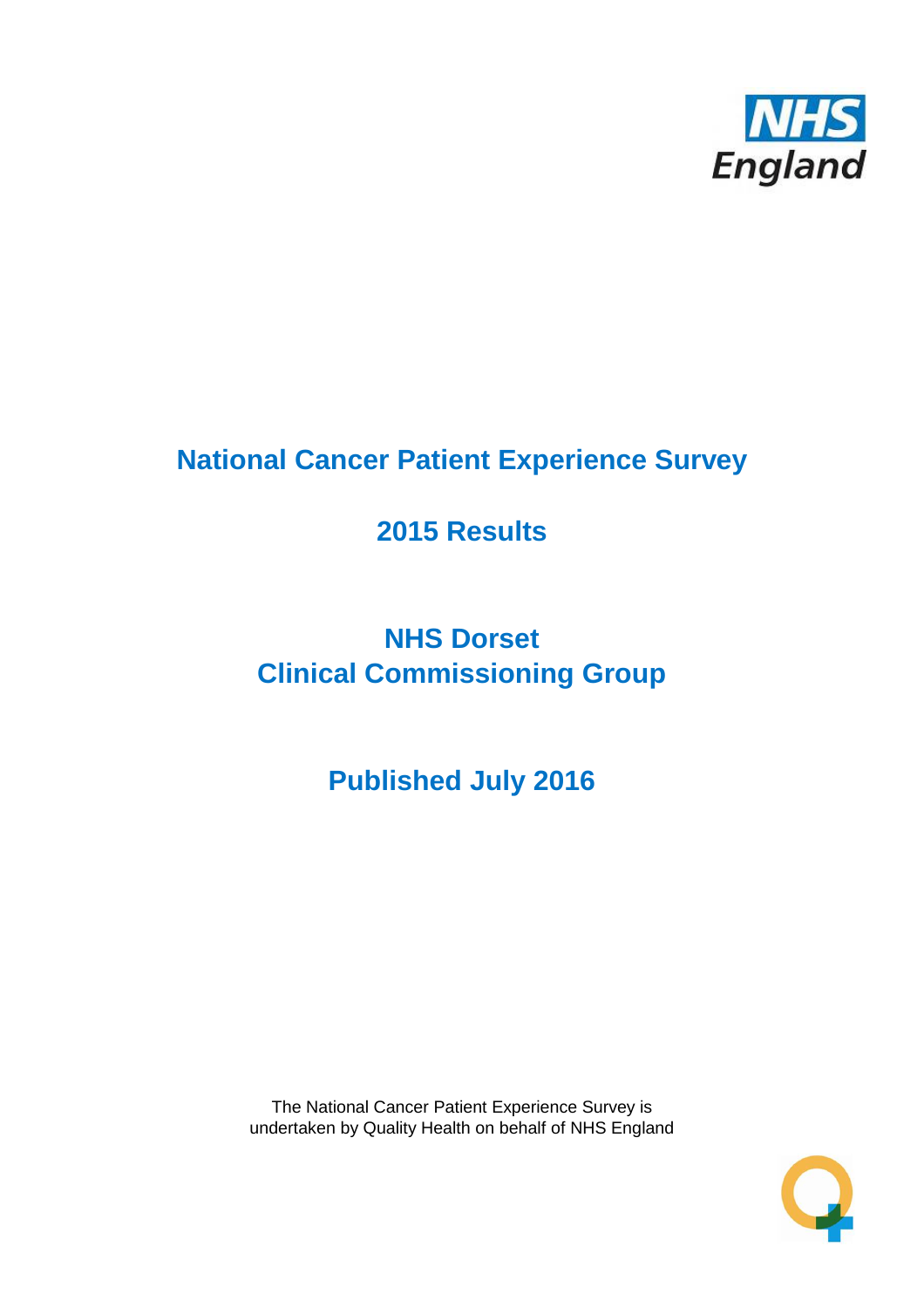### **Introduction**

The National Cancer Patient Experience Survey 2015 is the fifth iteration of the survey first undertaken in 2010. It has been designed to monitor national progress on cancer care; to provide information to drive local quality improvements; to assist commissioners and providers of cancer care; and to inform the work of the various charities and stakeholder groups supporting cancer patients.

The survey was overseen by a national Cancer Patient Experience Advisory Group. This Advisory Group set the principles and objectives of the survey programme and guided questionnaire development.

The survey was commissioned and managed by NHS England. The survey provider, Quality Health, is responsible for designing, running and analysing the survey.

Full national results and other reports are available at www.ncpes.co.uk

Further details on the survey methodology and changes to the 2015 survey can be found in the Annex. Note that a number of significant changes were made to the 2015 survey so caution should be taken in directly comparing data from the 2015 survey to the findings of the previous CPES surveys. No comparisons with previous surveys are presented in this report.

#### **This report**

The report shows how this CCG scored for each question in the survey, compared with national results. It is aimed at helping individual CCGs to understand their performance and identify areas for local improvement.

Note that responses for questions with 1-20 respondents have been suppressed. This is to protect patient confidentiality and because uncertainty around the result is too great.

#### **Data tables**

The data tables presented in this report show the following for each question:

- **Column 1** shows the number of respondents to this question
- **Column 2** shows the unadjusted 2015 score for this CCG
- **Column 3** shows the case-mix adjusted 2015 score for this CCG
- **Column 4** shows the lower limit of the expected range of scores for this CCG (the top of the pale blue section on the Comparability chart - see below)
- **Column 5** shows the upper limit of the expected range of scores for this CCG (the bottom of the dark blue section on the Comparability chart - see below)
- **Column 6** shows the National Average score for this question.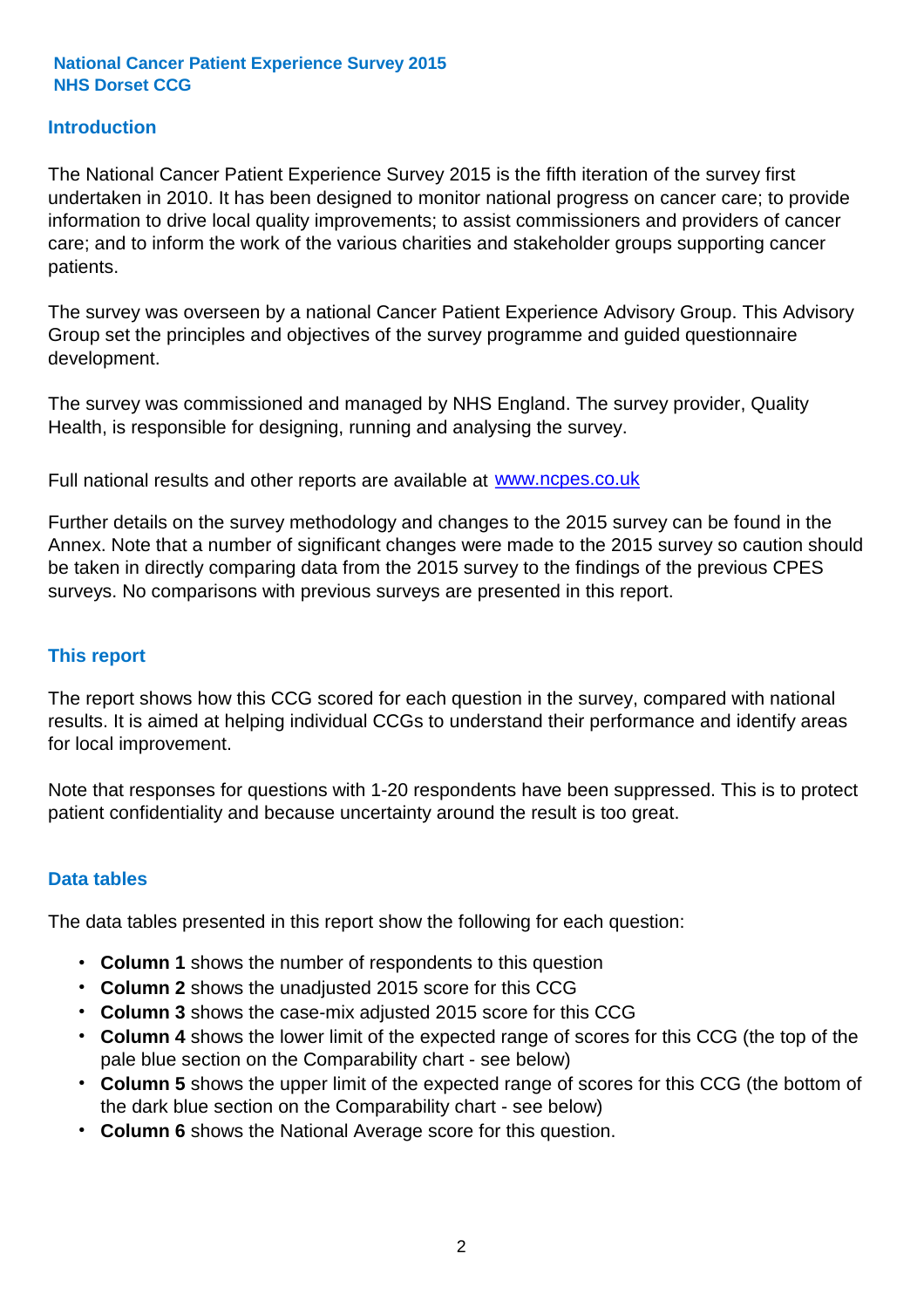Results for individual response options are presented in the detailed data tables **WWW.ncpes.co.uk** Confidence Intervals for unadjusted and case-mix adjusted data are provided in these tables.

Expected ranges and 95% Confidence Intervals highlight the uncertainty around the results. The size of the expected ranges and confidence intervals will be different for each question, and depends on the number of respondents and the range of their responses.

For further details on case-mix adjustment and the scoring methodology used, please refer to the Annex.

#### **Comparability charts**

For the 2015 survey, we have adopted the CQC standard for reporting comparative performance, based on calculation of "expected ranges". This means that CCGs will be flagged as outliers only if there is statistical evidence that their scores deviate (positively or negatively) from the range of scores that would be expected for CCGs of the same size.

The Comparability charts in this report show a bar with these expected ranges (in grey), higher than expected (in dark blue), and lower than expected (in pale blue). A black dot represents the actual score of this CCG.

The same colour convention has been used in Column 3 of the Data tables.

For further details on expected ranges, please refer to the technical document at **www.ncpes.co.uk** 

#### **Tumour group tables**

The final set of tables in this report show the scores for each question for each of the 13 tumour groups, with a comparative national score for that tumour group.

These breakdowns are intended as additional information for CCGs to understand the differences between the experiences of patients with different types of cancer. The numbers are generally relatively small and may not be statistically significant. They should therefore be treated with some caution.

#### **Notes on specific questions**

Question 5 in the survey has not been scored. However, the unscored data is useful and has been published alongside the other results in this report. This question asked respondents to "tick all that apply". The results show all of the responses given including where respondents chose two or more options.

Questions used to direct respondents to different parts of the survey (questions 4, 17, 24, 27, 40, 43, 46) and other demographic and information questions are not reported.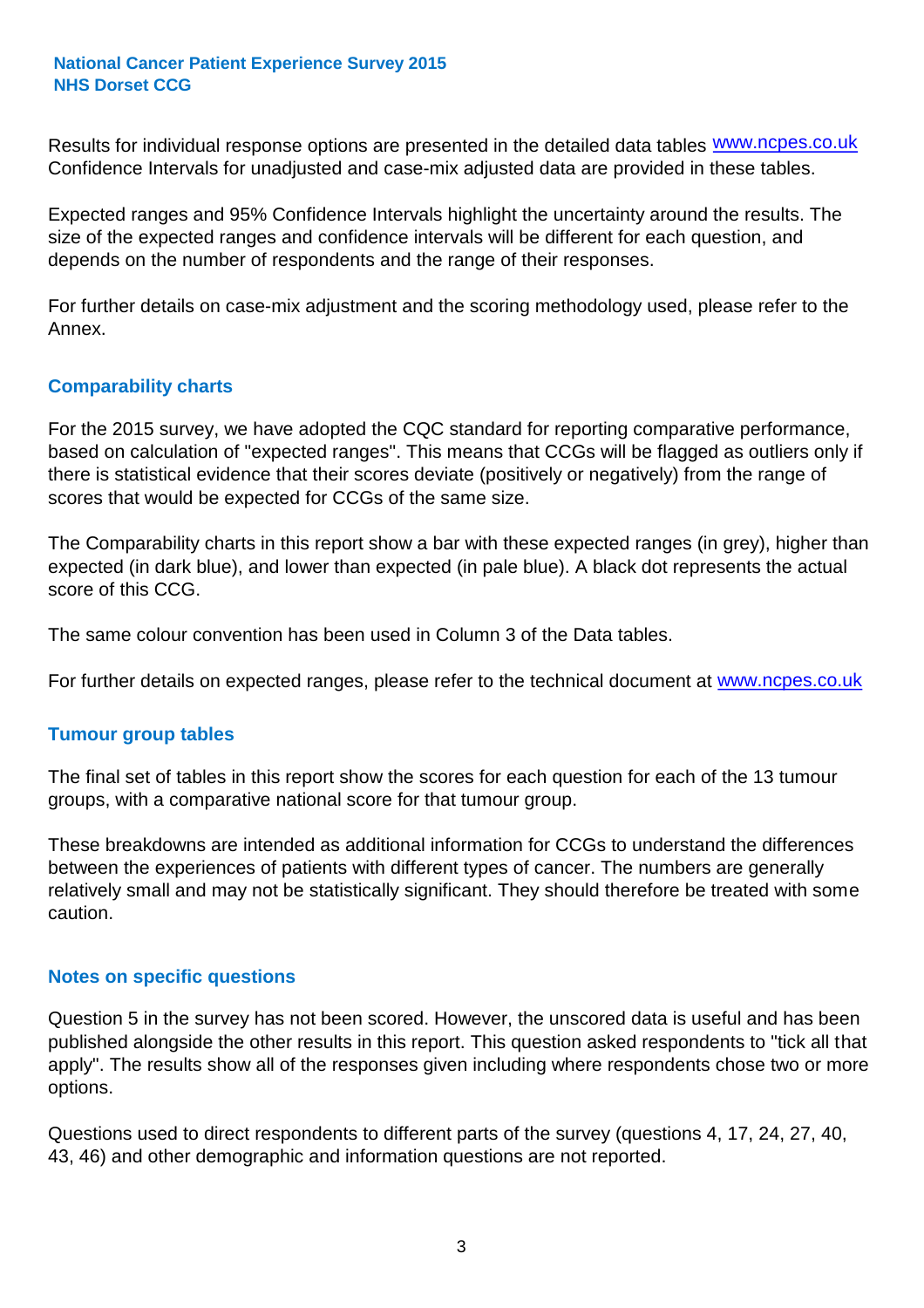#### **How to use the data**

Unadjusted data should be used to see the actual responses from patients relating to the CCG.

Case-mix adjusted data, together with expected ranges, should be used to understand whether the results are significantly higher or lower than national results.

Case-mix adjusted data, together with (case-mix adjusted) Confidence Intervals (presented in the detailed data tables **www.ncpes.co.uk**), should be used to understand whether the results are significantly higher or lower than the results for another CCG.

#### **Response rates**

Numbers of respondents by tumour group, age and gender can be found in the Annex.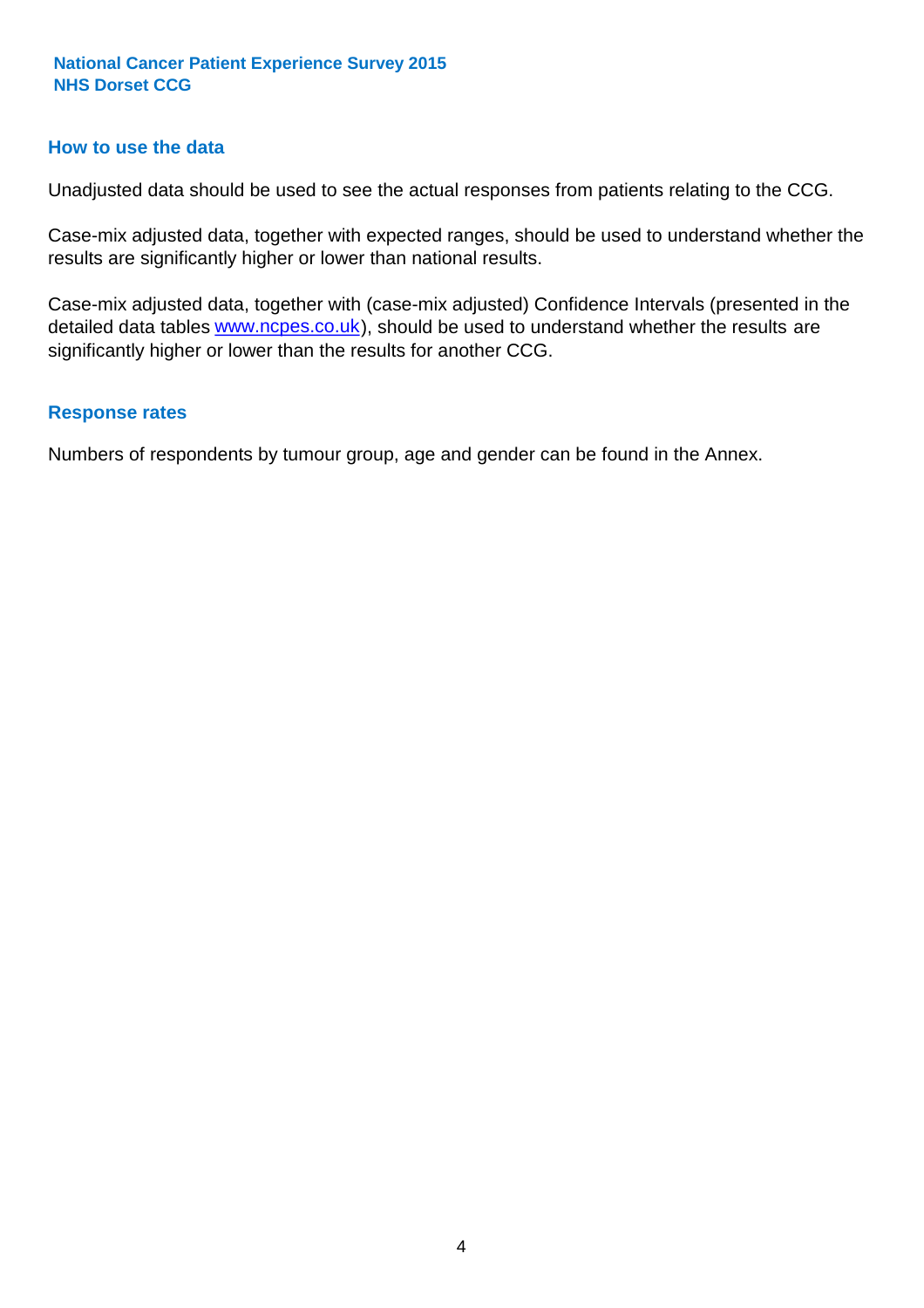### **Executive Summary**

average rating of **8.8**. Asked to rate their care on a scale of zero (very poor) to 10 (very good), respondents gave an

The following questions are included in phase 1 of the Cancer Dashboard developed by Public Health England and NHS England\*:

- **78%** of respondents said that they were definitely involved as much as they wanted to be in decisions about their care and treatment
- **92%** of respondents said that they were given the name of a Clinical Nurse Specialist who would support them through their treatment
- when asked how easy or difficult it had been to contact their Clinical Nurse Specialist 90% of respondents said that it had been 'quite easy' or 'very easy'
- **90%** of respondents said that, overall, they were always treated with dignity and respect they were in hospital
- **96%** of respondents said that hospital staff told them who to contact if they were worried about their condition or treatment after they left hospital
- **65%** of respondents said that they thought the GPs and nurses at their general practice definitely did everything they could to support them while they were having cancer treatment.

Detailed results for these and other questions are set out in the sections that follow.

#### \* www.cancerdata.nhs.uk/dashboard

The questions were selected in discussion with the national Cancer Patient Experience Advisory Group and reflect four key patient experience domains: provision of information; involvement in decisions; care transition; interpersonal relations, respect and dignity. The figures presented above are all case-mix adjusted.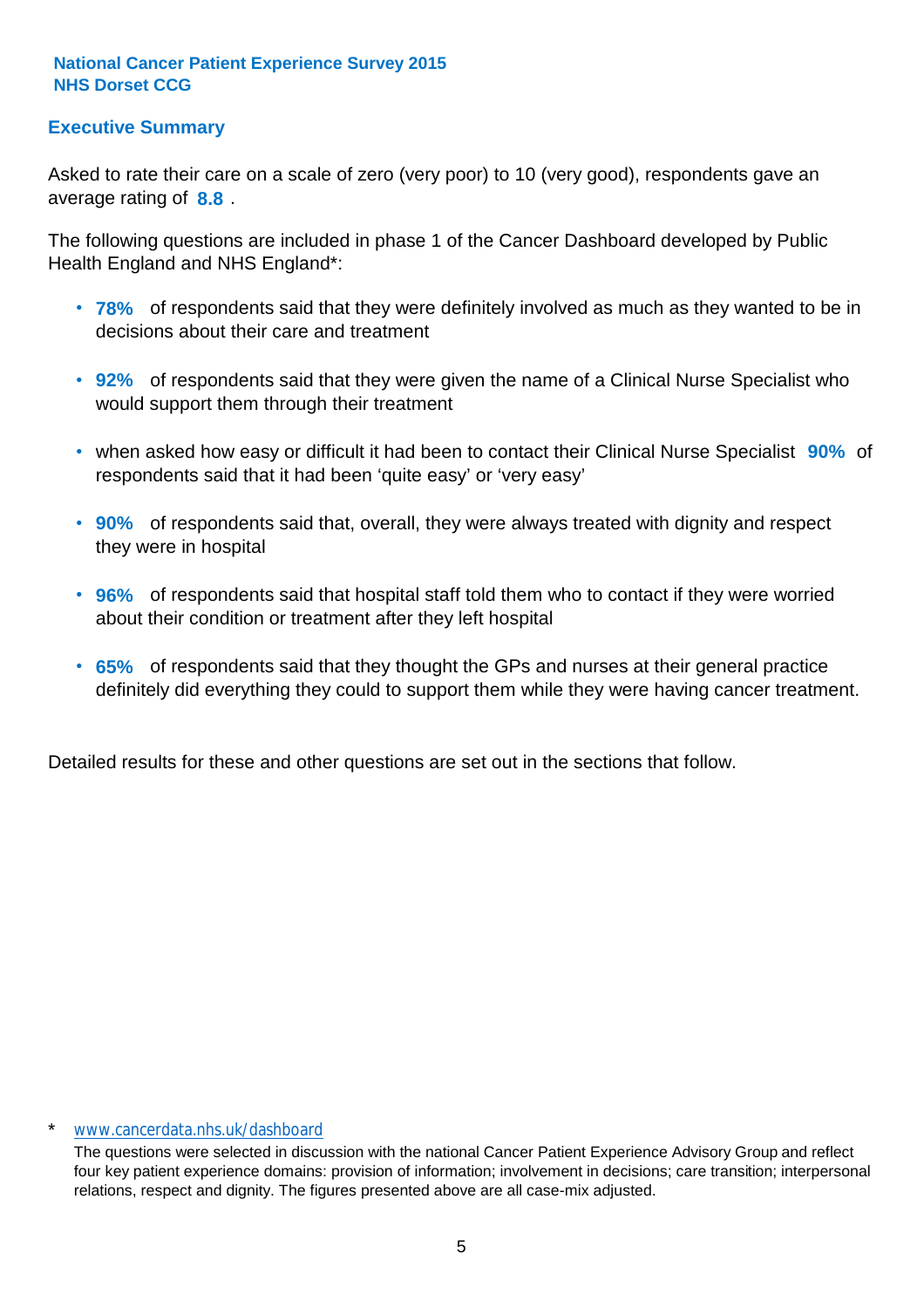# **Questions which scored outside expected range**

|                   |                                                                                            |                                          |                                       | 2015 Case-mix Adjusted              |                                     |                              |
|-------------------|--------------------------------------------------------------------------------------------|------------------------------------------|---------------------------------------|-------------------------------------|-------------------------------------|------------------------------|
| Question          |                                                                                            | respondents<br>for this CCG<br>Number of | Percentage for<br>this<br>2015<br>CCG | Lower limit of<br>expected<br>range | Upper limit of<br>expected<br>range | Average<br>National<br>Score |
|                   | Finding out what was wrong with you                                                        |                                          |                                       |                                     |                                     |                              |
| Q8                | Patient told they could bring a family member or friend when<br>first told they had cancer | 1,122                                    | 83%                                   | 76%                                 | 81%                                 | 79%                          |
| Q9                | Patient felt they were told sensitively that they had cancer                               | 1,360                                    | 86%                                   | 82%                                 | 86%                                 | 84%                          |
| Q11               | Patient given easy to understand written information about the<br>type of cancer they had  | 1,186                                    | 74%                                   | 69%                                 | 74%                                 | 72%                          |
|                   | <b>Clinical Nurse Specialist</b>                                                           |                                          |                                       |                                     |                                     |                              |
| Q17               | Patient given the name of the CNS who would support them<br>through their treatment        | 1,312                                    | 92%                                   | 88%                                 | 92%                                 | 90%                          |
| Q18               | Patient found it easy to contact their CNS                                                 | 1,086                                    | 90%                                   | 83%                                 | 90%                                 | 87%                          |
| Q19               | Get understandable answers to important questions all or most<br>of the time               | 1,045                                    | 92%                                   | 87%                                 | 90%                                 | 89%                          |
|                   | Support for people with cancer                                                             |                                          |                                       |                                     |                                     |                              |
| Q <sub>21</sub>   | Hospital staff gave information about impact cancer could have<br>on day to day activities | 865                                      | 84%                                   | 78%                                 | 83%                                 | 81%                          |
| Q22               | Hospital staff gave information on getting financial help                                  | 629                                      | 60%                                   | 51%                                 | 59%                                 | 55%                          |
| <b>Operations</b> |                                                                                            |                                          |                                       |                                     |                                     |                              |
| Q26               | Staff explained how operation had gone in understandable way                               | 737                                      | 81%                                   | 75%                                 | 81%                                 | 78%                          |
|                   | Hospital care as an inpatient                                                              |                                          |                                       |                                     |                                     |                              |
| Q28               | Groups of doctors or nurses did not talk in front of patient as if<br>they were not there  | 868                                      | 84%                                   | 79%                                 | 84%                                 | 81%                          |
| Q29               | Patient had confidence and trust in all doctors treating them                              | 868                                      | 87%                                   | 82%                                 | 86%                                 | 84%                          |
| Q <sub>31</sub>   | Patient had confidence and trust in all ward nurses                                        | 870                                      | 77%                                   | 69%                                 | 75%                                 | 72%                          |
| Q <sub>32</sub>   | Always / nearly always enough nurses on duty                                               | 867                                      | 71%                                   | 63%                                 | 69%                                 | 66%                          |
| Q35               | Patient was able to discuss worries or fears with staff during<br>visit                    | 614                                      | 60%                                   | 48%                                 | 56%                                 | 52%                          |
| Q36               | Hospital staff definitely did everything to help control pain                              | 771                                      | 88%                                   | 81%                                 | 86%                                 | 84%                          |
| Q <sub>37</sub>   | Always treated with respect and dignity by staff                                           | 872                                      | 90%                                   | 85%                                 | 90%                                 | 87%                          |
| Q39               | Staff told patient who to contact if worried post discharge                                | 845                                      | 96%                                   | 92%                                 | 95%                                 | 94%                          |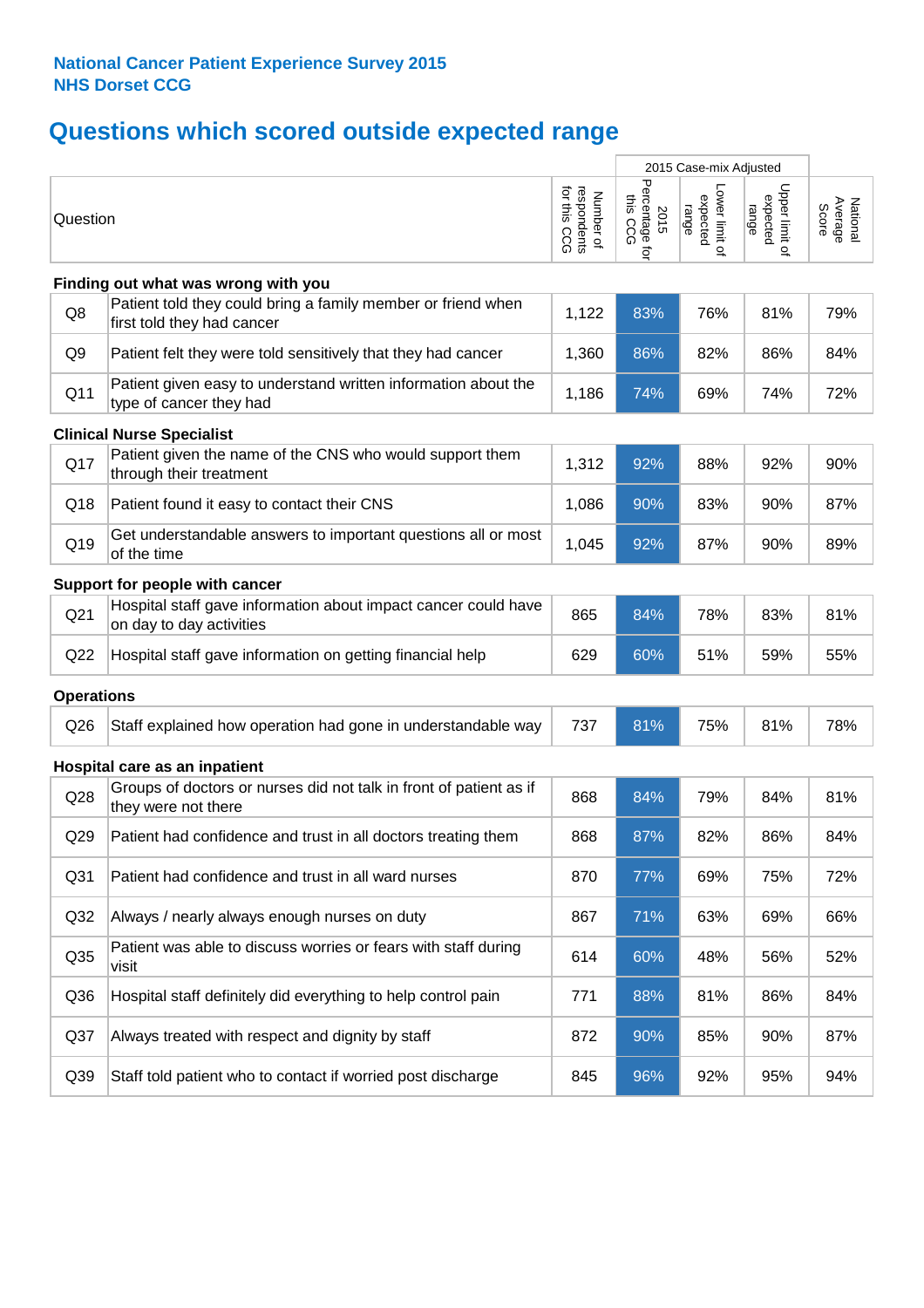|          |                                                                                                     |                                          | 2015 Case-mix Adjusted                              |                                     |                                     |                              |
|----------|-----------------------------------------------------------------------------------------------------|------------------------------------------|-----------------------------------------------------|-------------------------------------|-------------------------------------|------------------------------|
| Question |                                                                                                     | respondents<br>for this CCG<br>Number of | Percentage<br>this<br>2015<br>SC<br>$\Omega$<br>ਕ੍ਰ | Lower limit of<br>expected<br>range | Upper limit of<br>expected<br>range | National<br>Average<br>Score |
|          | Hospital care as a day patient / outpatient                                                         |                                          |                                                     |                                     |                                     |                              |
| Q41      | Patient was able to discuss worries or fears with staff during<br>visit                             | 1,003                                    | 75%                                                 | 67%                                 | 73%                                 | 70%                          |
| Q42      | Doctor had the right notes and other documentation with them                                        | 1,194                                    | 97%                                                 | 94%                                 | 97%                                 | 96%                          |
| Q48      | Patient given understandable information about whether<br>chemotherapy was working                  | 672                                      | 74%                                                 | 64%                                 | 71%                                 | 68%                          |
|          | Home care and support                                                                               |                                          |                                                     |                                     |                                     |                              |
| Q49      | Hospital staff gave family or someone close all the information<br>needed to help with care at home | 1,096                                    | 61%                                                 | 55%                                 | 60%                                 | 58%                          |
| Q50      | Patient definitely given enough support from health or social<br>services during treatment          | 823                                      | 63%                                                 | 48%                                 | 59%                                 | 54%                          |
| Q51      | Patient definitely given enough support from health or social<br>services after treatment           | 443                                      | 52%                                                 | 40%                                 | 49%                                 | 45%                          |
|          | Your overall NHS care                                                                               |                                          |                                                     |                                     |                                     |                              |
| Q54      | Hospital and community staff always worked well together                                            | 1,317                                    | 65%                                                 | 57%                                 | 64%                                 | 61%                          |
| Q56      | Overall the administration of the care was very good / good                                         | 1,353                                    | 91%                                                 | 87%                                 | 91%                                 | 89%                          |
| Q57      | Length of time for attending clinics and appointments was right                                     | 1,328                                    | 74%                                                 | 60%                                 | 71%                                 | 66%                          |
| Q59      | Patient's average rating of care scored from very poor to very<br>good                              | 1,327                                    | 8.8                                                 | 8.6                                 | 8.8                                 | 8.7                          |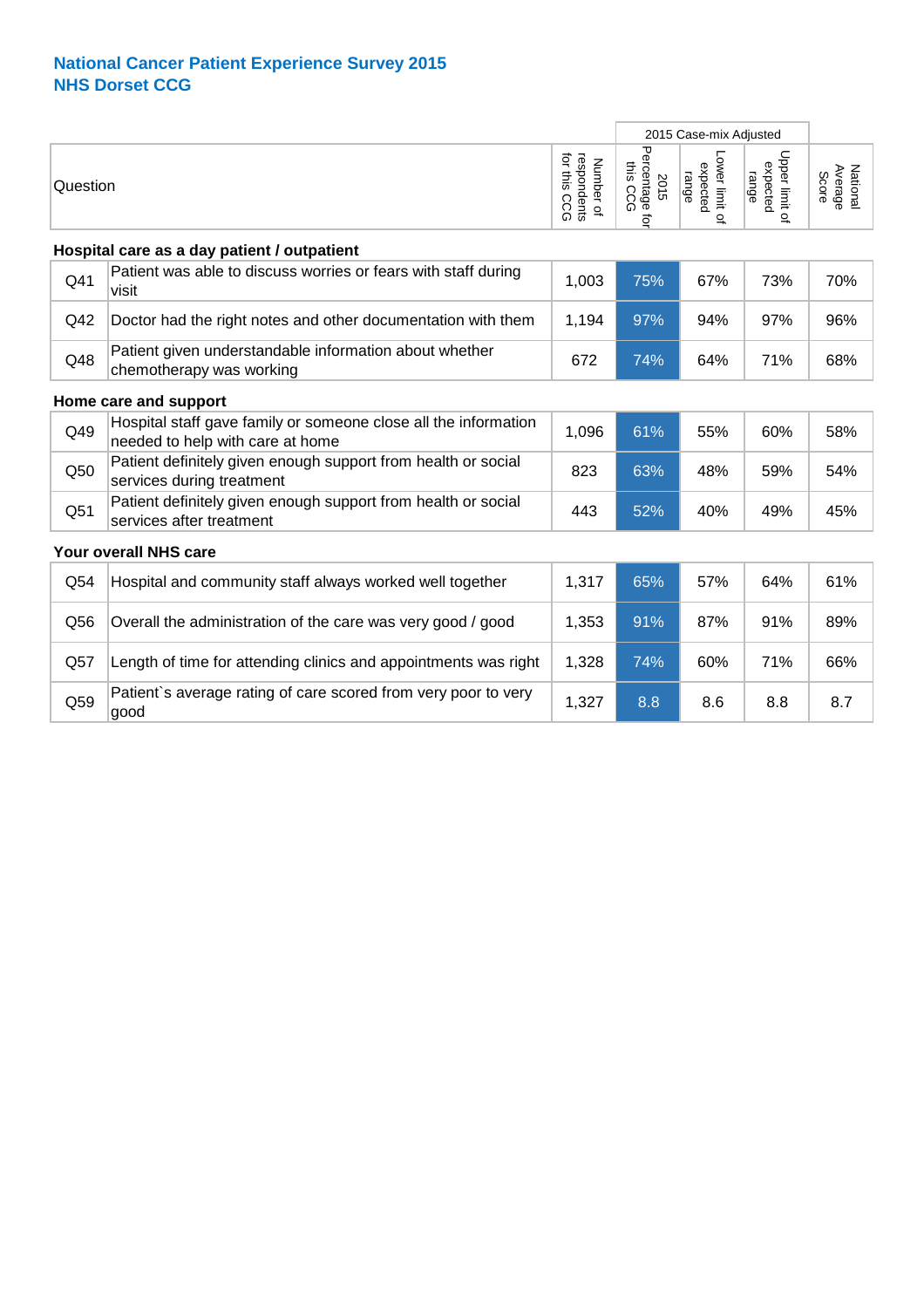# **CCG results**

### **Seeing your GP**



|    |                                                                |                                              |                             |               | 2015 Case-mix Adjusted     |                            |                        |
|----|----------------------------------------------------------------|----------------------------------------------|-----------------------------|---------------|----------------------------|----------------------------|------------------------|
|    | Question                                                       | respondents<br>Number<br>$\overline{\sigma}$ | 2015<br>Unadjusted<br>Score | 2015<br>Score | Expected<br>range<br>lower | Expected<br>range<br>nbber | National Average Score |
| Q1 | Saw GP once / twice before being told had to go to<br>hospital | 1,017                                        | 77%                         | 76%           | 73%                        | 78%                        | 76%                    |
| Q2 | Patient thought they were seen as soon as necessary            | 1,349                                        | 83%                         | 83%           | 80%                        | 84%                        | 82%                    |

|    |                                                                             |                                                 | No.  |
|----|-----------------------------------------------------------------------------|-------------------------------------------------|------|
|    | Beforehand, did you have all the<br>information you needed about your test? | Yes                                             | 1082 |
|    |                                                                             | No, I would have liked more written information | 38   |
| Q5 |                                                                             | No, I would have liked more verbal information  | 40   |
|    |                                                                             | I did not need / want any information           | 28   |
|    |                                                                             | Don't know / can't remember                     | 21   |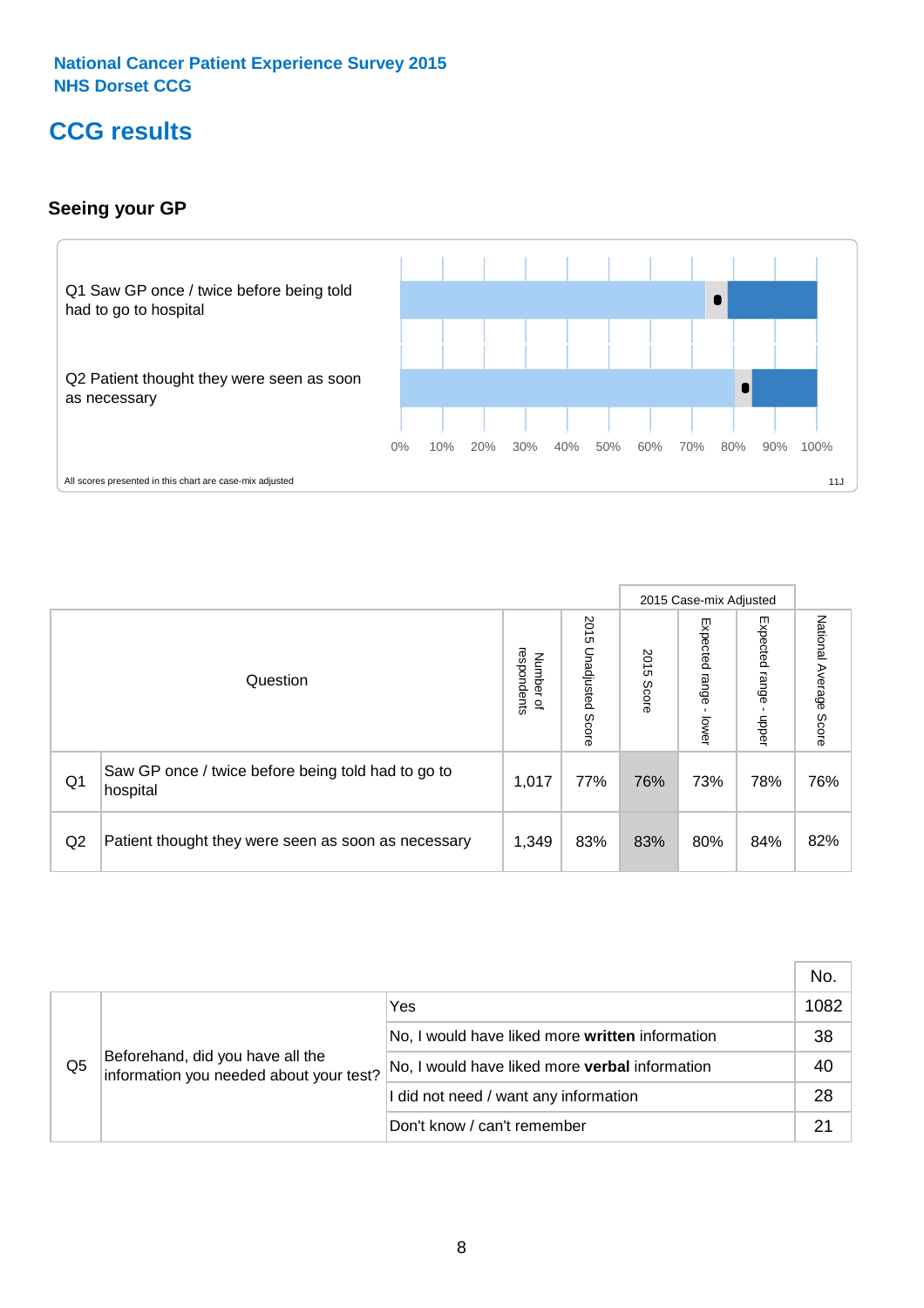### **Diagnostic tests**



|                |                                                                       |                          |                             |               | 2015 Case-mix Adjusted  |                         |                           |
|----------------|-----------------------------------------------------------------------|--------------------------|-----------------------------|---------------|-------------------------|-------------------------|---------------------------|
|                | Question                                                              | Number of<br>respondents | 2015<br>Unadjusted<br>Score | 2015<br>Score | Expected range<br>lower | Expected range<br>nbber | National Average<br>Score |
| Q <sub>6</sub> | The length of time waiting for the test to be done was<br>about right | 1,169                    | 87%                         | 87%           | 85%                     | 89%                     | 87%                       |
| Q7             | Given complete explanation of test results in<br>understandable way   | 1,178                    | 82%                         | 81%           | 76%                     | 81%                     | 79%                       |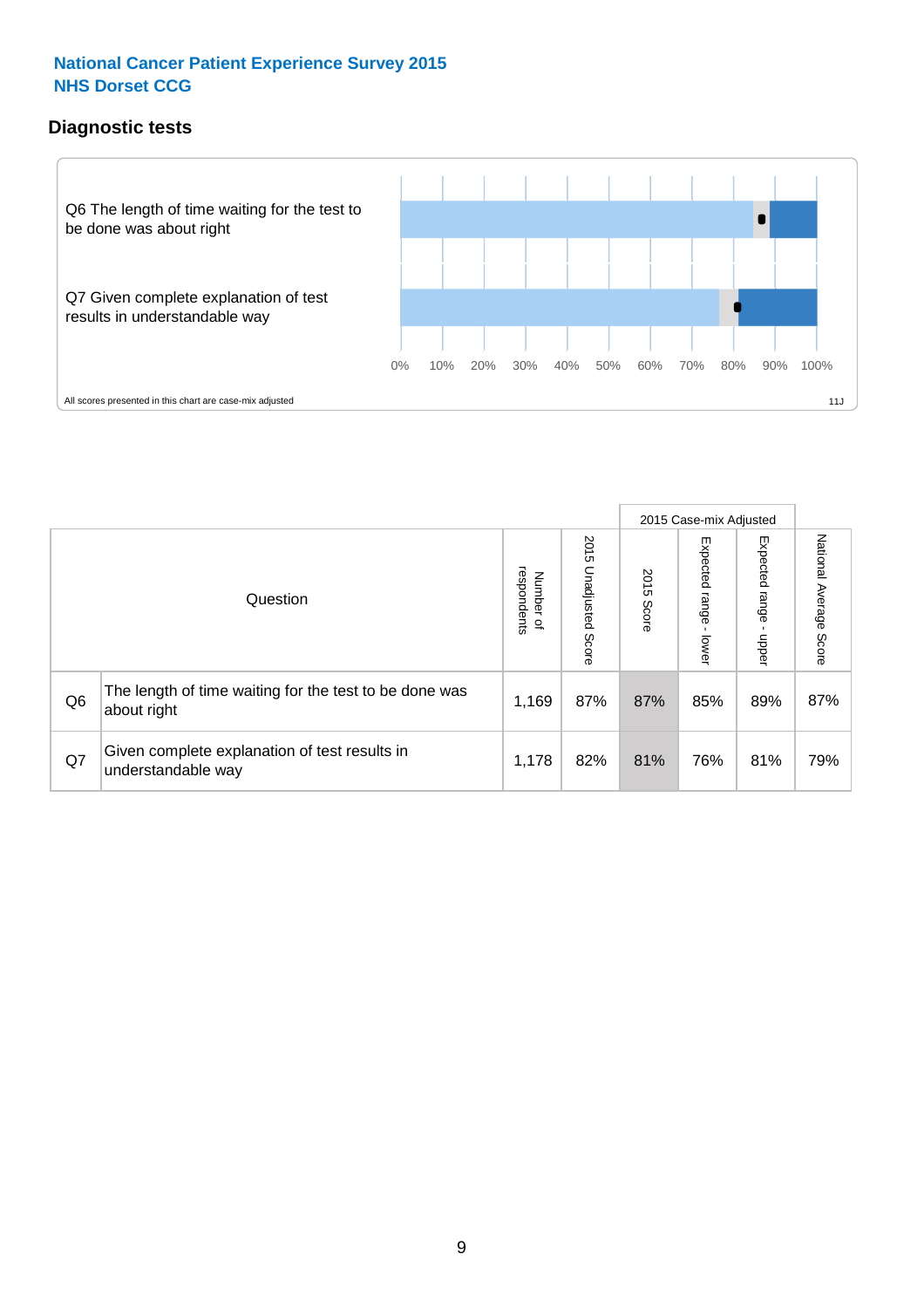#### **Finding out what was wrong with you**



|                |                                                                                            |                          |                       |               | 2015 Case-mix Adjusted                  |                           |                        |
|----------------|--------------------------------------------------------------------------------------------|--------------------------|-----------------------|---------------|-----------------------------------------|---------------------------|------------------------|
|                | Question                                                                                   | respondents<br>Number of | 2015 Unadjusted Score | 2015<br>Score | Expected range<br>$\mathbf{I}$<br>lower | Expected range -<br>nbber | National Average Score |
| Q8             | Patient told they could bring a family member or friend<br>when first told they had cancer | 1,122                    | 83%                   | 83%           | 76%                                     | 81%                       | 79%                    |
| Q <sub>9</sub> | Patient felt they were told sensitively that they had cancer                               | 1,360                    | 87%                   | 86%           | 82%                                     | 86%                       | 84%                    |
| Q10            | Patient completely understood the explanation of what<br>was wrong                         | 1,362                    | 76%                   | 75%           | 71%                                     | 75%                       | 73%                    |
| Q11            | Patient given easy to understand written information<br>about the type of cancer they had  | 1,186                    | 75%                   | 74%           | 69%                                     | 74%                       | 72%                    |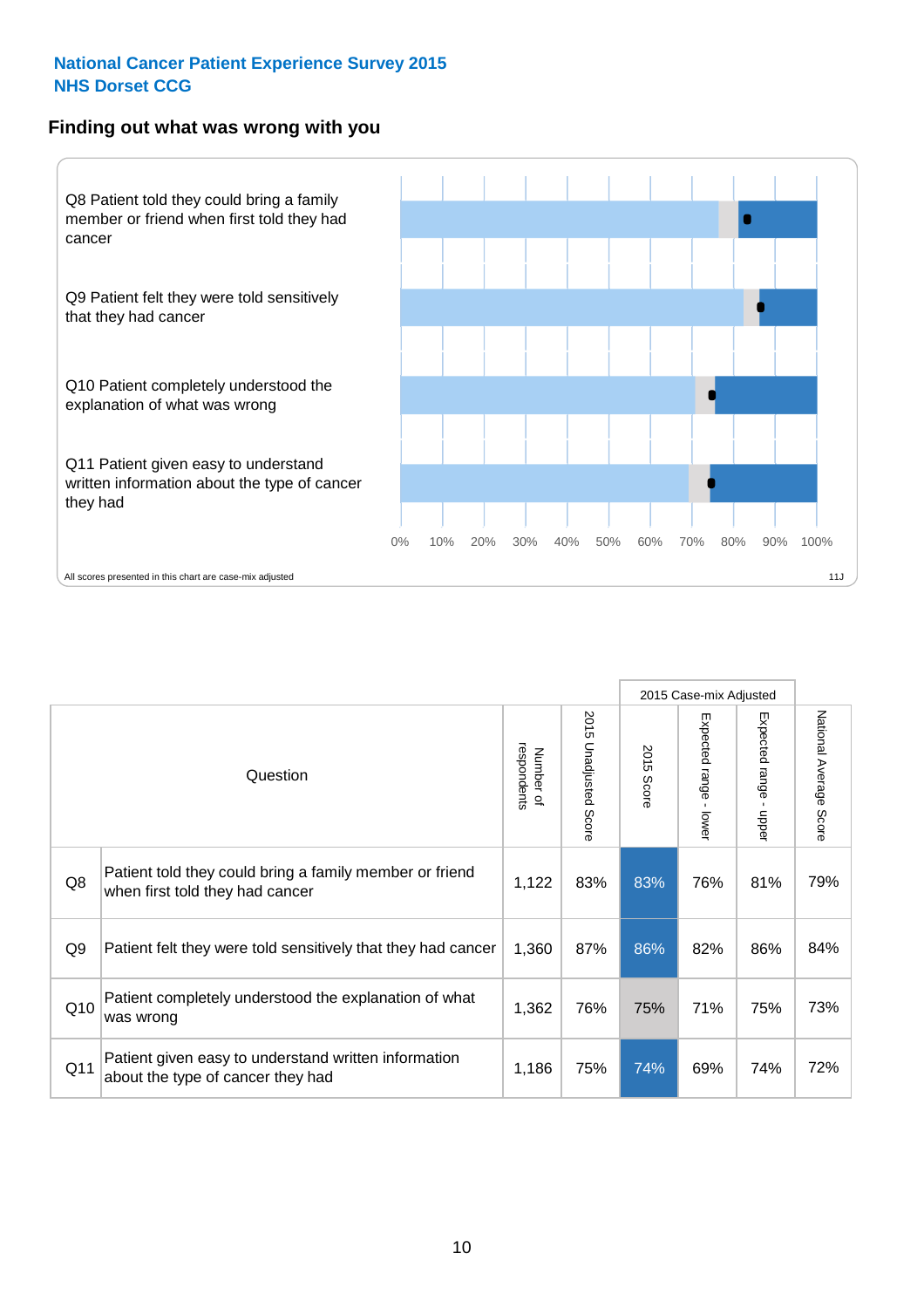### **Finding out what was wrong with you**



|          |                                                                                         |                          |                       |               | 2015 Case-mix Adjusted                  |                        |                        |
|----------|-----------------------------------------------------------------------------------------|--------------------------|-----------------------|---------------|-----------------------------------------|------------------------|------------------------|
| Question |                                                                                         | respondents<br>Number of | 2015 Unadjusted Score | 2015<br>Score | Expected range<br>$\mathbf{r}$<br>lower | Expected range - upper | National Average Score |
| Q12      | Patient felt that treatment options were completely<br>explained                        | 1,152                    | 85%                   | 85%           | 80%                                     | 85%                    | 83%                    |
| Q13      | Possible side effects explained in an understandable way                                | 1,322                    | 74%                   | 74%           | 70%                                     | 75%                    | 73%                    |
| Q14      | Patient given practical advice and support in dealing with<br>side effects of treatment | 1,310                    | 68%                   | 68%           | 64%                                     | 69%                    | 66%                    |
| Q15      | Patient definitely told about side effects that could affect<br>them in the future      | 1,210                    | 55%                   | 55%           | 52%                                     | 57%                    | 54%                    |
| Q16      | Patient definitely involved in decisions about care and<br>treatment                    | 1,312                    | 79%                   | 78%           | 75%                                     | 80%                    | 78%                    |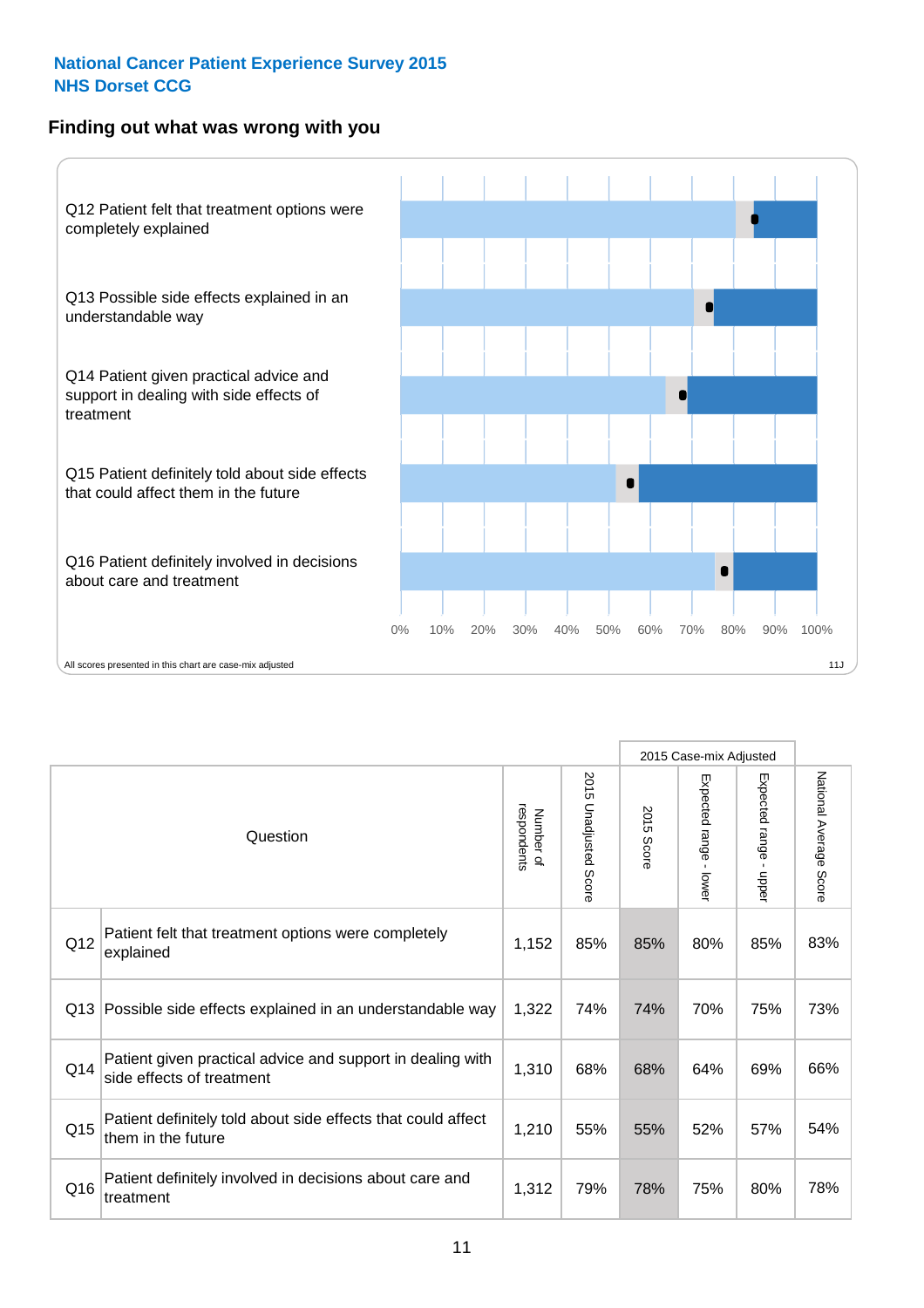#### **Clinical Nurse Specialist**



|     |                                                                                     |                          |                                 | 2015 Case-mix Adjusted |                         |                            |                           |
|-----|-------------------------------------------------------------------------------------|--------------------------|---------------------------------|------------------------|-------------------------|----------------------------|---------------------------|
|     | Question                                                                            | respondents<br>Number of | 2015<br><b>Unadjusted Score</b> | 2015<br>Score          | Expected range<br>lower | Expected<br>uange<br>nbber | National Average<br>Score |
| Q17 | Patient given the name of the CNS who would support<br>them through their treatment | 1,312                    | 93%                             | 92%                    | 88%                     | 92%                        | 90%                       |
| Q18 | Patient found it easy to contact their CNS                                          | 1,086                    | 91%                             | 90%                    | 83%                     | 90%                        | 87%                       |
| Q19 | Get understandable answers to important questions all or<br>most of the time        | 1,045                    | 93%                             | 92%                    | 87%                     | 90%                        | 89%                       |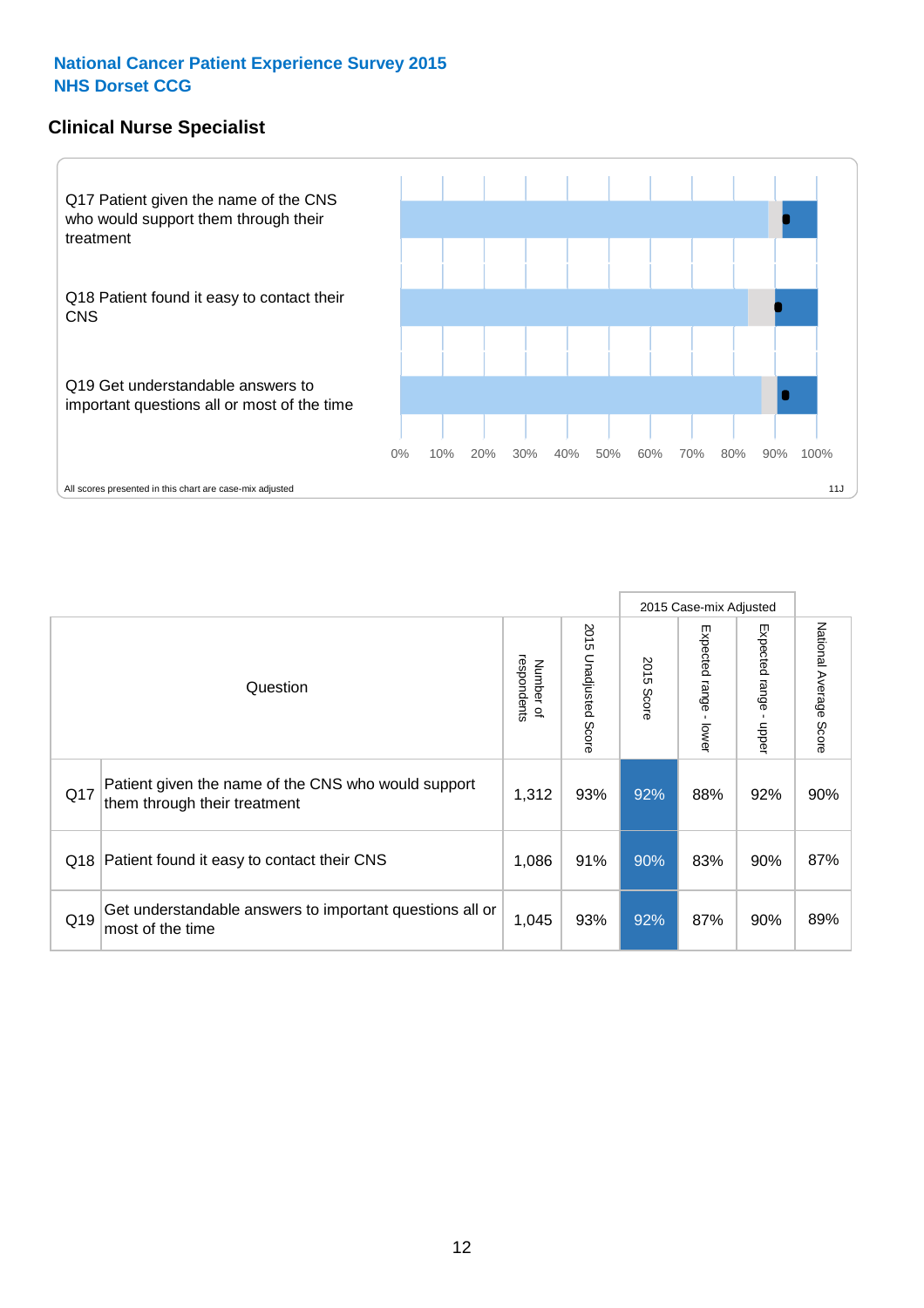#### **Support for people with cancer**



|                 |                                                                                            |                          |                                 |               | 2015 Case-mix Adjusted                    |                           |                        |
|-----------------|--------------------------------------------------------------------------------------------|--------------------------|---------------------------------|---------------|-------------------------------------------|---------------------------|------------------------|
|                 | Question                                                                                   | respondents<br>Number of | 2015<br><b>Unadjusted Score</b> | 2015<br>Score | Expected range<br>$\blacksquare$<br>lower | Expected range<br>- nbber | National Average Score |
| Q20             | Hospital staff gave information about support groups                                       | 986                      | 82%                             | 82%           | 80%                                       | 86%                       | 83%                    |
| Q <sub>21</sub> | Hospital staff gave information about impact cancer could<br>have on day to day activities | 865                      | 84%                             | 84%           | 78%                                       | 83%                       | 81%                    |
| Q22             | Hospital staff gave information on getting financial help                                  | 629                      | 60%                             | 60%           | 51%                                       | 59%                       | 55%                    |
| Q <sub>23</sub> | Hospital staff told patient they could get free prescriptions                              | 598                      | 80%                             | 79%           | 77%                                       | 83%                       | 80%                    |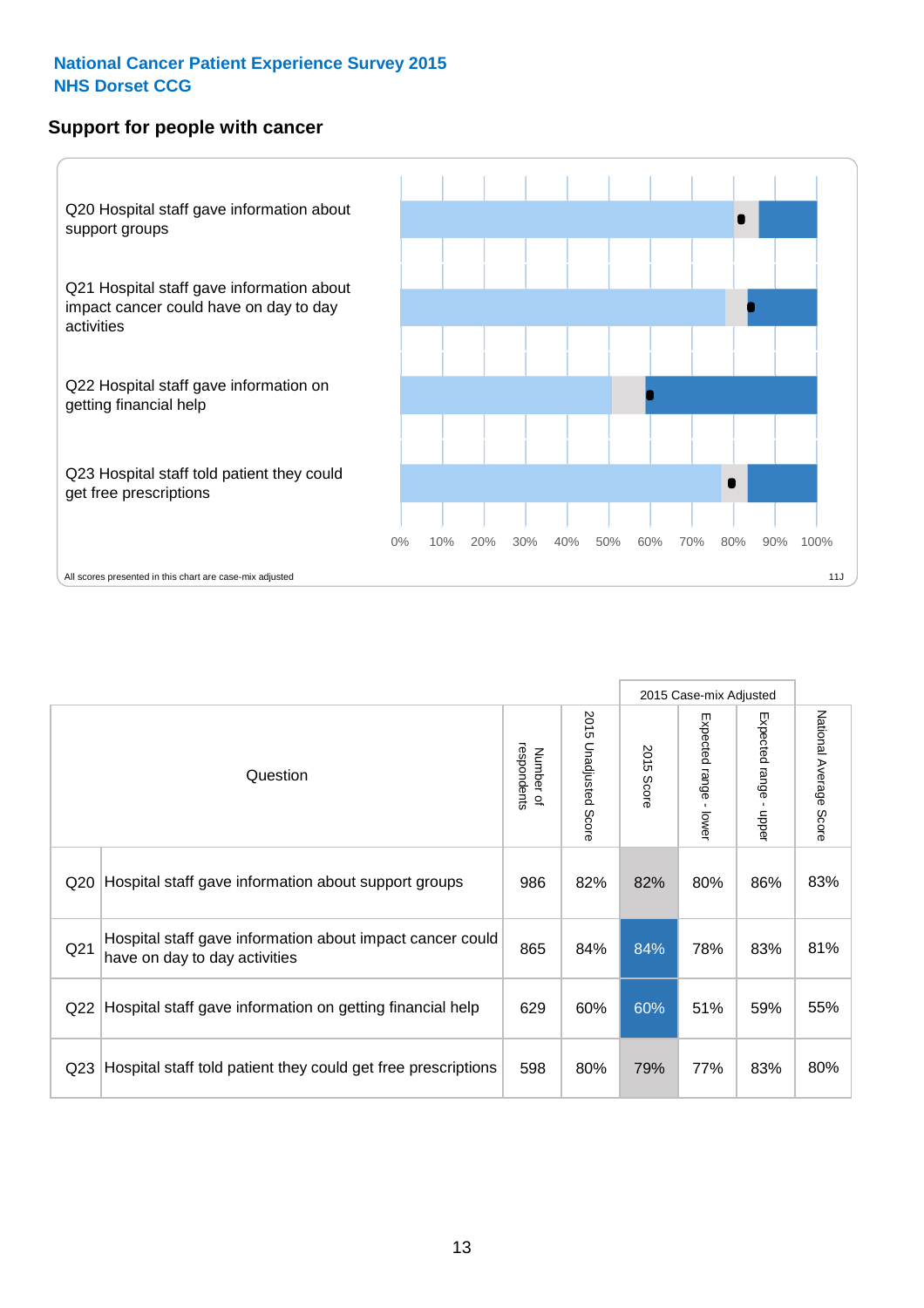## **Operations**



|     |                                                                 |                                       |                             |                    | 2015 Case-mix Adjusted     |                            |                              |
|-----|-----------------------------------------------------------------|---------------------------------------|-----------------------------|--------------------|----------------------------|----------------------------|------------------------------|
|     | Question                                                        | respondents<br>Number<br>$\mathbf{a}$ | 2015<br>Unadjusted<br>Score | 201<br>CΠ<br>Score | Expected<br>range<br>lower | Expected<br>range<br>doper | National<br>Average<br>Score |
| Q26 | Staff explained how operation had gone in<br>understandable way | 737                                   | 82%                         | 81%                | 75%                        | 81%                        | 78%                          |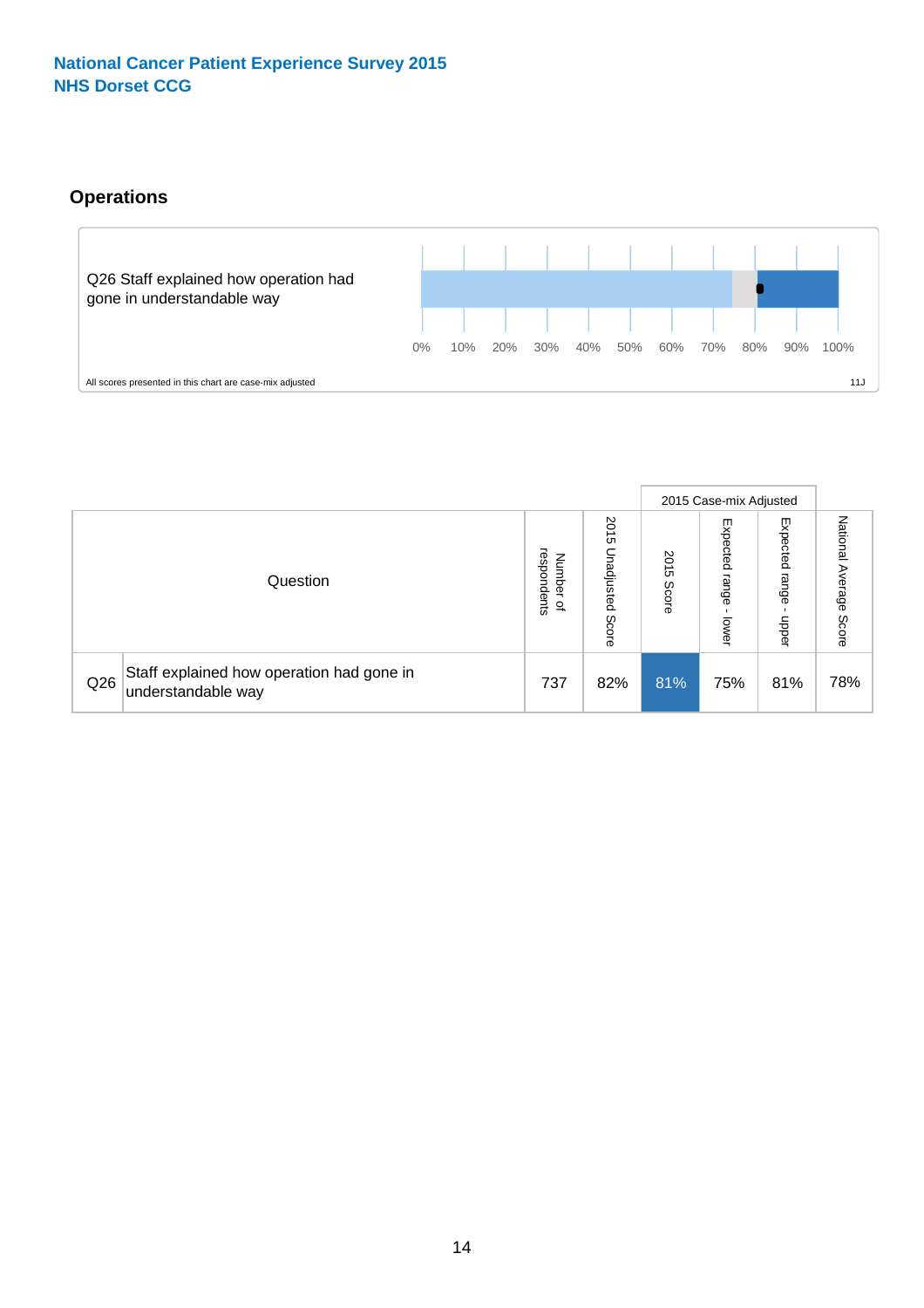### **Hospital care as an inpatient (Part 1 of 3)**



All scores presented in this chart are case-mix adjusted  $11J$ 

|                 |                                                                                           |                          |                          |                      | 2015 Case-mix Adjusted                  |                                           |                        |
|-----------------|-------------------------------------------------------------------------------------------|--------------------------|--------------------------|----------------------|-----------------------------------------|-------------------------------------------|------------------------|
|                 | Question                                                                                  | respondents<br>Number of | 2015<br>Unadjusted Score | 2015<br><b>Score</b> | Expected range<br>$\mathbf{r}$<br>lower | Expected range<br>$\blacksquare$<br>nbber | National Average Score |
| Q <sub>28</sub> | Groups of doctors or nurses did not talk in front of patient<br>as if they were not there | 868                      | 85%                      | 84%                  | 79%                                     | 84%                                       | 81%                    |
| Q29             | Patient had confidence and trust in all doctors treating<br>them                          | 868                      | 88%                      | 87%                  | 82%                                     | 86%                                       | 84%                    |
| Q30             | Patient's family or someone close definitely had<br>opportunity to talk to doctor         | 705                      | 75%                      | 75%                  | 69%                                     | 75%                                       | 72%                    |
| Q <sub>31</sub> | Patient had confidence and trust in all ward nurses                                       | 870                      | 77%                      | 77%                  | 69%                                     | 75%                                       | 72%                    |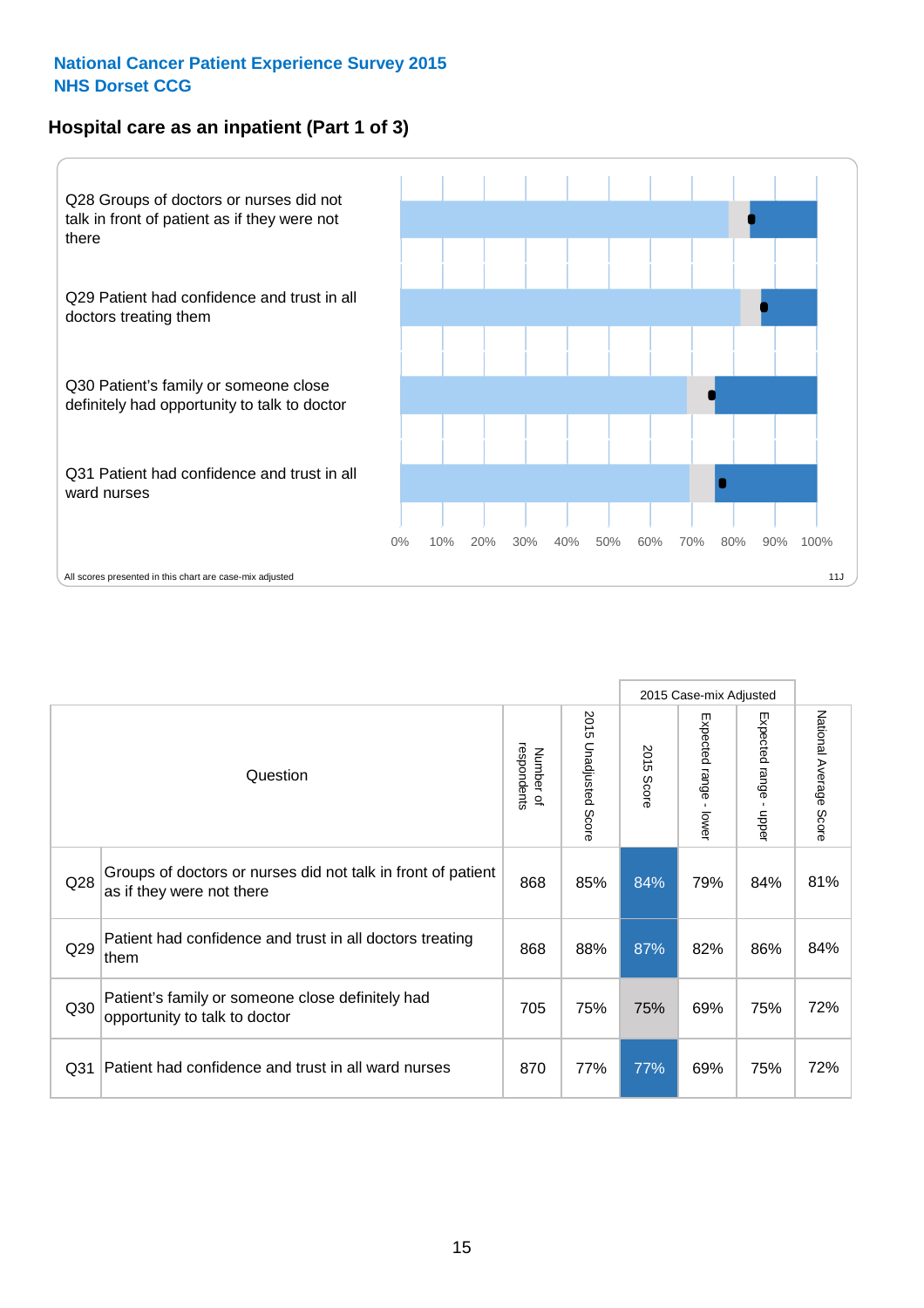### **Hospital care as an inpatient (Part 2 of 3)**



2015 Case-mix Adjusted National Average Score 2015 Unadjusted Score Expected range - lower Expected range - upper National Average Score 2015 Unadjusted Score Expected range - upper Expected range - lower Number of<br>respondents respondents 2015 Score 2015 Score Number of Question Q32 867 72% 71% 63% 69% Always / nearly always enough nurses on duty 66% Q33 867 72% 72% 58% 75% All staff asked patient what name they preferred to be called by 67% Q34 870 87% 87% 82% 87% Always given enough privacy when discussing condition or treatment 85% Patient was able to discuss worries or fears with staff during visit during visit  $\frac{32\%}{80\%}$  of the state of the state  $\frac{32\%}{80\%}$  60%  $\frac{32\%}{80\%}$  56%  $\frac{32\%}{80\%}$ Q35 during visit **180 cm and all contracts** of the state with state 1944 60% 60% 48% 56%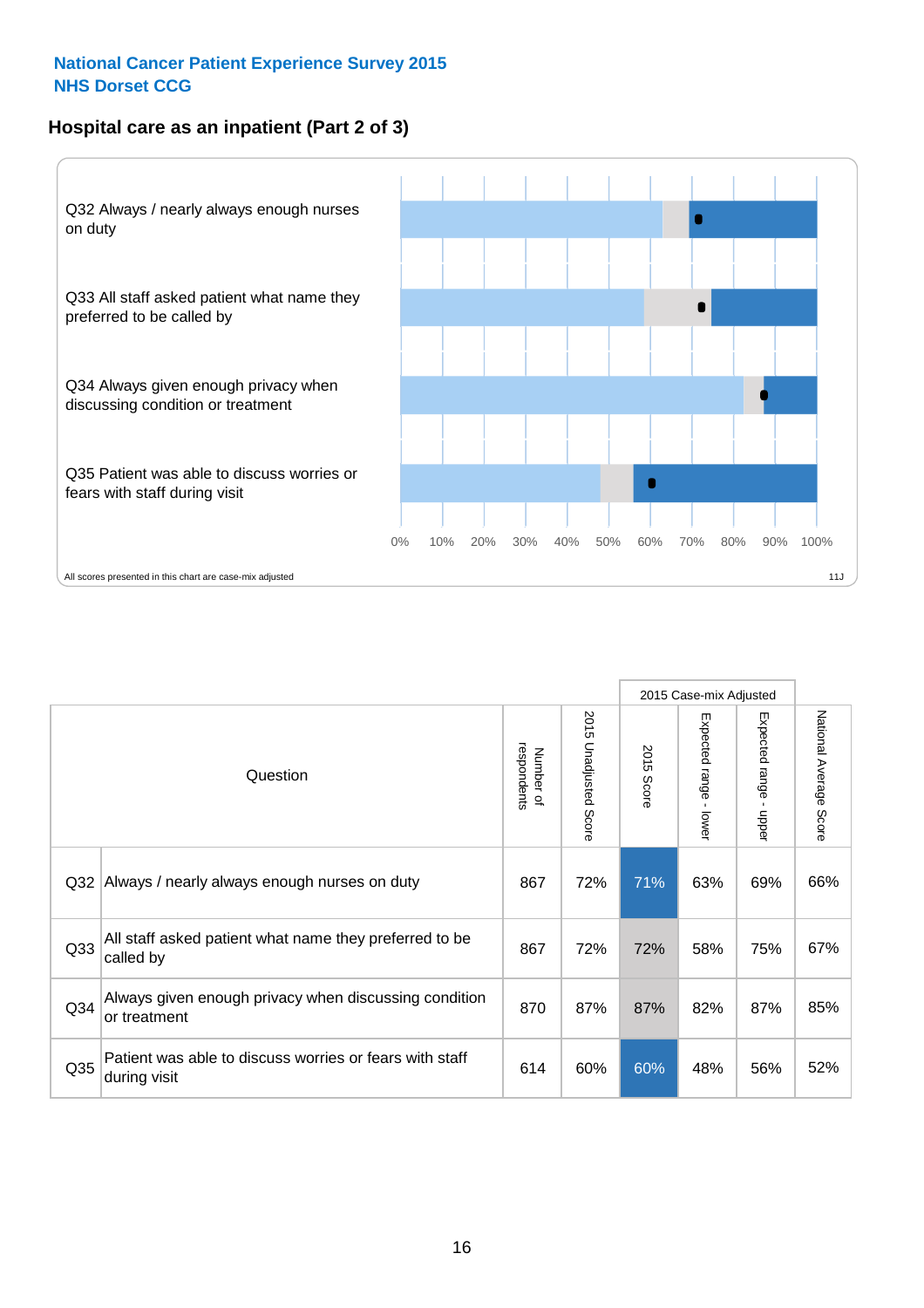### **Hospital care as an inpatient (Part 3 of 3)**



|                 |                                                                                     |                          |                                 |               | 2015 Case-mix Adjusted                    |                         |                        |
|-----------------|-------------------------------------------------------------------------------------|--------------------------|---------------------------------|---------------|-------------------------------------------|-------------------------|------------------------|
|                 | Question                                                                            | respondents<br>Number of | 2015<br><b>Unadjusted Score</b> | 2015<br>Score | Expected range<br>$\blacksquare$<br>lower | Expected range -<br>ddo | National Average Score |
| Q36             | Hospital staff definitely did everything to help control pain                       | 771                      | 88%                             | 88%           | 81%                                       | 86%                     | 84%                    |
| Q <sub>37</sub> | Always treated with respect and dignity by staff                                    | 872                      | 90%                             | 90%           | 85%                                       | 90%                     | 87%                    |
| Q38             | Given clear written information about what should / should<br>not do post discharge | 829                      | 86%                             | 86%           | 82%                                       | 87%                     | 84%                    |
| Q39             | Staff told patient who to contact if worried post discharge                         | 845                      | 97%                             | 96%           | 92%                                       | 95%                     | 94%                    |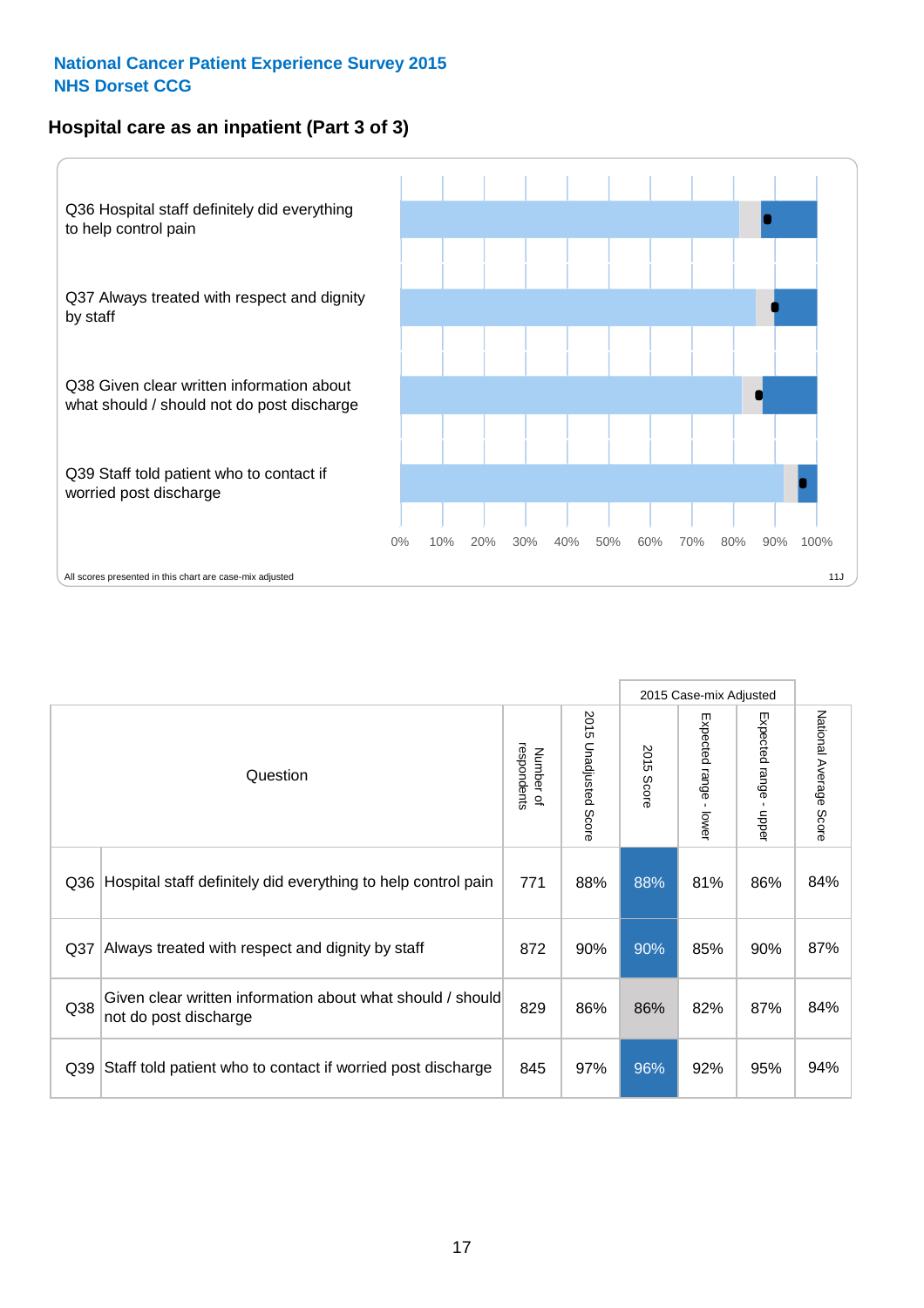### **Hospital care as a day patient / outpatient (Part 1 of 2)**



|     |                                                                                    |                          |                          |               | 2015 Case-mix Adjusted  |                                           |                        |
|-----|------------------------------------------------------------------------------------|--------------------------|--------------------------|---------------|-------------------------|-------------------------------------------|------------------------|
|     | Question                                                                           | respondents<br>Number of | 2015<br>Unadjusted Score | 2015<br>Score | Expected range<br>lower | Expected range<br>$\blacksquare$<br>nbber | National Average Score |
| Q41 | Patient was able to discuss worries or fears with staff<br>during visit            | 1,003                    | 76%                      | 75%           | 67%                     | 73%                                       | 70%                    |
| Q42 | Doctor had the right notes and other documentation with<br>them                    | 1,194                    | 97%                      | 97%           | 94%                     | 97%                                       | 96%                    |
| Q44 | Beforehand patient had all information needed about<br>radiotherapy treatment      | 332                      | 90%                      | 89%           | 82%                     | 90%                                       | 86%                    |
| Q45 | Patient given understandable information about whether<br>radiotherapy was working | 282                      | 61%                      | 61%           | 54%                     | 65%                                       | 60%                    |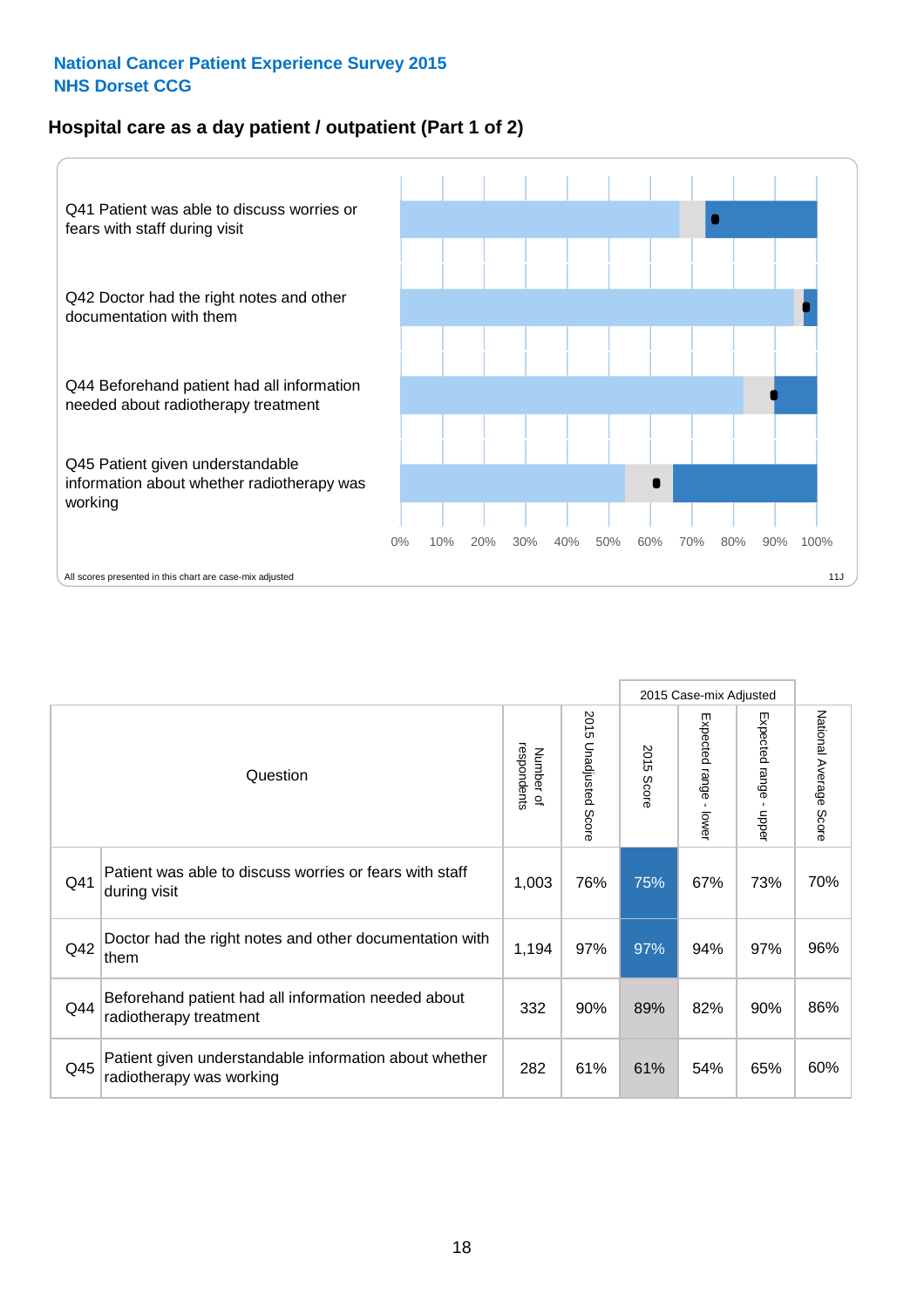# **Hospital care as a day patient / outpatient (Part 2 of 2)**



|     |                                                                                    |                                       |                             |               |                                         | 2015 Case-mix Adjusted     |                           |
|-----|------------------------------------------------------------------------------------|---------------------------------------|-----------------------------|---------------|-----------------------------------------|----------------------------|---------------------------|
|     | Question                                                                           | respondents<br>Number<br>$\mathbf{Q}$ | 2015<br>Unadjusted<br>Score | 2015<br>Score | Expected<br><b>Lange</b><br><b>DWer</b> | Expected<br>range<br>dpper | National Average<br>Score |
| Q47 | Beforehand patient had all information needed about<br>chemotherapy treatment      | 731                                   | 85%                         | 85%           | 82%                                     | 87%                        | 84%                       |
| Q48 | Patient given understandable information about whether<br>chemotherapy was working | 672                                   | 74%                         | 74%           | 64%                                     | 71%                        | 68%                       |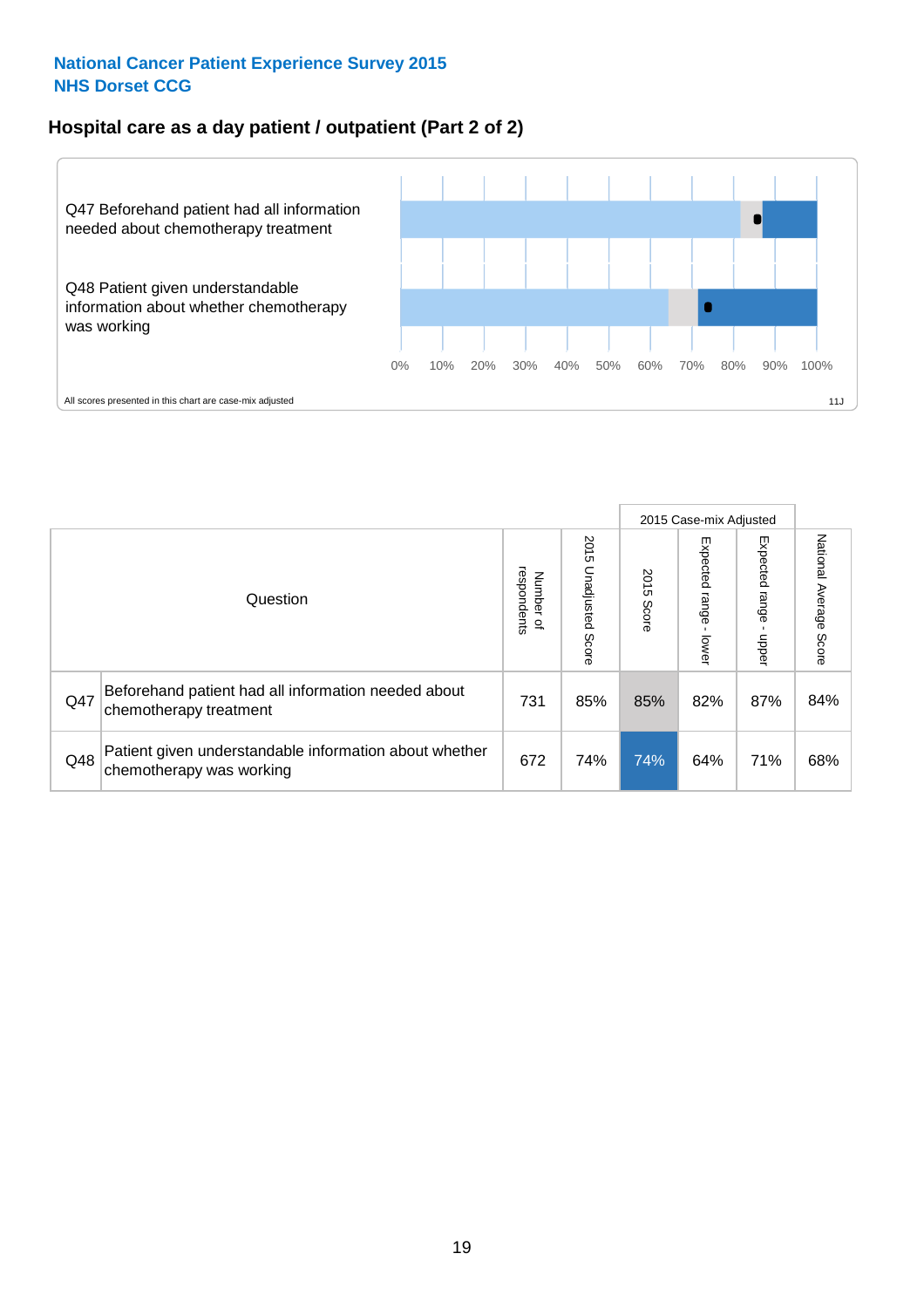#### **Home care and support**



2015 Case-mix Adjusted 2015 Unadjusted Score Expected range - upper National Average Score 2015 Unadjusted Score Expected range - lower National Average Score Expected range - lower Expected range - upper Number of<br>respondents respondents 2015 Score 2015 Score Number of Question Hospital staff gave family or someone close all the Q49 1,096 62% 61% 55% 60% information needed to help with care at home 58% Patient definitely given enough support from health or Q50 social services during treatment 823 64% 63% 48% 59% 54% Patient definitely given enough support from health or Q51 social services after treatment<br>
Q51 social services after treatment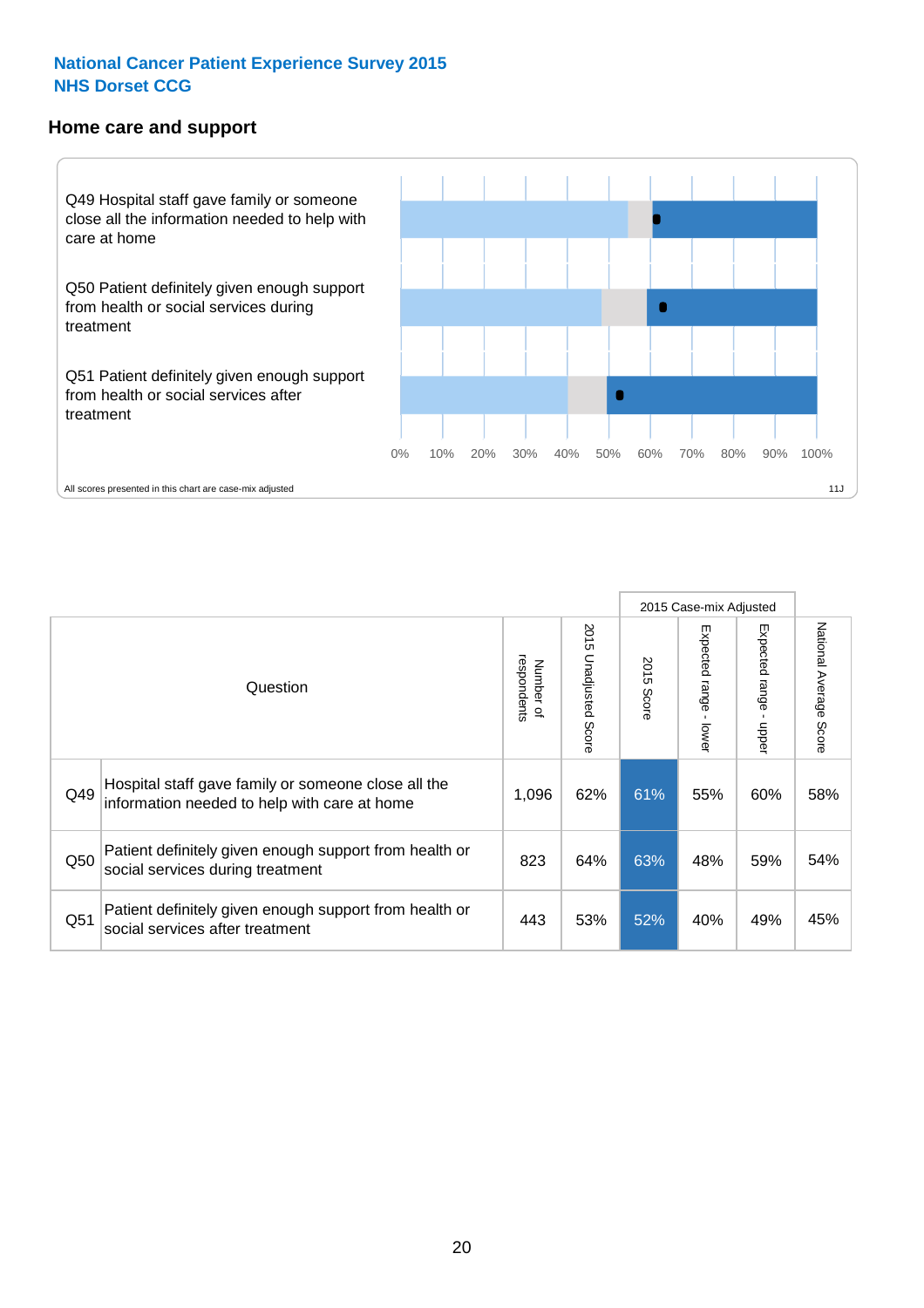#### **Care from your general practice**



|     |                                                                           |                                       |                             |               |                                    | 2015 Case-mix Adjusted     |                           |
|-----|---------------------------------------------------------------------------|---------------------------------------|-----------------------------|---------------|------------------------------------|----------------------------|---------------------------|
|     | Question                                                                  | respondents<br>Number<br>$\mathbf{Q}$ | 2015<br>Unadjusted<br>Score | 2015<br>Score | Expected<br><b>Irange</b><br>lower | Expected<br>range<br>doper | National Average<br>Score |
| Q52 | GP given enough information about patient's condition<br>and treatment    | 1,081                                 | 96%                         | 95%           | 94%                                | 97%                        | 95%                       |
| Q53 | Practice staff definitely did everything they could to<br>support patient | 943                                   | 66%                         | 65%           | 59%                                | 66%                        | 63%                       |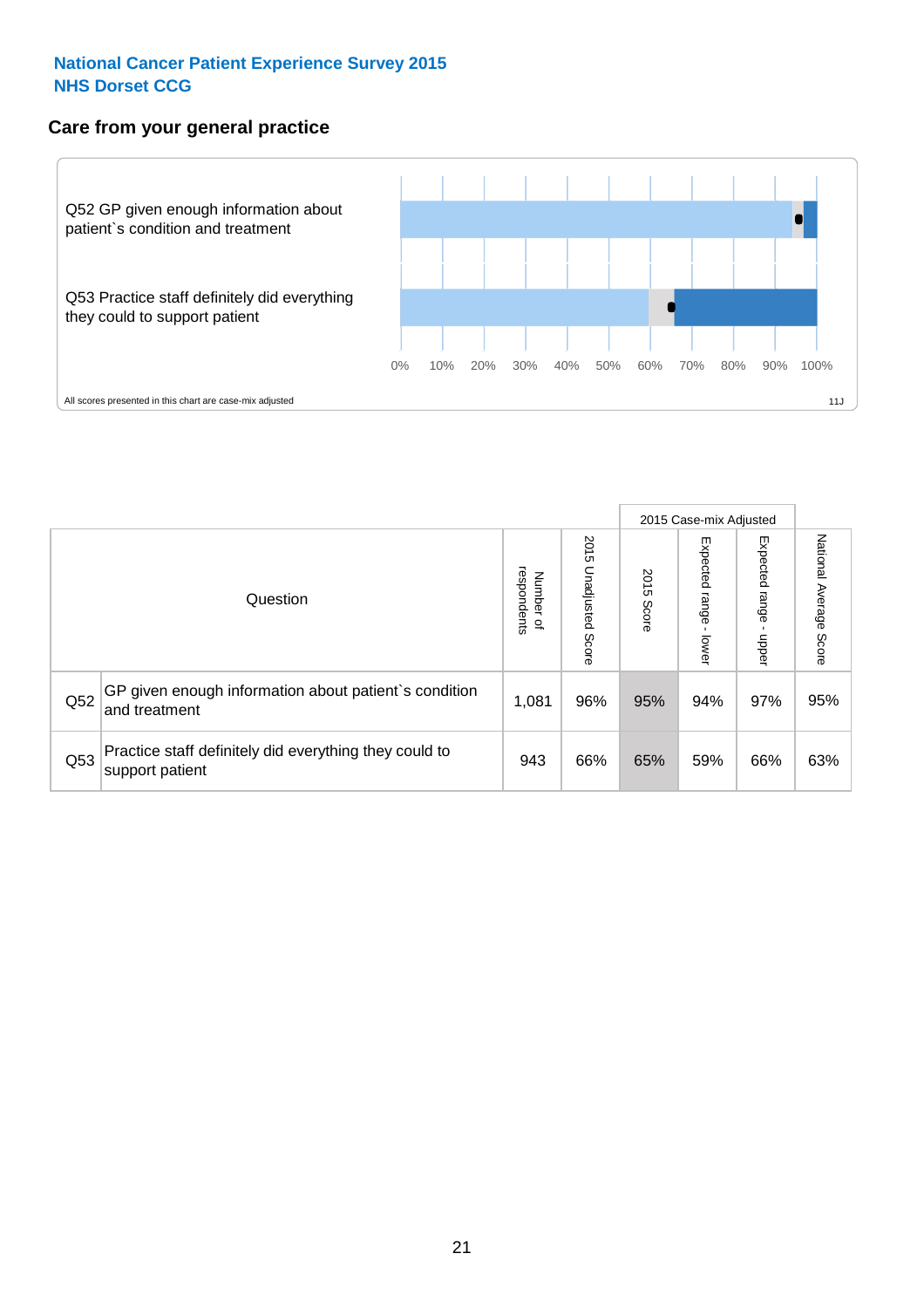### **Your overall NHS care (Part 1 of 2)**



|     |                                                                    |                          |                          |               | 2015 Case-mix Adjusted                    |                                           |                        |
|-----|--------------------------------------------------------------------|--------------------------|--------------------------|---------------|-------------------------------------------|-------------------------------------------|------------------------|
|     | Question                                                           | respondents<br>Number of | 2015<br>Unadjusted Score | 2015<br>Score | Expected range<br>$\blacksquare$<br>lower | Expected range<br>$\blacksquare$<br>nbber | National Average Score |
| Q54 | Hospital and community staff always worked well together           | 1,317                    | 66%                      | 65%           | 57%                                       | 64%                                       | 61%                    |
| Q55 | Patient given a care plan                                          | 1,079                    | 32%                      | 33%           | 30%                                       | 36%                                       | 33%                    |
| Q56 | Overall the administration of the care was very good /<br>good     | 1,353                    | 91%                      | 91%           | 87%                                       | 91%                                       | 89%                    |
| Q57 | Length of time for attending clinics and appointments was<br>right | 1,328                    | 74%                      | 74%           | 60%                                       | 71%                                       | 66%                    |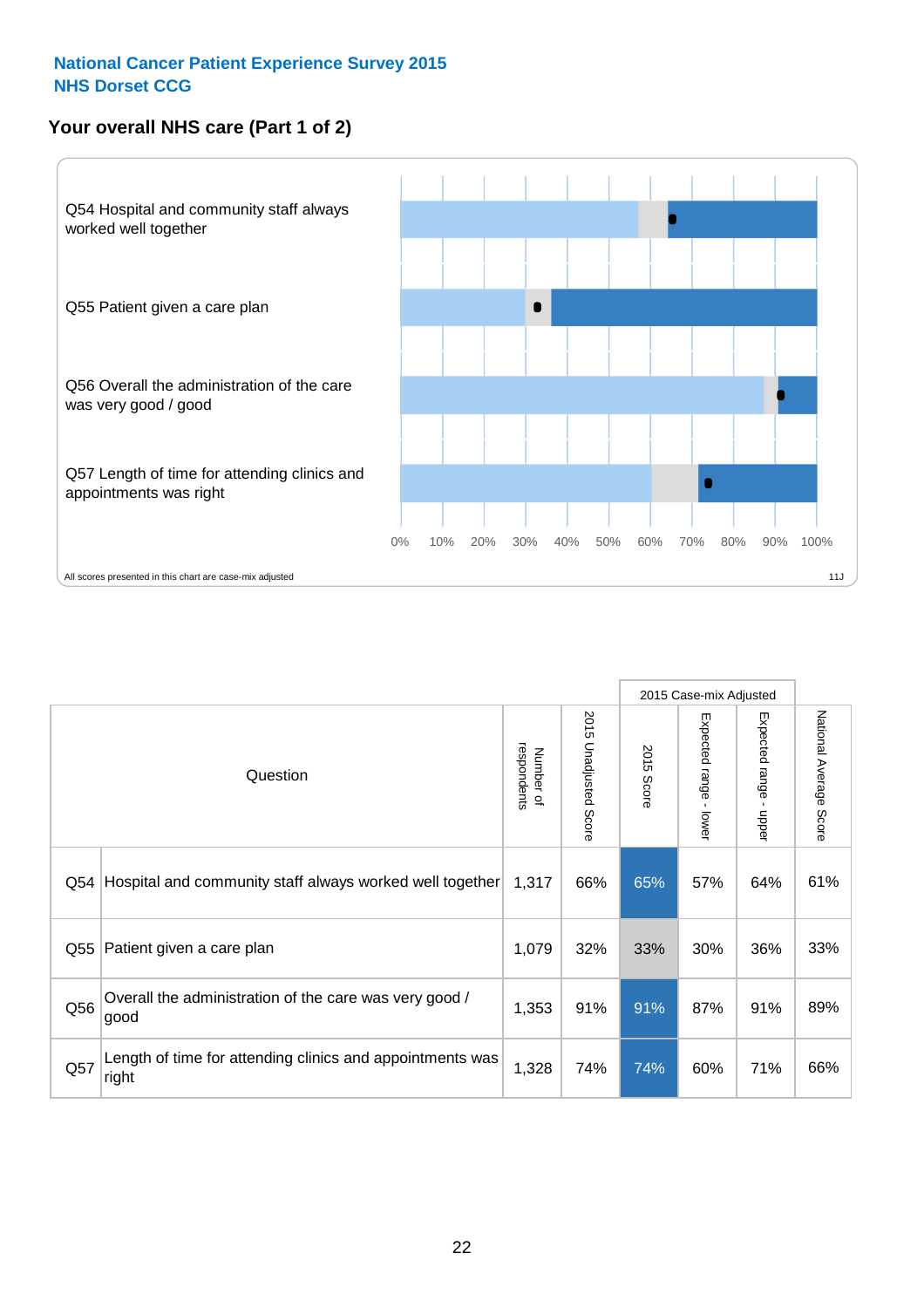### **Your overall NHS care (Part 2 of 2)**



|     |                                                       |                                              |                             |               |                            | 2015 Case-mix Adjusted     |                        |
|-----|-------------------------------------------------------|----------------------------------------------|-----------------------------|---------------|----------------------------|----------------------------|------------------------|
|     | Question                                              | respondents<br>Number<br>$\overline{\sigma}$ | 2015<br>Unadjusted<br>Score | 2015<br>Score | Expected<br>range<br>lower | Expected<br>range<br>doper | National Average Score |
| Q58 | Taking part in cancer research discussed with patient | 1,300                                        | 26%                         | 27%           | 22%                        | 34%                        | 28%                    |



|     |                                                                        |                                              |                             |               |                                           | 2015 Case-mix Adjusted                                          |                              |
|-----|------------------------------------------------------------------------|----------------------------------------------|-----------------------------|---------------|-------------------------------------------|-----------------------------------------------------------------|------------------------------|
|     | Question                                                               | respondents<br>Number<br>$\overline{\sigma}$ | 2015<br>Jnadjusted<br>Score | 2015<br>Score | OWer<br>limit<br>range<br>਼੍ਰ<br>expected | Upper<br>limit<br>range<br>$\overline{\mathcal{C}}$<br>expected | National<br>Average<br>Score |
| Q59 | Patient's average rating of care scored from very poor to<br>very good | 1,327                                        | 8.9                         | 8.8           | 8.6                                       | 8.8                                                             | 8.7                          |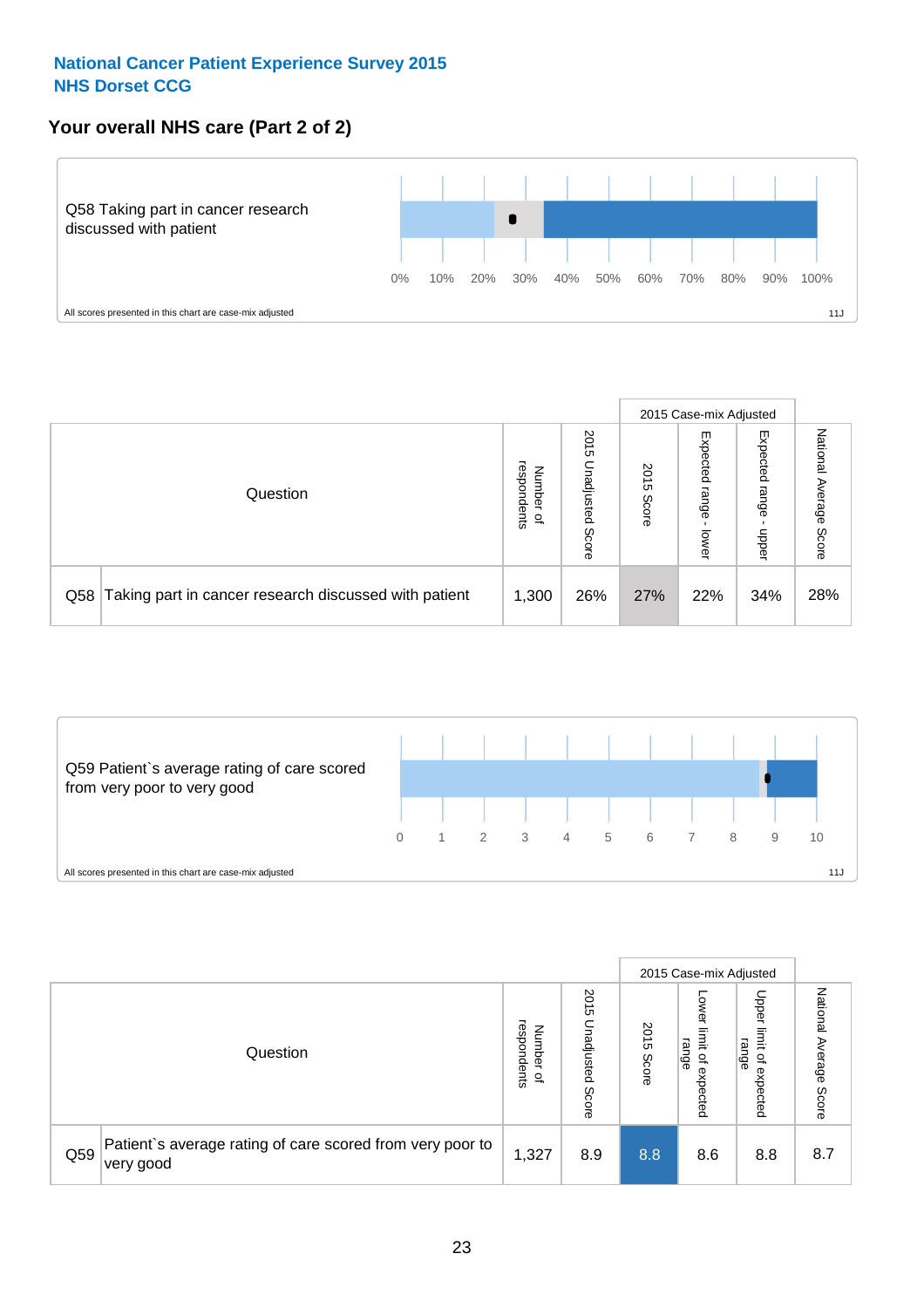# **Comparisons by tumour group for this CCG**

The following tables show the unadjusted CCG and the national percentage scores for each question broken down by tumour group. Where a cell in the table contains an asterisk this indicates that the number of patients in that group was below 21 and too small to display. Where a cell in the table contains "n.a." this indicates that there were no respondents for that tumour group.

# **Seeing your GP**

|                      | Q1. Saw GP once /<br>had to go to hospital | twice before being told | Q2. Patient thought<br>they were seen as<br>soon as necessary |                 |  |
|----------------------|--------------------------------------------|-------------------------|---------------------------------------------------------------|-----------------|--|
| <b>Cancer type</b>   | This CCG <sup>\$</sup>                     | <b>National</b>         | This CCG <sup>\$</sup>                                        | <b>National</b> |  |
| Brain / CNS          | $\star$                                    | 60%                     | $\star$                                                       | 77%             |  |
| <b>Breast</b>        | 92%                                        | 93%                     | 87%                                                           | 88%             |  |
| Colorectal / LGT     | 78%                                        | 72%                     | 79%                                                           | 80%             |  |
| Gynaecological       | 75%                                        | 75%                     | 80%                                                           | 78%             |  |
| Haematological       | 61%                                        | 64%                     | 82%                                                           | 80%             |  |
| <b>Head and Neck</b> | 68%                                        | 77%                     | 79%                                                           | 79%             |  |
| Lung                 | 74%                                        | 69%                     | 79%                                                           | 83%             |  |
| Prostate             | 84%                                        | 79%                     | 89%                                                           | 85%             |  |
| Sarcoma              | $\star$                                    | 64%                     | $\star$                                                       | 69%             |  |
| <b>Skin</b>          | 88%                                        | 91%                     | 87%                                                           | 87%             |  |
| <b>Upper Gastro</b>  | 79%                                        | 70%                     | 82%                                                           | 78%             |  |
| Urological           | 79%                                        | 81%                     | 86%                                                           | 84%             |  |
| Other                | 64%                                        | 70%                     | 81%                                                           | 78%             |  |
| <b>All Cancers</b>   | 77%                                        | 76%                     | 83%                                                           | 82%             |  |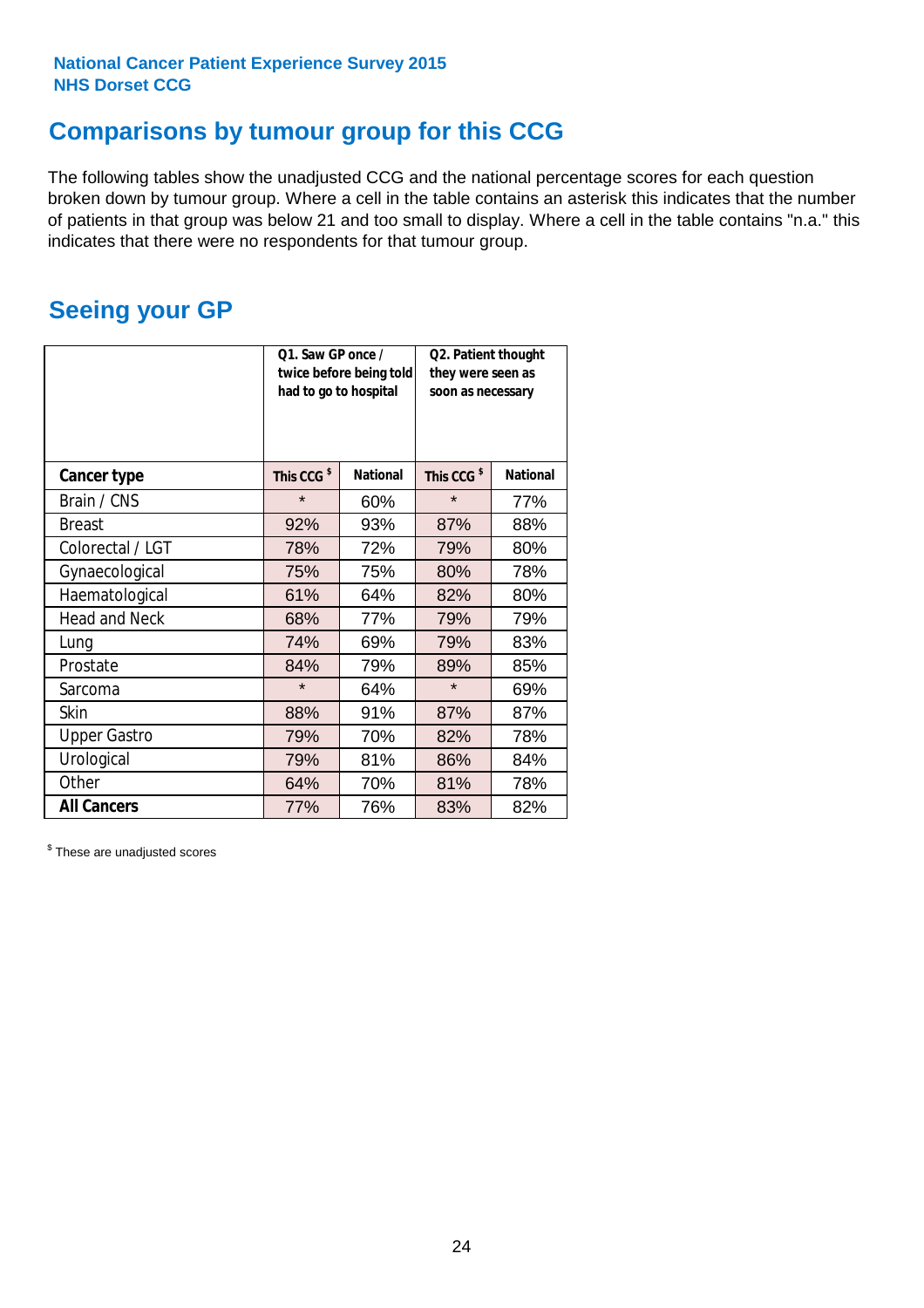# **Diagnostic tests**

|                      | be done was about<br>right | Q6. The length of time<br>waiting for the test to | Q7. Given complete<br>explanation of test<br>results in<br>understandable way |                 |  |
|----------------------|----------------------------|---------------------------------------------------|-------------------------------------------------------------------------------|-----------------|--|
| <b>Cancer type</b>   | This CCG <sup>\$</sup>     | <b>National</b>                                   | This CCG <sup>\$</sup>                                                        | <b>National</b> |  |
| Brain / CNS          | $\star$                    | 87%                                               | $\star$                                                                       | 69%             |  |
| <b>Breast</b>        | 92%                        | 90%                                               | 80%                                                                           | 82%             |  |
| Colorectal / LGT     | 86%                        | 86%                                               | 85%                                                                           | 81%             |  |
| Gynaecological       | 86%                        | 84%                                               | 84%                                                                           | 76%             |  |
| Haematological       | 88%                        | 87%                                               | 77%                                                                           | 76%             |  |
| <b>Head and Neck</b> | 86%                        | 84%                                               | 79%                                                                           | 77%             |  |
| Lung                 | 89%                        | 87%                                               | 88%                                                                           | 78%             |  |
| Prostate             | 79%                        | 85%                                               | 86%                                                                           | 79%             |  |
| Sarcoma              | $\star$                    | 81%                                               | $\star$                                                                       | 77%             |  |
| Skin                 | 89%                        | 89%                                               | 83%                                                                           | 85%             |  |
| <b>Upper Gastro</b>  | 83%                        | 83%                                               | 75%                                                                           | 77%             |  |
| Urological           | 88%                        | 85%                                               | 88%                                                                           | 78%             |  |
| Other                | 82%                        | 85%                                               | 82%                                                                           | 76%             |  |
| <b>All Cancers</b>   | 87%                        | 87%                                               | 82%                                                                           | 79%             |  |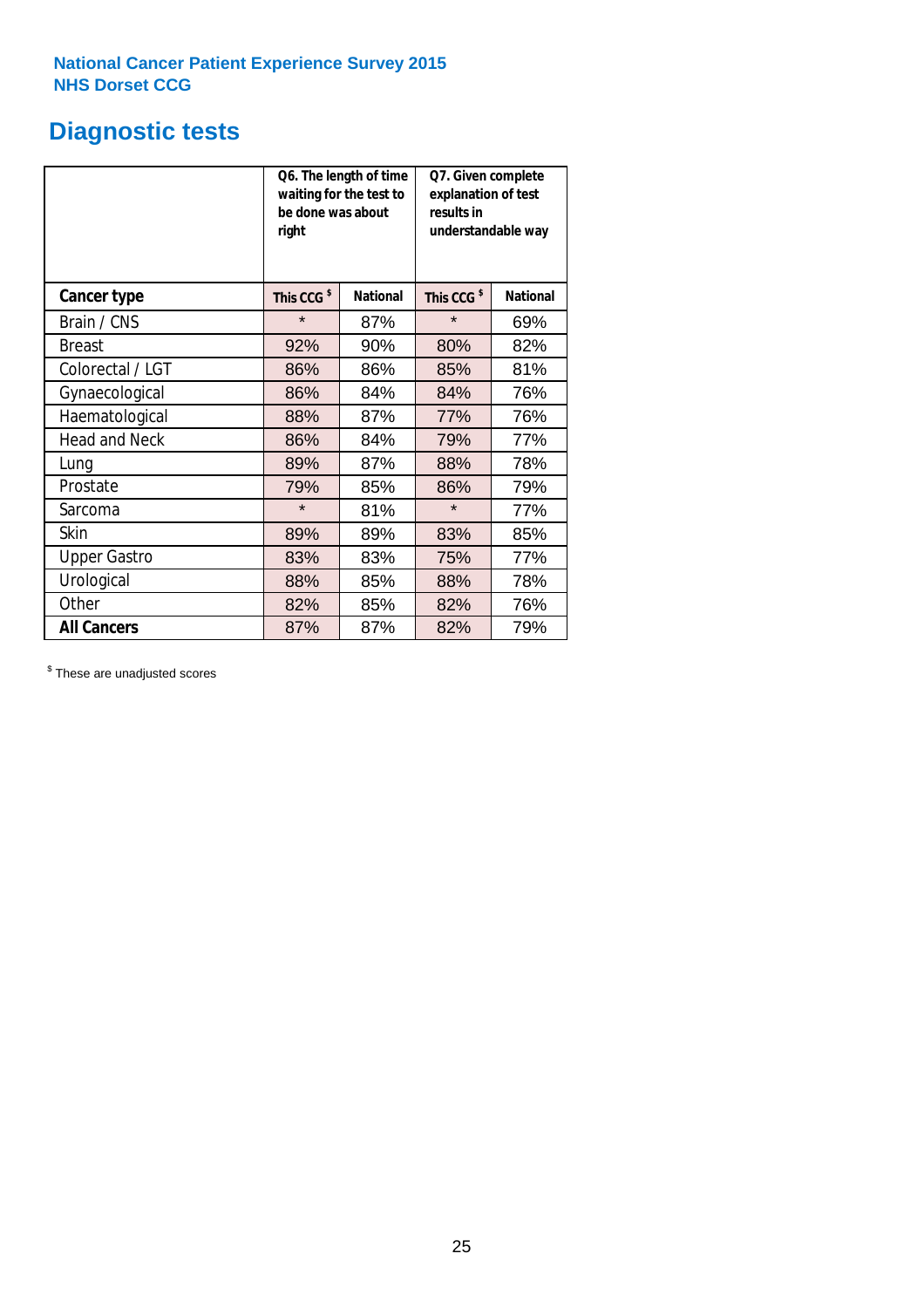# **Finding out what was wrong with you**

|                      | Q8. Patient told they<br>could bring a family<br>member or friend<br>when first told they<br>had cancer |                 | Q9. Patient felt they<br>were told sensitively<br>that they had cancer |                 | Q10. Patient<br>completely understood<br>the explanation of<br>what was wrong |                 | Q11. Patient given<br>easy to understand<br>written information<br>about the type of<br>cancer they had |                 |
|----------------------|---------------------------------------------------------------------------------------------------------|-----------------|------------------------------------------------------------------------|-----------------|-------------------------------------------------------------------------------|-----------------|---------------------------------------------------------------------------------------------------------|-----------------|
| Cancer type          | This CCG <sup>\$</sup>                                                                                  | <b>National</b> | This CCG <sup>\$</sup>                                                 | <b>National</b> | This CCG <sup>\$</sup>                                                        | <b>National</b> | This CCG <sup>\$</sup>                                                                                  | <b>National</b> |
| Brain / CNS          | $\star$                                                                                                 | 85%             | $\star$                                                                | 79%             | $\star$                                                                       | 60%             | $\star$                                                                                                 | 62%             |
| <b>Breast</b>        | 88%                                                                                                     | 83%             | 88%                                                                    | 88%             | 79%                                                                           | 78%             | 81%                                                                                                     | 76%             |
| Colorectal / LGT     | 88%                                                                                                     | 83%             | 89%                                                                    | 85%             | 82%                                                                           | 79%             | 73%                                                                                                     | 71%             |
| Gynaecological       | 77%                                                                                                     | 75%             | 86%                                                                    | 83%             | 78%                                                                           | 73%             | 63%                                                                                                     | 69%             |
| Haematological       | 76%                                                                                                     | 75%             | 86%                                                                    | 83%             | 60%                                                                           | 60%             | 74%                                                                                                     | 74%             |
| <b>Head and Neck</b> | 64%                                                                                                     | 73%             | 88%                                                                    | 85%             | 82%                                                                           | 75%             | 69%                                                                                                     | 61%             |
| Lung                 | 75%                                                                                                     | 80%             | 78%                                                                    | 83%             | 74%                                                                           | 75%             | 59%                                                                                                     | 66%             |
| Prostate             | 96%                                                                                                     | 80%             | 93%                                                                    | 84%             | 82%                                                                           | 78%             | 93%                                                                                                     | 80%             |
| Sarcoma              | $\star$                                                                                                 | 77%             | $\star$                                                                | 82%             | $\star$                                                                       | 63%             | $\star$                                                                                                 | 61%             |
| Skin                 | 78%                                                                                                     | 71%             | 93%                                                                    | 90%             | 89%                                                                           | 83%             | 90%                                                                                                     | 84%             |
| <b>Upper Gastro</b>  | 81%                                                                                                     | 79%             | 76%                                                                    | 79%             | 68%                                                                           | 72%             | 65%                                                                                                     | 64%             |
| Urological           | 77%                                                                                                     | 74%             | 86%                                                                    | 82%             | 86%                                                                           | 76%             | 79%                                                                                                     | 71%             |
| Other                | 87%                                                                                                     | 77%             | 83%                                                                    | 82%             | 76%                                                                           | 72%             | 68%                                                                                                     | 61%             |
| <b>All Cancers</b>   | 83%                                                                                                     | 79%             | 87%                                                                    | 84%             | 76%                                                                           | 73%             | 75%                                                                                                     | 72%             |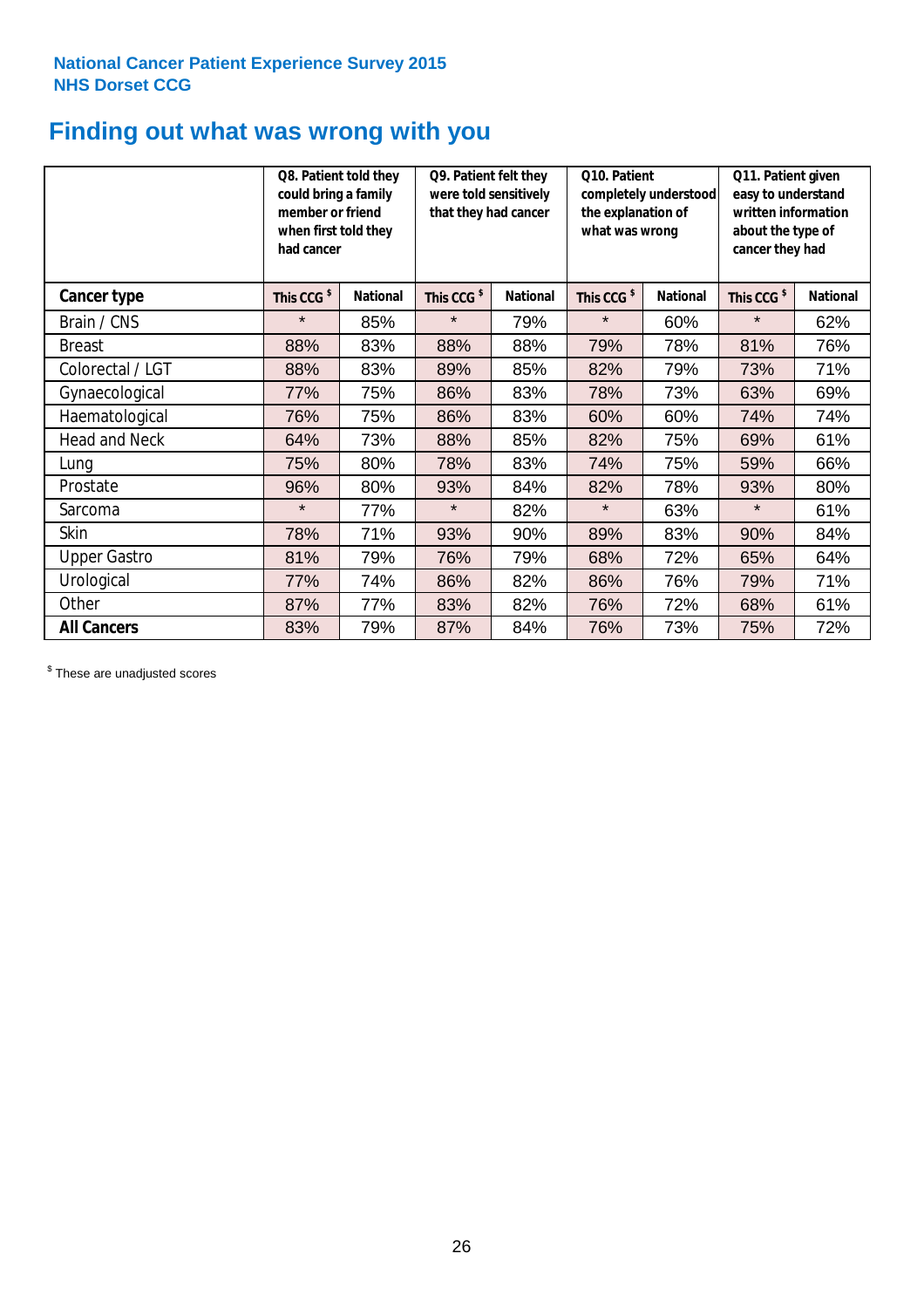# **Deciding the best treatment for you**

|                      | treatment options<br>were completely<br>explained | Q12. Patient felt that | Q13. Possible side<br>understandable way | effects explained in an | Q14. Patient given<br>practical advice and<br>support in dealing with<br>side effects of<br>treatment |                 |  |
|----------------------|---------------------------------------------------|------------------------|------------------------------------------|-------------------------|-------------------------------------------------------------------------------------------------------|-----------------|--|
| <b>Cancer type</b>   | This CCG <sup>\$</sup>                            | <b>National</b>        | This CCG <sup>\$</sup>                   | <b>National</b>         | This CCG <sup>\$</sup>                                                                                | <b>National</b> |  |
| Brain / CNS          | $\star$                                           | 80%                    | $\star$                                  | 71%                     | $\star$                                                                                               | 62%             |  |
| <b>Breast</b>        | 85%                                               | 84%                    | 75%                                      | 76%                     | 69%                                                                                                   | 69%             |  |
| Colorectal / LGT     | 88%                                               | 85%                    | 77%                                      | 75%                     | 69%                                                                                                   | 68%             |  |
| Gynaecological       | 86%                                               | 84%                    | 77%                                      | 76%                     | 64%                                                                                                   | 68%             |  |
| Haematological       | 83%                                               | 81%                    | 68%                                      | 69%                     | 67%                                                                                                   | 65%             |  |
| <b>Head and Neck</b> | 92%                                               | 85%                    | 73%                                      | 72%                     | 72%                                                                                                   | 67%             |  |
| Lung                 | 93%                                               | 84%                    | 82%                                      | 74%                     | 82%                                                                                                   | 69%             |  |
| Prostate             | 80%                                               | 80%                    | 77%                                      | 71%                     | 61%                                                                                                   | 61%             |  |
| Sarcoma              | $\star$                                           | 82%                    | $\star$                                  | 75%                     | $\star$                                                                                               | 66%             |  |
| Skin                 | 86%                                               | 88%                    | 77%                                      | 75%                     | 82%                                                                                                   | 74%             |  |
| <b>Upper Gastro</b>  | 80%                                               | 83%                    | 76%                                      | 72%                     | 68%                                                                                                   | 66%             |  |
| Urological           | 88%                                               | 80%                    | 73%                                      | 69%                     | 68%                                                                                                   | 61%             |  |
| Other                | 86%                                               | 80%                    | 74%                                      | 72%                     | 64%                                                                                                   | 64%             |  |
| <b>All Cancers</b>   | 85%                                               | 83%                    | 74%                                      | 73%                     | 68%                                                                                                   | 66%             |  |

|                      | in the future          | Q15. Patient definitely<br>told about side effects<br>that could affect them | Q16. Patient definitely<br>involved in decisions<br>about care and<br>treatment |                 |  |
|----------------------|------------------------|------------------------------------------------------------------------------|---------------------------------------------------------------------------------|-----------------|--|
| <b>Cancer type</b>   | This CCG <sup>\$</sup> | <b>National</b>                                                              | This CCG <sup>\$</sup>                                                          | <b>National</b> |  |
| Brain / CNS          | $\star$                | 56%                                                                          | $\star$                                                                         | 74%             |  |
| <b>Breast</b>        | 54%                    | 55%                                                                          | 74%                                                                             | 79%             |  |
| Colorectal / LGT     | 57%                    | 56%                                                                          | 81%                                                                             | 79%             |  |
| Gynaecological       | 51%                    | 54%                                                                          | 74%                                                                             | 76%             |  |
| Haematological       | 47%                    | 50%                                                                          | 82%                                                                             | 77%             |  |
| <b>Head and Neck</b> | 55%                    | 58%                                                                          | 82%                                                                             | 76%             |  |
| Lung                 | 57%                    | 54%                                                                          | 82%                                                                             | 78%             |  |
| Prostate             | 69%                    | 63%                                                                          | 82%                                                                             | 79%             |  |
| Sarcoma              | $\star$                | 54%                                                                          | $\star$                                                                         | 77%             |  |
| Skin                 | 70%                    | 66%                                                                          | 91%                                                                             | 86%             |  |
| <b>Upper Gastro</b>  | 56%                    | 53%                                                                          | 76%                                                                             | 77%             |  |
| Urological           | 55%                    | 52%                                                                          | 72%                                                                             | 75%             |  |
| Other                | 54%                    | 51%                                                                          | 77%                                                                             | 75%             |  |
| <b>All Cancers</b>   | 55%                    | 54%                                                                          | 79%                                                                             | 78%             |  |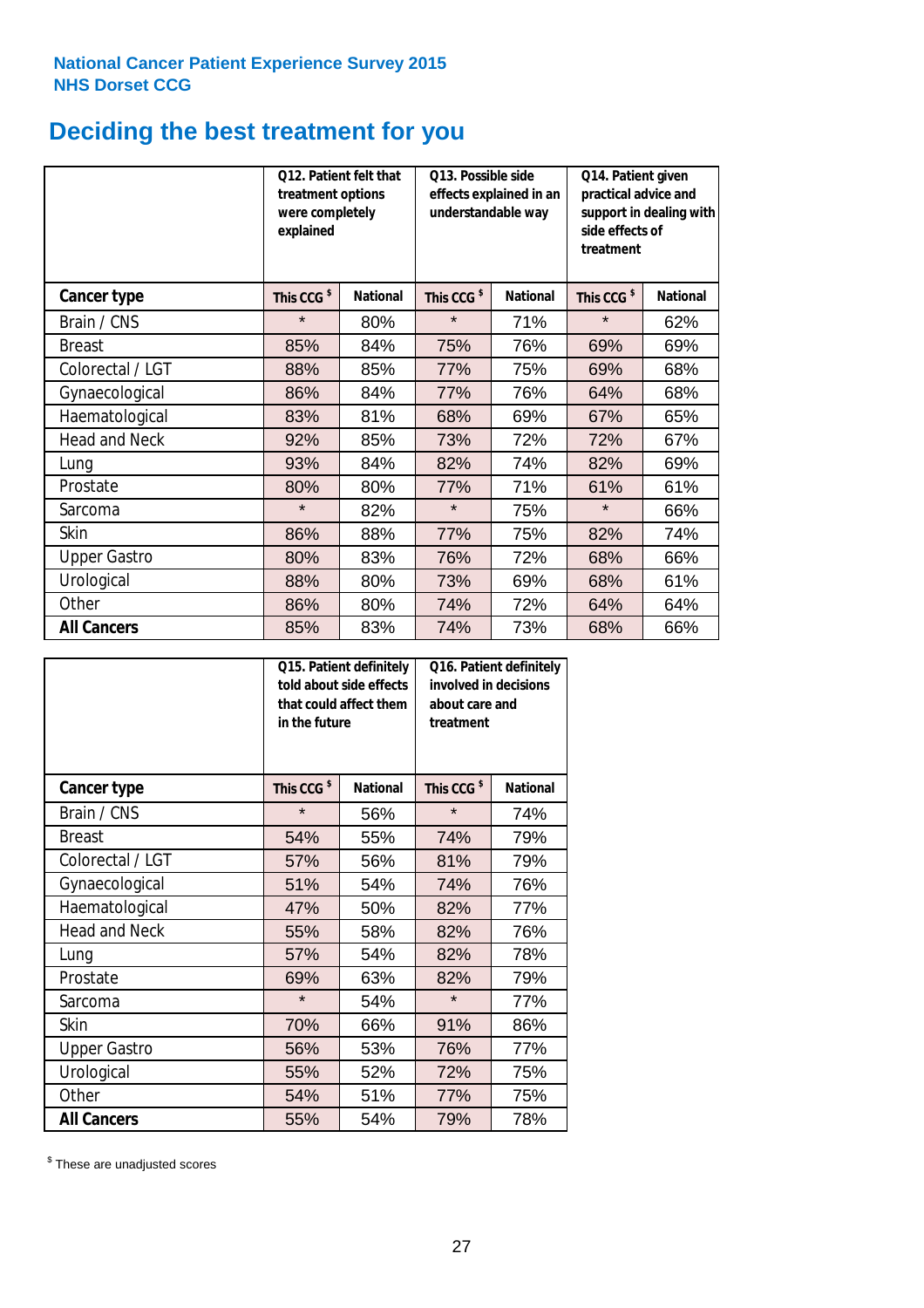# **Clinical Nurse Specialist**

|                      | would support them<br>through their<br>treatment | Q17. Patient given the<br>name of the CNS who | Q18. Patient found it<br>easy to contact their<br><b>CNS</b> |                 | <b>Q19. Get</b><br>understandable<br>answers to important<br>questions all or most<br>of the time |                 |  |
|----------------------|--------------------------------------------------|-----------------------------------------------|--------------------------------------------------------------|-----------------|---------------------------------------------------------------------------------------------------|-----------------|--|
| <b>Cancer type</b>   | This CCG <sup>\$</sup>                           | <b>National</b>                               | This CCG <sup>\$</sup>                                       | <b>National</b> | This CCG <sup>\$</sup>                                                                            | <b>National</b> |  |
| Brain / CNS          | $\star$                                          | 95%                                           | $\star$                                                      | 84%             | $\star$                                                                                           | 85%             |  |
| <b>Breast</b>        | 96%                                              | 94%                                           | 89%                                                          | 85%             | 93%                                                                                               | 88%             |  |
| Colorectal / LGT     | 97%                                              | 91%                                           | 92%                                                          | 88%             | 93%                                                                                               | 90%             |  |
| Gynaecological       | 97%                                              | 93%                                           | 96%                                                          | 86%             | 89%                                                                                               | 87%             |  |
| Haematological       | 87%                                              | 89%                                           | 93%                                                          | 89%             | 93%                                                                                               | 90%             |  |
| <b>Head and Neck</b> | 91%                                              | 88%                                           | 93%                                                          | 86%             | 93%                                                                                               | 88%             |  |
| Lung                 | 94%                                              | 93%                                           | 92%                                                          | 89%             | 98%                                                                                               | 89%             |  |
| Prostate             | 94%                                              | 89%                                           | 83%                                                          | 83%             | 94%                                                                                               | 88%             |  |
| Sarcoma              | $\star$                                          | 87%                                           | $\star$                                                      | 86%             | $\star$                                                                                           | 88%             |  |
| Skin                 | 100%                                             | 88%                                           | 97%                                                          | 90%             | 97%                                                                                               | 92%             |  |
| <b>Upper Gastro</b>  | 89%                                              | 92%                                           | 85%                                                          | 87%             | 91%                                                                                               | 88%             |  |
| Urological           | 81%                                              | 80%                                           | 90%                                                          | 85%             | 96%                                                                                               | 88%             |  |
| Other                | 92%                                              | 86%                                           | 94%                                                          | 86%             | 91%                                                                                               | 87%             |  |
| <b>All Cancers</b>   | 93%                                              | 90%                                           | 91%                                                          | 87%             | 93%                                                                                               | 88%             |  |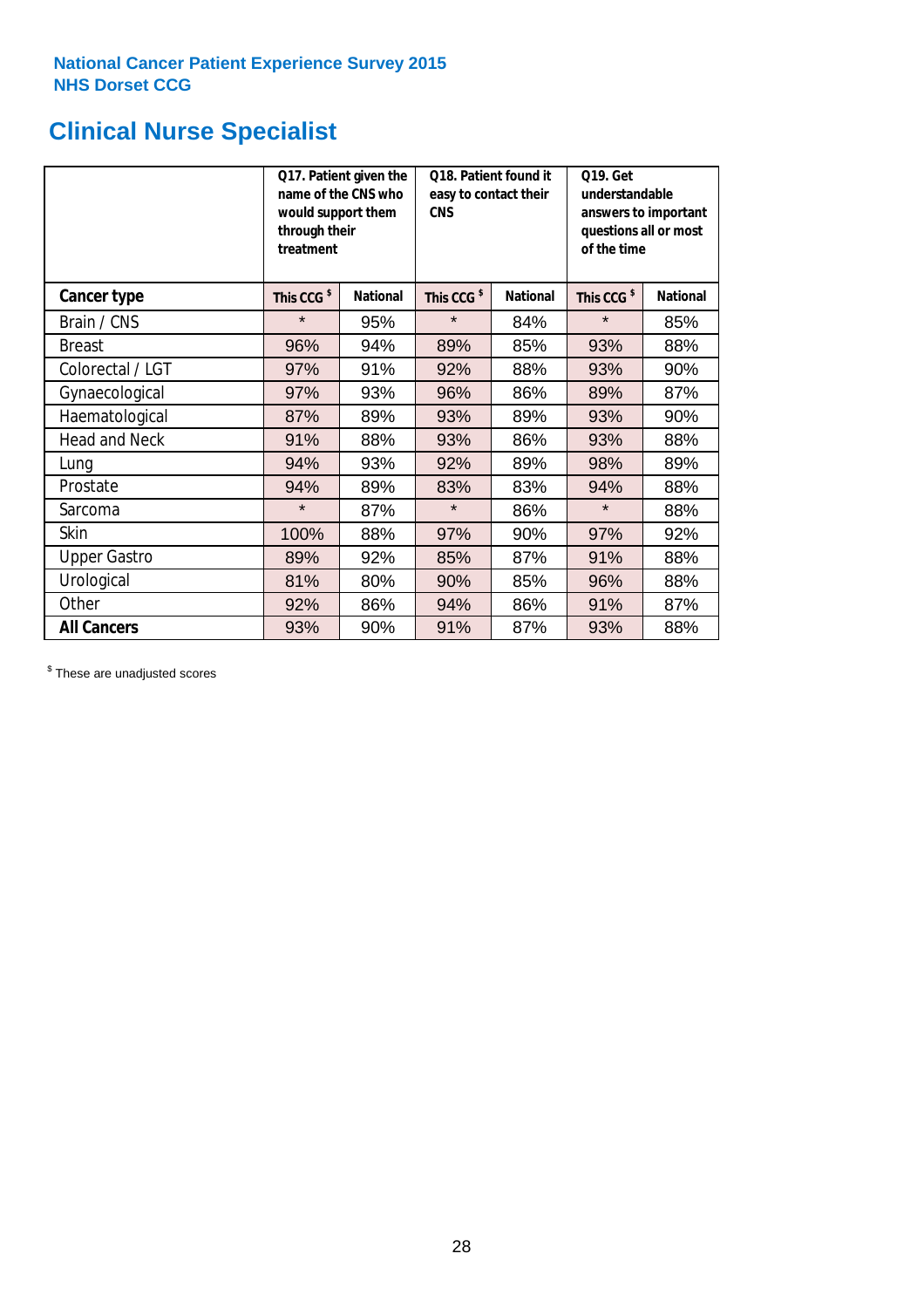# **Support for people with cancer**

|                      |                        | Q20. Hospital staff<br>Q21. Hospital staff<br>gave information<br>gave information<br>about support groups<br>about impact cancer<br>could have on day to<br>day activities |                        |                 | Q22. Hospital staff<br>gave information on<br>getting financial help |                 | Q23. Hospital staff told<br>patient they could get<br>free prescriptions |                 |
|----------------------|------------------------|-----------------------------------------------------------------------------------------------------------------------------------------------------------------------------|------------------------|-----------------|----------------------------------------------------------------------|-----------------|--------------------------------------------------------------------------|-----------------|
| <b>Cancer type</b>   | This CCG <sup>\$</sup> | <b>National</b>                                                                                                                                                             | This CCG <sup>\$</sup> | <b>National</b> | This CCG <sup>\$</sup>                                               | <b>National</b> | This CCG <sup>\$</sup>                                                   | <b>National</b> |
| Brain / CNS          | $\star$                | 85%                                                                                                                                                                         | $\star$                | 80%             | $\star$                                                              | 72%             | $\star$                                                                  | 79%             |
| <b>Breast</b>        | 92%                    | 88%                                                                                                                                                                         | 89%                    | 85%             | 69%                                                                  | 60%             | 79%                                                                      | 80%             |
| Colorectal / LGT     | 80%                    | 82%                                                                                                                                                                         | 85%                    | 82%             | 56%                                                                  | 52%             | 78%                                                                      | 83%             |
| Gynaecological       | 77%                    | 83%                                                                                                                                                                         | 87%                    | 81%             | 53%                                                                  | 58%             | 73%                                                                      | 76%             |
| Haematological       | 73%                    | 82%                                                                                                                                                                         | 79%                    | 82%             | 50%                                                                  | 56%             | 83%                                                                      | 86%             |
| <b>Head and Neck</b> | 85%                    | 83%                                                                                                                                                                         | 81%                    | 80%             | 61%                                                                  | 55%             | $\star$                                                                  | 80%             |
| Lung                 | 82%                    | 82%                                                                                                                                                                         | 74%                    | 80%             | 74%                                                                  | 68%             | 89%                                                                      | 85%             |
| Prostate             | 91%                    | 85%                                                                                                                                                                         | 91%                    | 81%             | 57%                                                                  | 41%             | 81%                                                                      | 76%             |
| Sarcoma              | $\star$                | 82%                                                                                                                                                                         | $\star$                | 80%             | $\star$                                                              | 57%             | $\star$                                                                  | 75%             |
| Skin                 | 85%                    | 85%                                                                                                                                                                         | 91%                    | 85%             | $\star$                                                              | 51%             | $\star$                                                                  | 65%             |
| <b>Upper Gastro</b>  | 75%                    | 82%                                                                                                                                                                         | 79%                    | 78%             | 57%                                                                  | 57%             | 83%                                                                      | 83%             |
| Urological           | 73%                    | 71%                                                                                                                                                                         | 78%                    | 70%             | 50%                                                                  | 33%             | 81%                                                                      | 69%             |
| Other                | 81%                    | 80%                                                                                                                                                                         | 84%                    | 77%             | 55%                                                                  | 53%             | 86%                                                                      | 79%             |
| <b>All Cancers</b>   | 82%                    | 83%                                                                                                                                                                         | 84%                    | 81%             | 60%                                                                  | 55%             | 80%                                                                      | 80%             |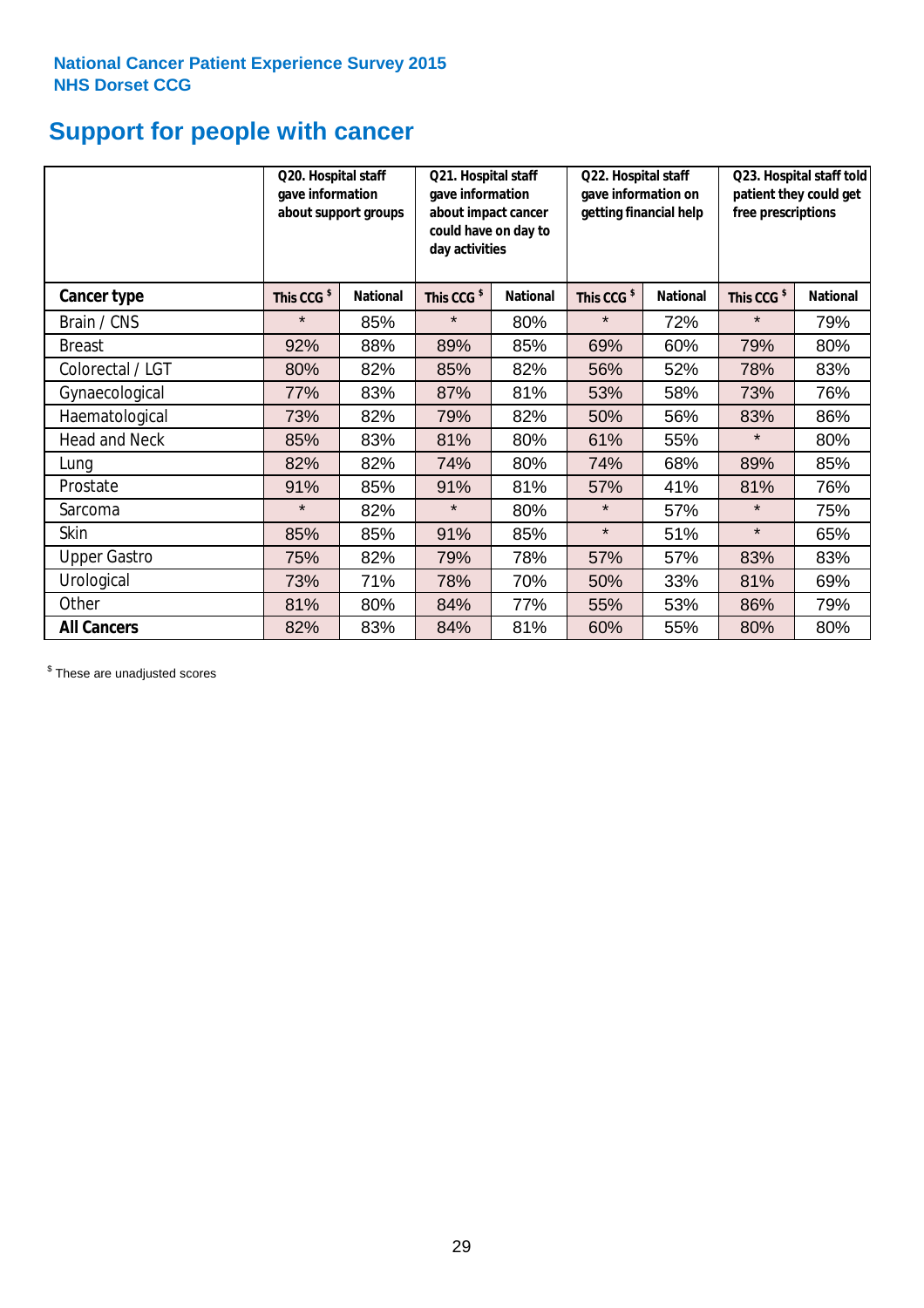# **Operations**

|                      | Q26. Staff explained<br>how operation had<br>gone in<br>understandable way |                 |  |  |  |
|----------------------|----------------------------------------------------------------------------|-----------------|--|--|--|
| <b>Cancer type</b>   | This CCG <sup>\$</sup>                                                     | <b>National</b> |  |  |  |
| Brain / CNS          | $\star$                                                                    | 75%             |  |  |  |
| <b>Breast</b>        | 79%                                                                        | 77%             |  |  |  |
| Colorectal / LGT     | 88%                                                                        | 81%             |  |  |  |
| Gynaecological       | 80%                                                                        | 79%             |  |  |  |
| Haematological       | 86%                                                                        | 75%             |  |  |  |
| <b>Head and Neck</b> | 67%                                                                        | 77%             |  |  |  |
| Lung                 | $\star$                                                                    | 76%             |  |  |  |
| Prostate             | 82%                                                                        | 76%             |  |  |  |
| Sarcoma              | $\star$                                                                    | 80%             |  |  |  |
| Skin                 | 84%                                                                        | 84%             |  |  |  |
| <b>Upper Gastro</b>  | 78%                                                                        | 81%             |  |  |  |
| Urological           | 86%                                                                        | 74%             |  |  |  |
| Other                | 79%                                                                        | 78%             |  |  |  |
| <b>All Cancers</b>   | 82%                                                                        | 78%             |  |  |  |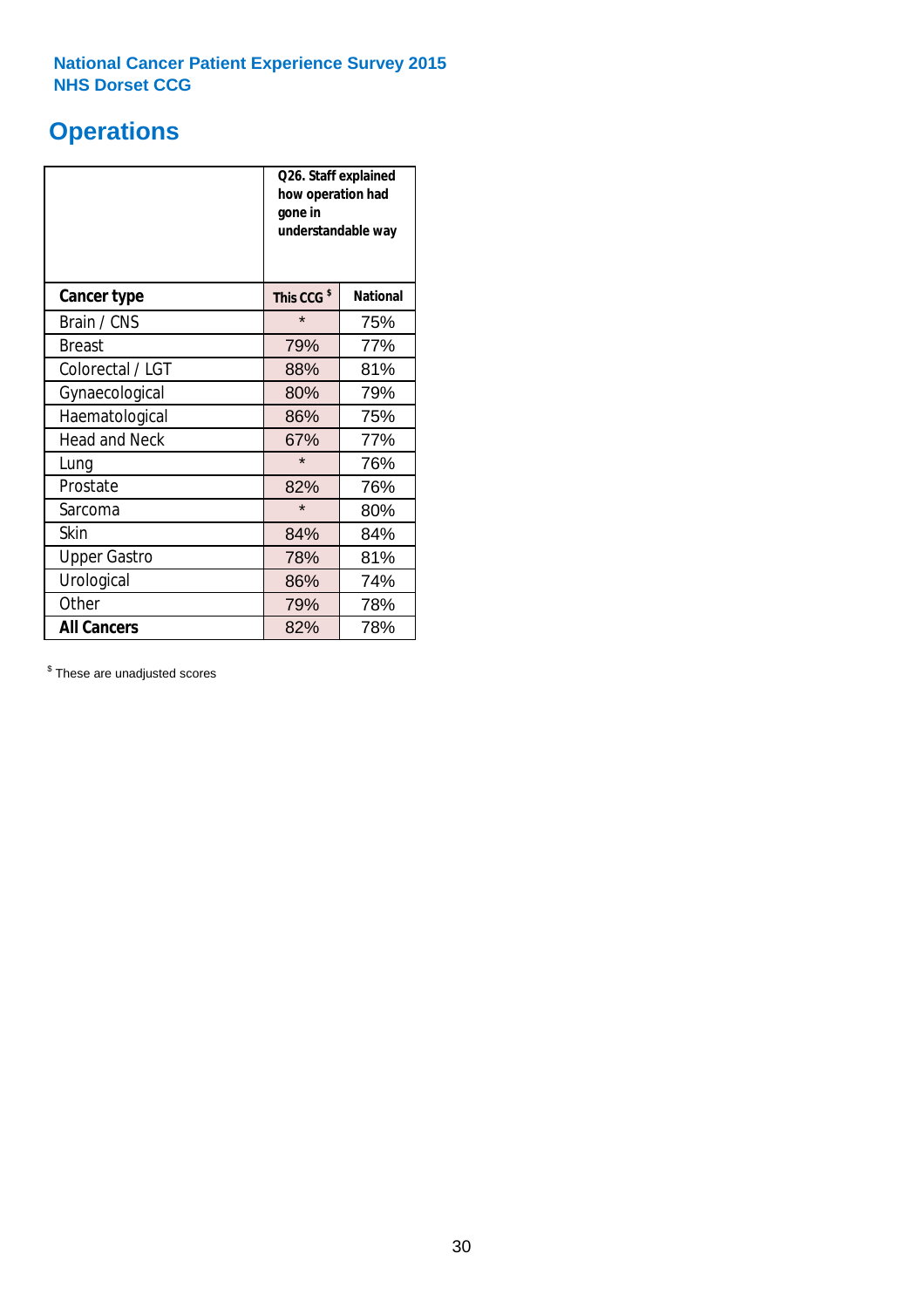# **Hospital care as an inpatient (Part 1 of 2)**

|                      | or nurses did not talk<br>they were not there | Q28. Groups of doctors<br>in front of patient as if | Q29. Patient had<br>confidence and trust in<br>all doctors treating<br>them |                 | Q30. Patient's family<br>or someone close<br>definitely had<br>opportunity to talk to<br>doctor |                 | Q31. Patient had<br>confidence and trust in I<br>all ward nurses |                 |
|----------------------|-----------------------------------------------|-----------------------------------------------------|-----------------------------------------------------------------------------|-----------------|-------------------------------------------------------------------------------------------------|-----------------|------------------------------------------------------------------|-----------------|
| Cancer type          | This CCG <sup>\$</sup>                        | <b>National</b>                                     | This CCG <sup>\$</sup>                                                      | <b>National</b> | This CCG <sup>\$</sup>                                                                          | <b>National</b> | This CCG <sup>\$</sup>                                           | <b>National</b> |
| Brain / CNS          | $\star$                                       | 68%                                                 | $\star$                                                                     | 78%             | $\star$                                                                                         | 65%             | $\star$                                                          | 67%             |
| <b>Breast</b>        | 89%                                           | 89%                                                 | 86%                                                                         | 86%             | 75%                                                                                             | 73%             | 79%                                                              | 74%             |
| Colorectal / LGT     | 79%                                           | 75%                                                 | 86%                                                                         | 85%             | 76%                                                                                             | 72%             | 76%                                                              | 68%             |
| Gynaecological       | 90%                                           | 84%                                                 | 90%                                                                         | 86%             | 83%                                                                                             | 71%             | 71%                                                              | 69%             |
| Haematological       | 80%                                           | 80%                                                 | 92%                                                                         | 81%             | 78%                                                                                             | 75%             | 82%                                                              | 73%             |
| <b>Head and Neck</b> | 92%                                           | 79%                                                 | 92%                                                                         | 85%             | 64%                                                                                             | 73%             | 76%                                                              | 72%             |
| Lung                 | 91%                                           | 75%                                                 | 89%                                                                         | 82%             | 78%                                                                                             | 71%             | 86%                                                              | 73%             |
| Prostate             | 85%                                           | 84%                                                 | 92%                                                                         | 87%             | 72%                                                                                             | 72%             | 78%                                                              | 75%             |
| Sarcoma              | $\star$                                       | 82%                                                 | $\star$                                                                     | 85%             | $\star$                                                                                         | 75%             | $\star$                                                          | 70%             |
| Skin                 | 91%                                           | 85%                                                 | 91%                                                                         | 90%             | $\star$                                                                                         | 79%             | 86%                                                              | 84%             |
| <b>Upper Gastro</b>  | 76%                                           | 75%                                                 | 84%                                                                         | 83%             | 67%                                                                                             | 72%             | 64%                                                              | 70%             |
| Urological           | 87%                                           | 80%                                                 | 88%                                                                         | 84%             | 67%                                                                                             | 67%             | 87%                                                              | 75%             |
| Other                | 88%                                           | 79%                                                 | 80%                                                                         | 79%             | 73%                                                                                             | 70%             | 63%                                                              | 69%             |
| <b>All Cancers</b>   | 85%                                           | 81%                                                 | 88%                                                                         | 84%             | 75%                                                                                             | 72%             | 77%                                                              | 72%             |

|                      | Q32. Always / nearly<br>always enough nurses<br>on duty |                 | Q33. All staff asked<br>patient what name<br>they preferred to be<br>called by |                 | Q34. Always given<br>enough privacy when<br>discussing condition or<br>treatment |                 | Q35. Patient was able<br>to discuss worries or<br>fears with staff during<br>visit |                 |
|----------------------|---------------------------------------------------------|-----------------|--------------------------------------------------------------------------------|-----------------|----------------------------------------------------------------------------------|-----------------|------------------------------------------------------------------------------------|-----------------|
| <b>Cancer type</b>   | This CCG <sup>\$</sup>                                  | <b>National</b> | This CCG <sup>\$</sup>                                                         | <b>National</b> | This CCG <sup>\$</sup>                                                           | <b>National</b> | This CCG <sup>\$</sup>                                                             | <b>National</b> |
| Brain / CNS          | $\star$                                                 | 64%             | $\star$                                                                        | 69%             | $\star$                                                                          | 80%             | $\star$                                                                            | 44%             |
| <b>Breast</b>        | 70%                                                     | 69%             | 67%                                                                            | 60%             | 86%                                                                              | 86%             | 58%                                                                                | 53%             |
| Colorectal / LGT     | 74%                                                     | 61%             | 81%                                                                            | 70%             | 86%                                                                              | 84%             | 70%                                                                                | 54%             |
| Gynaecological       | 66%                                                     | 65%             | 66%                                                                            | 63%             | 92%                                                                              | 82%             | 65%                                                                                | 50%             |
| Haematological       | 79%                                                     | 63%             | 73%                                                                            | 67%             | 90%                                                                              | 86%             | 62%                                                                                | 55%             |
| <b>Head and Neck</b> | 72%                                                     | 67%             | 72%                                                                            | 66%             | 92%                                                                              | 85%             | $\star$                                                                            | 50%             |
| Lung                 | 82%                                                     | 68%             | 65%                                                                            | 71%             | 91%                                                                              | 84%             | 65%                                                                                | 49%             |
| Prostate             | 78%                                                     | 71%             | 73%                                                                            | 67%             | 83%                                                                              | 87%             | 52%                                                                                | 52%             |
| Sarcoma              | $\star$                                                 | 68%             | $\star$                                                                        | 71%             | $\star$                                                                          | 87%             | $\star$                                                                            | 52%             |
| Skin                 | 90%                                                     | 81%             | 48%                                                                            | 67%             | $\star$                                                                          | 89%             | $\star$                                                                            | 61%             |
| <b>Upper Gastro</b>  | 55%                                                     | 62%             | 85%                                                                            | 75%             | 83%                                                                              | 83%             | 67%                                                                                | 53%             |
| Urological           | 71%                                                     | 68%             | 79%                                                                            | 71%             | 93%                                                                              | 84%             | 52%                                                                                | 46%             |
| Other                | 60%                                                     | 62%             | 66%                                                                            | 66%             | 83%                                                                              | 82%             | 51%                                                                                | 48%             |
| <b>All Cancers</b>   | 72%                                                     | 66%             | 72%                                                                            | 67%             | 87%                                                                              | 85%             | 60%                                                                                | 52%             |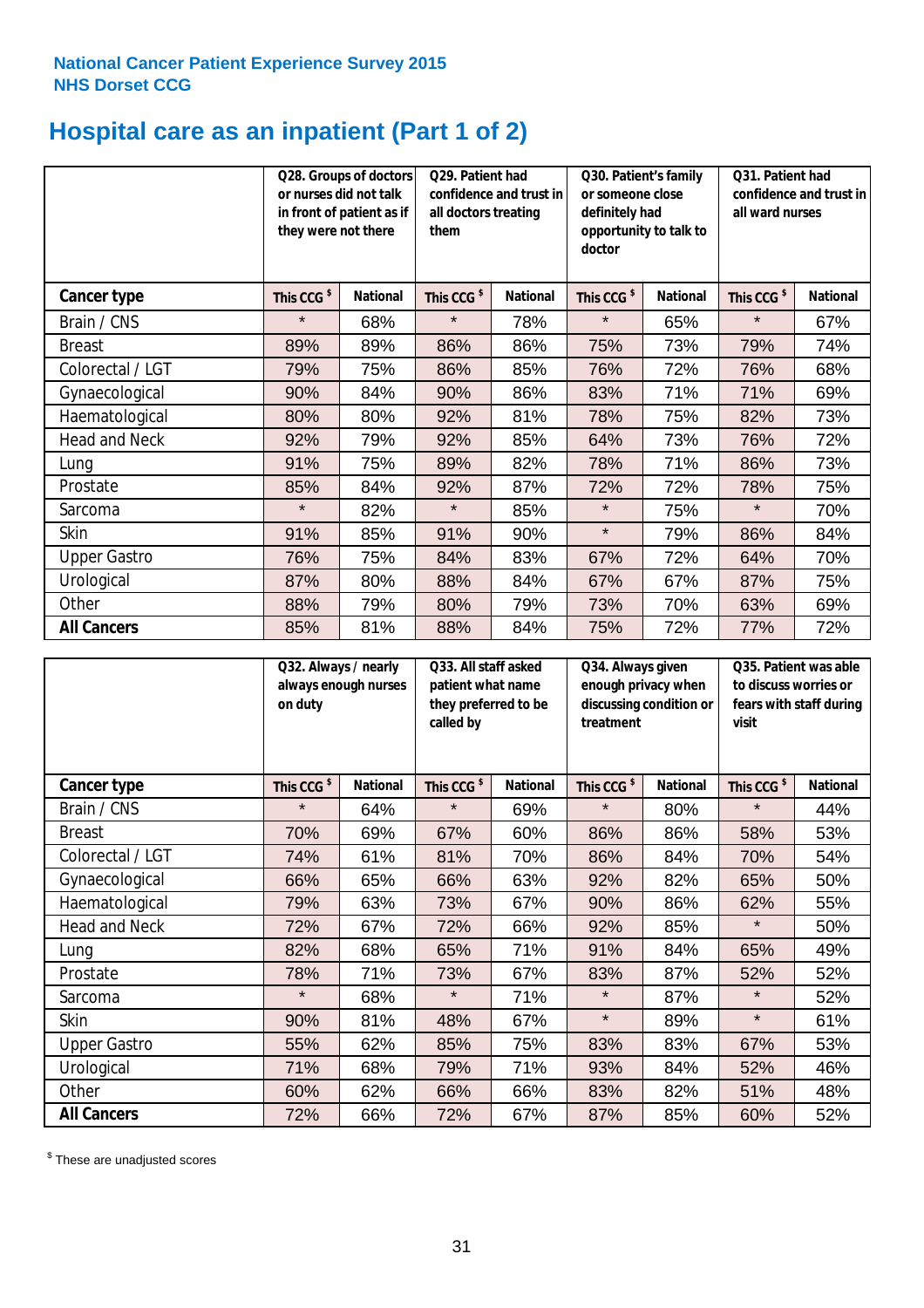# **Hospital care as an inpatient (Part 2 of 2)**

|                      | Q36. Hospital staff<br>definitely did<br>everything to help<br>control pain |                 | Q37. Always treated<br>with respect and<br>dignity by staff |                 | Q38. Given clear<br>written information<br>about what should /<br>should not do post<br>discharge |                 | Q39. Staff told patient<br>who to contact if<br>worried post discharge |                 |
|----------------------|-----------------------------------------------------------------------------|-----------------|-------------------------------------------------------------|-----------------|---------------------------------------------------------------------------------------------------|-----------------|------------------------------------------------------------------------|-----------------|
| <b>Cancer type</b>   | This CCG <sup>\$</sup>                                                      | <b>National</b> | This CCG <sup>\$</sup>                                      | <b>National</b> | This CCG <sup>\$</sup>                                                                            | <b>National</b> | This CCG <sup>\$</sup>                                                 | <b>National</b> |
| Brain / CNS          | $\star$                                                                     | 82%             | $\star$                                                     | 84%             | $\star$                                                                                           | 79%             | $\star$                                                                | 91%             |
| <b>Breast</b>        | 89%                                                                         | 86%             | 88%                                                         | 88%             | 90%                                                                                               | 90%             | 97%                                                                    | 95%             |
| Colorectal / LGT     | 85%                                                                         | 84%             | 90%                                                         | 86%             | 86%                                                                                               | 83%             | 97%                                                                    | 94%             |
| Gynaecological       | 84%                                                                         | 83%             | 93%                                                         | 85%             | 93%                                                                                               | 86%             | 96%                                                                    | 93%             |
| Haematological       | 90%                                                                         | 84%             | 91%                                                         | 89%             | 75%                                                                                               | 79%             | 98%                                                                    | 95%             |
| <b>Head and Neck</b> | 92%                                                                         | 84%             | 96%                                                         | 88%             | 91%                                                                                               | 86%             | 96%                                                                    | 92%             |
| Lung                 | 93%                                                                         | 83%             | 89%                                                         | 87%             | 81%                                                                                               | 81%             | 97%                                                                    | 92%             |
| Prostate             | 87%                                                                         | 85%             | 90%                                                         | 91%             | 90%                                                                                               | 87%             | 98%                                                                    | 94%             |
| Sarcoma              | $\star$                                                                     | 86%             | $\star$                                                     | 91%             | $\star$                                                                                           | 83%             | $\star$                                                                | 94%             |
| Skin                 | $\star$                                                                     | 88%             | 100%                                                        | 93%             | 90%                                                                                               | 91%             | $\star$                                                                | 97%             |
| <b>Upper Gastro</b>  | 89%                                                                         | 83%             | 80%                                                         | 86%             | 75%                                                                                               | 79%             | 95%                                                                    | 93%             |
| Urological           | 90%                                                                         | 80%             | 94%                                                         | 88%             | 86%                                                                                               | 83%             | 93%                                                                    | 90%             |
| Other                | 89%                                                                         | 82%             | 89%                                                         | 85%             | 83%                                                                                               | 80%             | 93%                                                                    | 92%             |
| <b>All Cancers</b>   | 88%                                                                         | 84%             | 90%                                                         | 87%             | 86%                                                                                               | 84%             | 97%                                                                    | 94%             |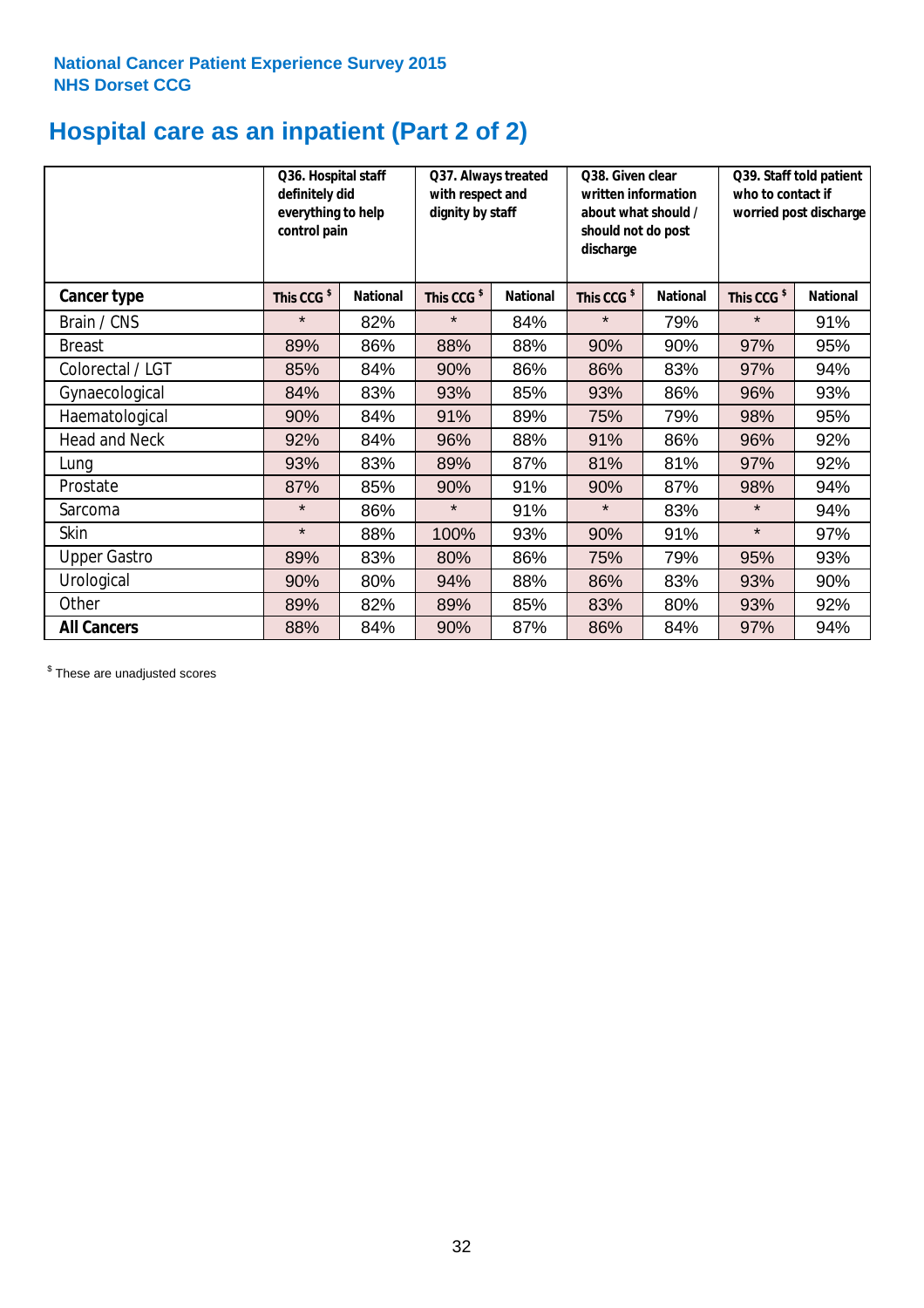# **Hospital care as a day patient / outpatient**

|                      | to discuss worries or<br>visit | Q41. Patient was able<br>fears with staff during | Q42. Doctor had the<br>right notes and other<br>documentation with<br>them |                 | Q44. Beforehand<br>patient had all<br>information needed<br>about radiotherapy<br>treatment |                 | Q45. Patient given<br>understandable<br>information about<br>whether radiotherapy<br>was working |                 |
|----------------------|--------------------------------|--------------------------------------------------|----------------------------------------------------------------------------|-----------------|---------------------------------------------------------------------------------------------|-----------------|--------------------------------------------------------------------------------------------------|-----------------|
| <b>Cancer type</b>   | This CCG <sup>\$</sup>         | <b>National</b>                                  | This CCG <sup>\$</sup>                                                     | <b>National</b> | This CCG <sup>\$</sup>                                                                      | <b>National</b> | This CCG <sup>\$</sup>                                                                           | <b>National</b> |
| Brain / CNS          | $\star$                        | 65%                                              | $\star$                                                                    | 94%             | $\star$                                                                                     | 85%             | $\star$                                                                                          | 52%             |
| <b>Breast</b>        | 75%                            | 70%                                              | 97%                                                                        | 95%             | 94%                                                                                         | 87%             | 58%                                                                                              | 60%             |
| Colorectal / LGT     | 81%                            | 73%                                              | 98%                                                                        | 95%             | 91%                                                                                         | 85%             | $\star$                                                                                          | 55%             |
| Gynaecological       | 71%                            | 70%                                              | 97%                                                                        | 96%             | $\star$                                                                                     | 85%             | $\star$                                                                                          | 64%             |
| Haematological       | 76%                            | 74%                                              | 96%                                                                        | 97%             | 76%                                                                                         | 82%             | $\star$                                                                                          | 64%             |
| <b>Head and Neck</b> | $\star$                        | 69%                                              | 97%                                                                        | 95%             | $\star$                                                                                     | 86%             | $\star$                                                                                          | 60%             |
| Lung                 | 77%                            | 69%                                              | 100%                                                                       | 96%             | 86%                                                                                         | 86%             | 52%                                                                                              | 59%             |
| Prostate             | 79%                            | 69%                                              | 97%                                                                        | 95%             | $\star$                                                                                     | 88%             | $\star$                                                                                          | 61%             |
| Sarcoma              | $\star$                        | 68%                                              | $\star$                                                                    | 97%             | $\star$                                                                                     | 88%             | $\star$                                                                                          | 63%             |
| Skin                 | 84%                            | 73%                                              | 100%                                                                       | 96%             | n.a.                                                                                        | 81%             | n.a.                                                                                             | 63%             |
| <b>Upper Gastro</b>  | 77%                            | 68%                                              | 100%                                                                       | 95%             | $\star$                                                                                     | 85%             | $\star$                                                                                          | 57%             |
| Urological           | 69%                            | 65%                                              | 96%                                                                        | 95%             | $\star$                                                                                     | 81%             | $\star$                                                                                          | 53%             |
| Other                | 78%                            | 67%                                              | 98%                                                                        | 95%             | 86%                                                                                         | 83%             | 64%                                                                                              | 59%             |
| <b>All Cancers</b>   | 76%                            | 70%                                              | 97%                                                                        | 96%             | 90%                                                                                         | 86%             | 61%                                                                                              | 60%             |

|                      | O47. Beforehand<br>patient had all<br>information needed<br>about chemotherapy<br>treatment |                 | Q48. Patient given<br>understandable<br>information about<br>whether<br>chemotherapy was<br>working |                 |  |
|----------------------|---------------------------------------------------------------------------------------------|-----------------|-----------------------------------------------------------------------------------------------------|-----------------|--|
| <b>Cancer type</b>   | This CCG <sup>\$</sup>                                                                      | <b>National</b> | This CCG <sup>\$</sup>                                                                              | <b>National</b> |  |
| Brain / CNS          | $\star$                                                                                     | 82%             | $\star$                                                                                             | 57%             |  |
| <b>Breast</b>        | 83%                                                                                         | 83%             | 63%                                                                                                 | 62%             |  |
| Colorectal / LGT     | 90%                                                                                         | 86%             | 71%                                                                                                 | 65%             |  |
| Gynaecological       | 88%                                                                                         | 86%             | 74%                                                                                                 | 68%             |  |
| Haematological       | 84%<br>85%                                                                                  |                 | 77%                                                                                                 | 75%             |  |
| <b>Head and Neck</b> | $\star$                                                                                     | 80%             | $\star$                                                                                             | 52%             |  |
| Lung                 | 88%                                                                                         | 85%             | 79%                                                                                                 | 68%             |  |
| Prostate             | $\star$                                                                                     | 83%             | $\star$                                                                                             | 69%             |  |
| Sarcoma              | $\star$                                                                                     | 82%             | $\star$                                                                                             | 70%             |  |
| Skin                 | $\star$                                                                                     | 92%             | $\star$                                                                                             | 80%             |  |
| <b>Upper Gastro</b>  | 78%                                                                                         | 83%             | 79%                                                                                                 | 64%             |  |
| Urological           | 85%                                                                                         | 83%             |                                                                                                     | 66%             |  |
| Other                | 90%                                                                                         | 85%             | 85%                                                                                                 | 70%             |  |
| <b>All Cancers</b>   | 85%                                                                                         | 84%             | 74%                                                                                                 | 68%             |  |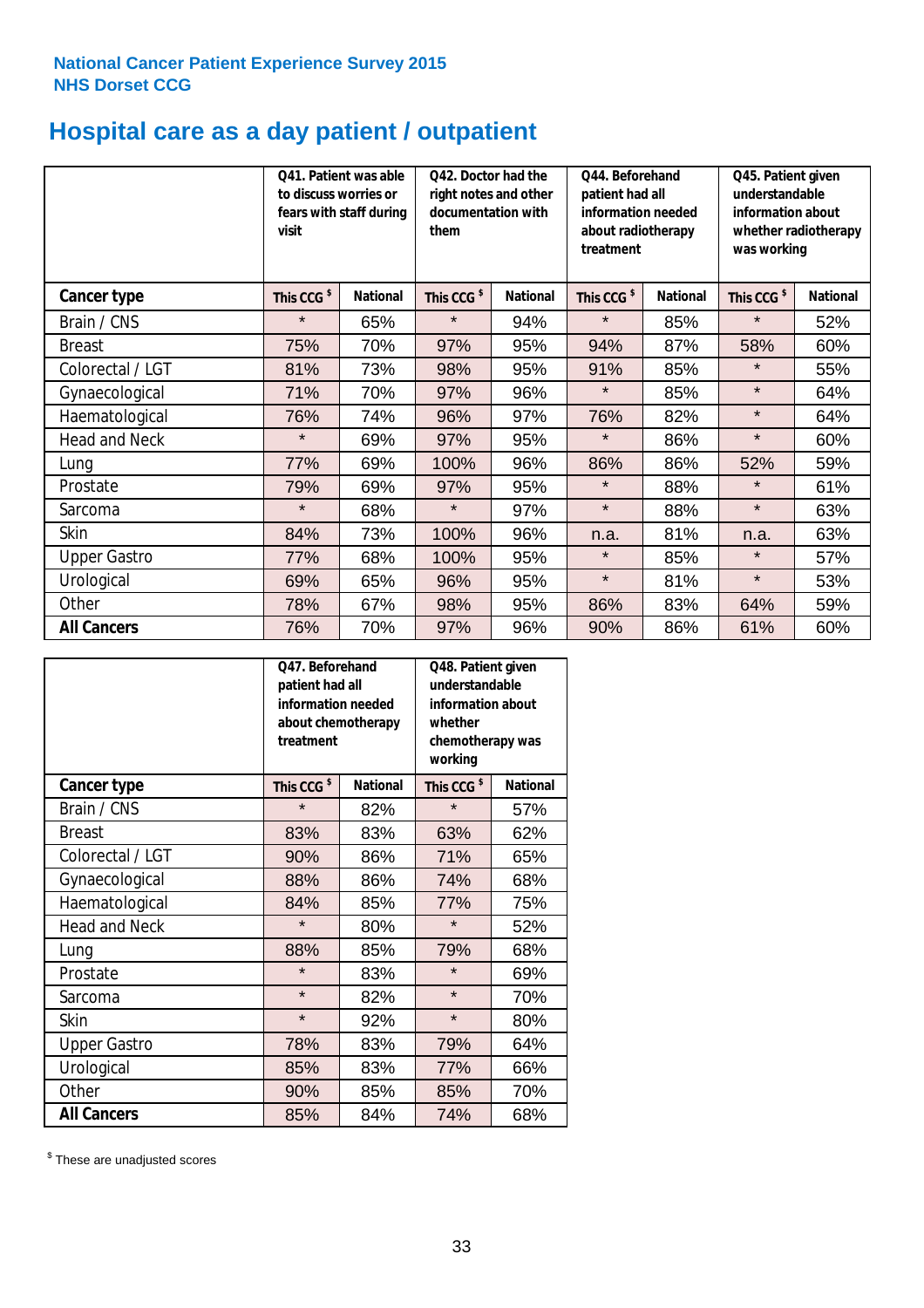# **Home care and support**

|                      | Q49. Hospital staff<br>gave family or                                                  | someone close all the<br>information needed to<br>help with care at home | Q50. Patient definitely<br>given enough support<br>from health or social<br>services during<br>treatment |                 | Q51. Patient definitely<br>given enough support<br>from health or social<br>services after<br>treatment |     |
|----------------------|----------------------------------------------------------------------------------------|--------------------------------------------------------------------------|----------------------------------------------------------------------------------------------------------|-----------------|---------------------------------------------------------------------------------------------------------|-----|
| <b>Cancer type</b>   | This CCG <sup>\$</sup><br><b>National</b><br>This CCG <sup>\$</sup><br><b>National</b> |                                                                          | This CCG <sup>\$</sup>                                                                                   | <b>National</b> |                                                                                                         |     |
| Brain / CNS          | $\star$                                                                                | 56%                                                                      | $\star$                                                                                                  | 44%             | $\star$                                                                                                 | 44% |
| <b>Breast</b>        | 57%                                                                                    | 57%                                                                      | 65%                                                                                                      | 54%             | 48%                                                                                                     | 40% |
| Colorectal / LGT     | 63%                                                                                    | 60%                                                                      | 73%                                                                                                      | 62%             | 65%                                                                                                     | 52% |
| Gynaecological       | 59%                                                                                    | 56%                                                                      | 69%                                                                                                      | 52%             | 42%                                                                                                     | 42% |
| Haematological       | 64%                                                                                    | 60%                                                                      | 64%                                                                                                      | 52%             | 49%                                                                                                     | 43% |
| <b>Head and Neck</b> | 62%                                                                                    | 59%                                                                      | $\star$                                                                                                  | 53%             | $\star$                                                                                                 | 50% |
| Lung                 | 61%                                                                                    | 57%                                                                      | 63%                                                                                                      | 52%             | 44%                                                                                                     | 42% |
| Prostate             | 69%                                                                                    | 55%                                                                      | 57%                                                                                                      | 47%             | 64%                                                                                                     | 43% |
| Sarcoma              | $\star$                                                                                | 59%                                                                      | $\star$                                                                                                  | 58%             | $\star$                                                                                                 | 53% |
| Skin                 | 80%                                                                                    | 67%                                                                      | $\star$                                                                                                  | 58%             | $\star$                                                                                                 | 61% |
| <b>Upper Gastro</b>  | 62%                                                                                    | 59%                                                                      | 68%                                                                                                      | 54%             | 55%                                                                                                     | 45% |
| Urological           | 58%                                                                                    | 55%                                                                      | 42%                                                                                                      | 47%             | 50%                                                                                                     | 44% |
| Other                | 63%                                                                                    | 54%                                                                      | 56%                                                                                                      | 55%             | 59%                                                                                                     | 48% |
| <b>All Cancers</b>   | 62%                                                                                    | 58%                                                                      | 64%                                                                                                      | 54%             | 53%                                                                                                     | 45% |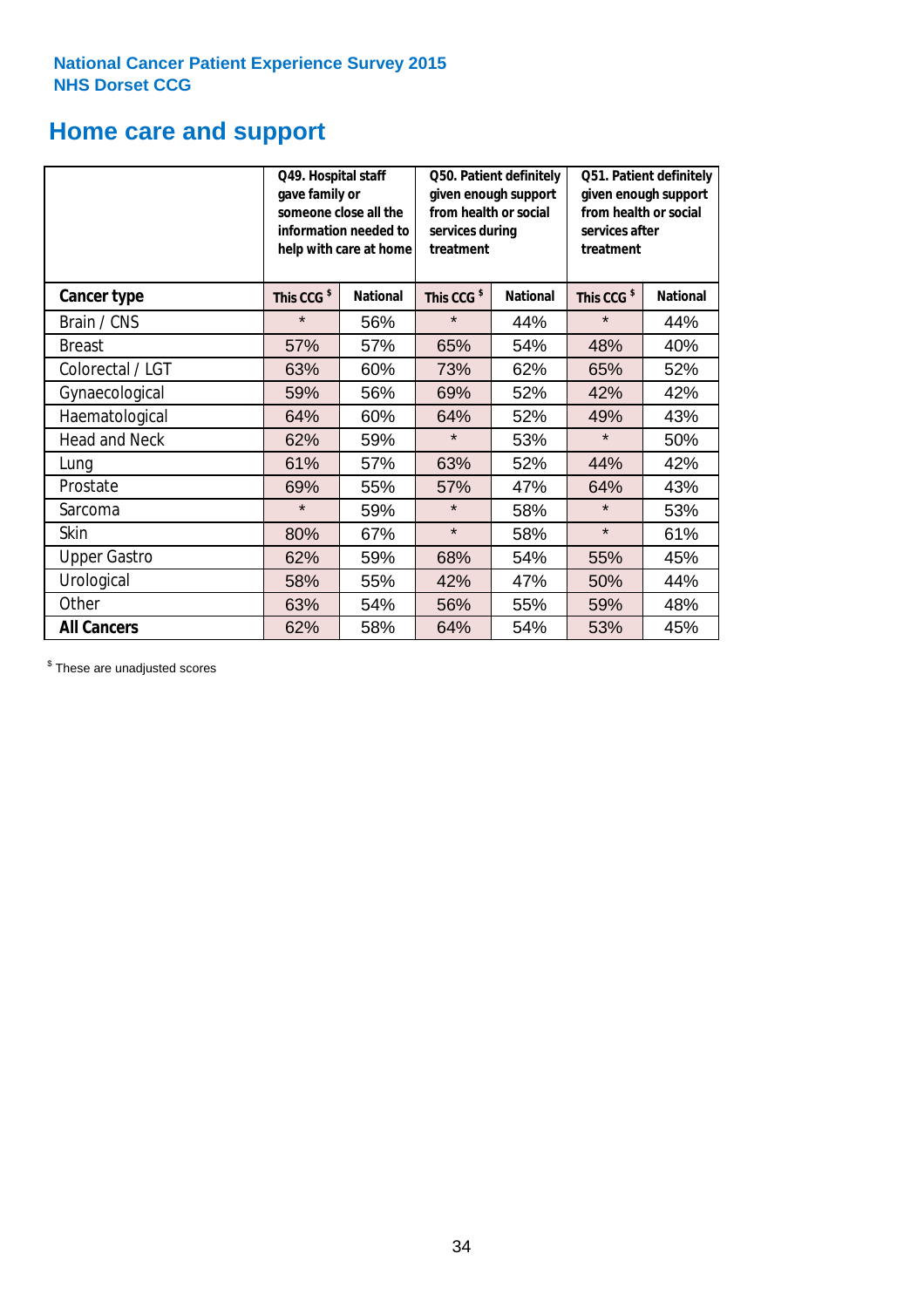# **Care from your general practice**

|                      | information about<br>treatment | Q52. GP given enough<br>patient's condition and | <b>O53. Practice staff</b><br>definitely did<br>everything they could<br>to support patient |                 |  |
|----------------------|--------------------------------|-------------------------------------------------|---------------------------------------------------------------------------------------------|-----------------|--|
| <b>Cancer type</b>   | This CCG <sup>\$</sup>         | <b>National</b>                                 | This CCG <sup>\$</sup>                                                                      | <b>National</b> |  |
| Brain / CNS          | $\star$                        | 94%                                             | $\star$                                                                                     | 59%             |  |
| <b>Breast</b>        | 97%                            | 96%                                             | 65%                                                                                         | 63%             |  |
| Colorectal / LGT     | 97%                            | 95%                                             | 66%                                                                                         | 63%             |  |
| Gynaecological       | 96%                            | 95%                                             | 65%                                                                                         | 59%             |  |
| Haematological       | 96%                            | 96%                                             | 66%                                                                                         | 61%             |  |
| <b>Head and Neck</b> | 92%                            | 93%                                             | 48%                                                                                         | 60%             |  |
| Lung                 | 100%                           | 95%                                             | 67%                                                                                         | 62%             |  |
| Prostate             | 96%                            | 95%                                             | 67%                                                                                         | 67%             |  |
| Sarcoma              | $\star$                        | 97%                                             | $\star$                                                                                     | 65%             |  |
| <b>Skin</b>          | 100%                           | 97%                                             | 74%                                                                                         | 71%             |  |
| <b>Upper Gastro</b>  | 92%                            | 94%                                             | 68%                                                                                         | 62%             |  |
| Urological           | 91%                            | 95%                                             | 57%                                                                                         | 64%             |  |
| Other                | 95%                            | 95%                                             | 68%                                                                                         | 61%             |  |
| <b>All Cancers</b>   | 96%                            | 95%                                             | 66%                                                                                         | 63%             |  |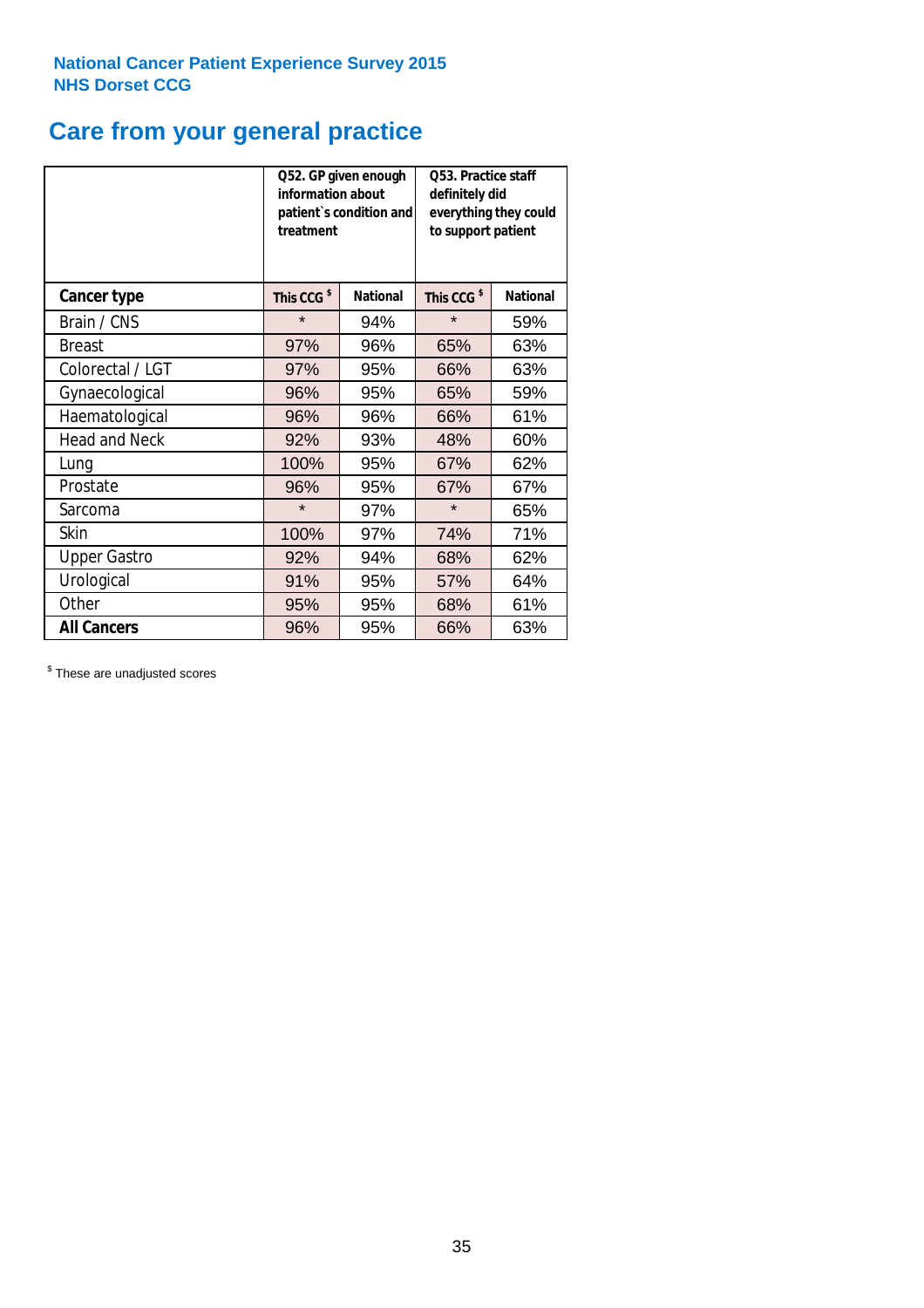# **Your overall NHS care**

|                      | Q54. Hospital and<br>community staff<br>always worked well<br>together |                 | Q55. Patient given a<br>care plan |                 | Q56. Overall the<br>administration of the<br>care was very good /<br>qood |                 | Q57. Length of time for<br>attending clinics and<br>appointments was<br>right |                 |
|----------------------|------------------------------------------------------------------------|-----------------|-----------------------------------|-----------------|---------------------------------------------------------------------------|-----------------|-------------------------------------------------------------------------------|-----------------|
| Cancer type          | This CCG <sup>\$</sup>                                                 | <b>National</b> | This CCG <sup>\$</sup>            | <b>National</b> | This CCG <sup>\$</sup>                                                    | <b>National</b> | This CCG <sup>\$</sup>                                                        | <b>National</b> |
| Brain / CNS          | $\star$                                                                | 45%             | $\star$                           | 29%             | $\star$                                                                   | 84%             | $\star$                                                                       | 60%             |
| <b>Breast</b>        | 66%                                                                    | 60%             | 37%                               | 35%             | 92%                                                                       | 90%             | 72%                                                                           | 64%             |
| Colorectal / LGT     | 71%                                                                    | 60%             | 34%                               | 36%             | 92%                                                                       | 88%             | 74%                                                                           | 68%             |
| Gynaecological       | 64%                                                                    | 58%             | 24%                               | 29%             | 88%                                                                       | 89%             | 83%                                                                           | 66%             |
| Haematological       | 66%                                                                    | 63%             | 24%                               | 33%             | 94%                                                                       | 92%             | 65%                                                                           | 62%             |
| <b>Head and Neck</b> | 53%                                                                    | 58%             | 28%                               | 34%             | 94%                                                                       | 89%             | 70%                                                                           | 65%             |
| Lung                 | 76%                                                                    | 63%             | 21%                               | 32%             | 91%                                                                       | 89%             | 79%                                                                           | 70%             |
| Prostate             | 66%                                                                    | 63%             | 38%                               | 36%             | 92%                                                                       | 87%             | 74%                                                                           | 71%             |
| Sarcoma              | $\star$                                                                | 60%             | $\star$                           | 31%             | $\star$                                                                   | 90%             | $\star$                                                                       | 63%             |
| Skin                 | 76%                                                                    | 69%             | 65%                               | 39%             | 93%                                                                       | 89%             | 82%                                                                           | 73%             |
| <b>Upper Gastro</b>  | 61%                                                                    | 58%             | 29%                               | 36%             | 88%                                                                       | 88%             | 76%                                                                           | 66%             |
| Urological           | 60%                                                                    | 62%             | 25%                               | 26%             | 85%                                                                       | 84%             | 81%                                                                           | 73%             |
| Other                | 57%                                                                    | 56%             | 36%                               | 29%             | 91%                                                                       | 87%             | 76%                                                                           | 61%             |
| <b>All Cancers</b>   | 66%                                                                    | 61%             | 32%                               | 33%             | 91%                                                                       | 89%             | 74%                                                                           | 66%             |

|                      | Q58. Taking part in<br>cancer research | discussed with patient | Q59. Patient's average<br>rating of care scored<br>from very poor to very<br>good |                 |  |
|----------------------|----------------------------------------|------------------------|-----------------------------------------------------------------------------------|-----------------|--|
| <b>Cancer type</b>   | This CCG <sup>\$</sup>                 | <b>National</b>        | This CCG <sup>\$</sup>                                                            | <b>National</b> |  |
| Brain / CNS          | $\star$                                | 32%                    | $\star$                                                                           | 8.5             |  |
| <b>Breast</b>        | 34%                                    | 28%                    | 8.9                                                                               | 8.8             |  |
| Colorectal / LGT     | 13%                                    | 22%                    | 8.9                                                                               | 8.7             |  |
| Gynaecological       | 15%                                    | 27%                    | 8.8                                                                               | 8.7             |  |
| Haematological       | 36%                                    | 36%                    | 8.9                                                                               | 8.8             |  |
| <b>Head and Neck</b> | 53%                                    | 21%                    | 9.0                                                                               | 8.6             |  |
| Lung                 | 35%                                    | 34%                    | 9.0                                                                               | 8.6             |  |
| Prostate             | 24%                                    | 35%                    | 8.8                                                                               | 8.6             |  |
| Sarcoma              | $\star$                                | 29%                    | $\star$                                                                           | 8.7             |  |
| <b>Skin</b>          | 16%                                    | 17%                    | 9.0                                                                               | 8.9             |  |
| <b>Upper Gastro</b>  | 14%                                    | 30%                    | 8.4                                                                               | 8.6             |  |
| Urological           | 11%                                    | 14%                    | 8.9                                                                               | 8.5             |  |
| Other                | 29%                                    | 31%                    | 8.9                                                                               | 8.6             |  |
| <b>All Cancers</b>   | 26%                                    | 28%                    | 8.9                                                                               | 8.7             |  |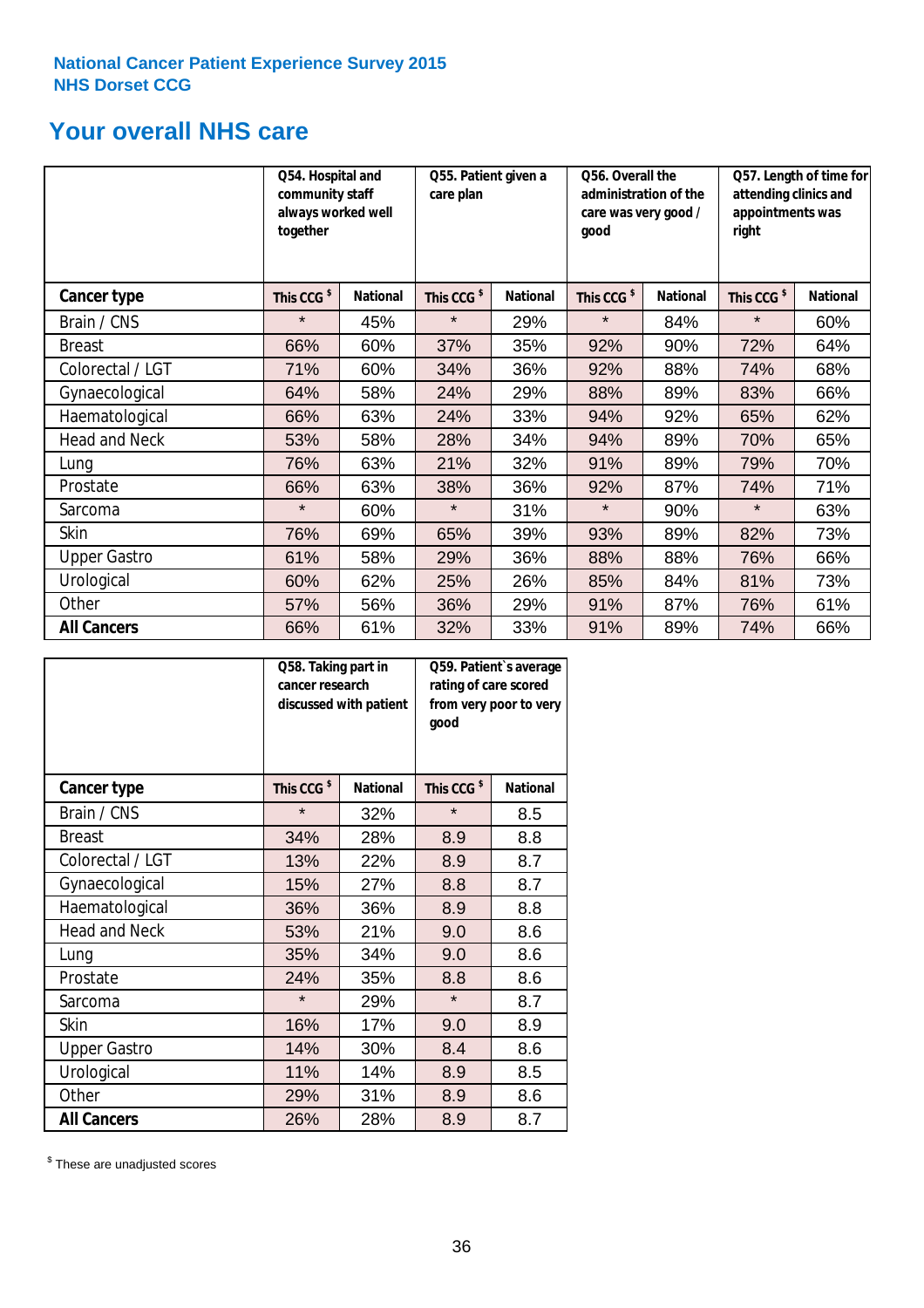# **Annex**

# **Methodology**

The sample for the survey included all adult (aged 16 and over) NHS patients, with a confirmed primary diagnosis of cancer, discharged from an NHS Trust after an inpatient episode or day case attendance for cancer related treatment in the months of April, May and June 2015.

The patients included in the sample had relevant cancer ICD10 codes (C00-99 excluding C44 and C84, and D05) in the first diagnosis field of their patient records, applied to their patient files by the relevant NHS Trust, and were alive at the point at which fieldwork commenced. Deceased checks were undertaken on up to three occasions during fieldwork, to ensure that questionnaires were not sent to patients who had died since their treatment.

Trust samples were checked rigorously for duplicates and patient lists were also de-duplicated nationally to ensure that patients did not receive multiple copies of questionnaires.

The fieldwork for the survey was undertaken between October 2015 and March 2016.

For the first time, the survey used a mixed mode methodology. Questionnaires were sent by post with two reminders where necesssary, but also included an option to complete online. A Freephone helpline was available for respondents to ask questions about the survey, to enable them to complete their questionnaires over the phone, and to provide access to a translation and interpreting facility for those whose first language was not English.

The Health Research Authority supported the survey by granting Section 251 approval.

## **Further information**

Further information on survey methodology, as well as all of the national and local reports and data, is available at www.ncpes.co.uk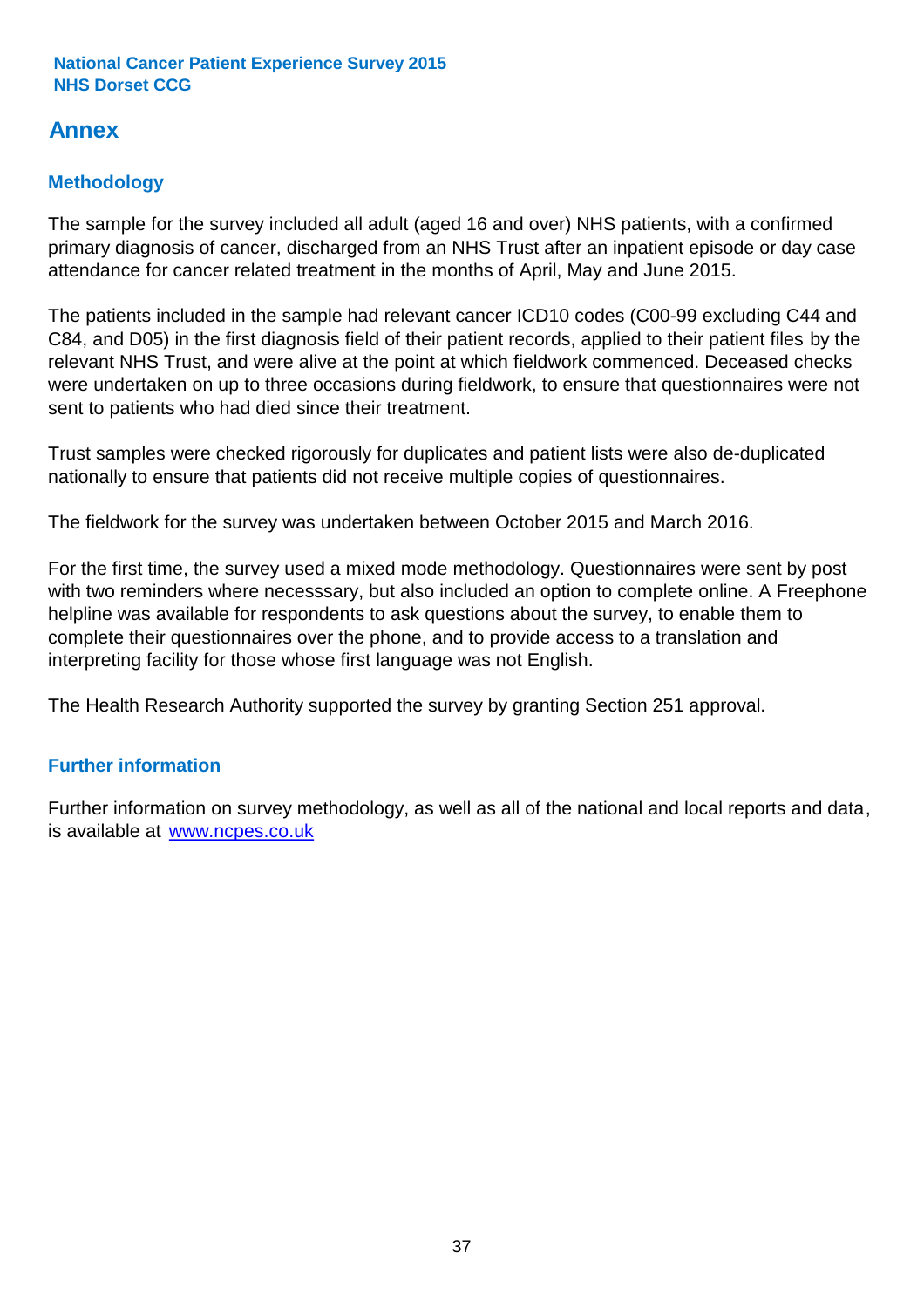### **Redevelopment of the 2015 survey**

A number of significant changes have been made to the National Cancer Patient Experience Survey in 2015:

- the length of the questionnaire has been reduced
- response options have been reviewed and changed to make them consistent throughout the survey
- some of the questions and / or answer options have been changed so that they are now in line with questions in other patient surveys (e.g. the Care Quality Commission national patient surveys), to improve comparability between them
- the topic areas within the questionnaire have been redesigned to capture the whole patient journey.

There are 50 questions in the questionnaire that relate directly to patient experience. Of these, 14 remain unchanged from previous years; and a further 21 have been slightly amended. We draw caution in directly comparing data from the 2015 survey to the findings of the previous CPES surveys, even for identical questions. Changes in the structure of the survey instrument (questionnaire) and also the administration of the survey (calendar period and length of time from sampling to field work start and completion) may influence nationwide averages, although these features will not greatly impact on relative comparisons (e.g. between patient groups or hospitals).

The other 15 questions are either new or substantially changed from previous years.

It is expected that there will be few, if any changes, to the questionnaire going forward so we will be able to compare the results year on year. Where changes are necessary they are expected to be for methodological reasons or to improve question reliability.

Another significant change in 2015 is that an online version of the questionnaire has been developed. The online version was developed to make the questionnaire more accessible for respondents. This may have an impact on the demographic characteristics of the respondents. This may be an improvement if previously underrepresented groups have responded. However, changes to the demographics of respondents may have implications on the overall results - and again, leads us to draw caution in directly comparing results with previous years.

### **Official Statistics**

The 2015 survey data has been published for the first time as Official Statistics. The 2015 survey data has been produced and published in line with the Code of Practice for Official Statistics.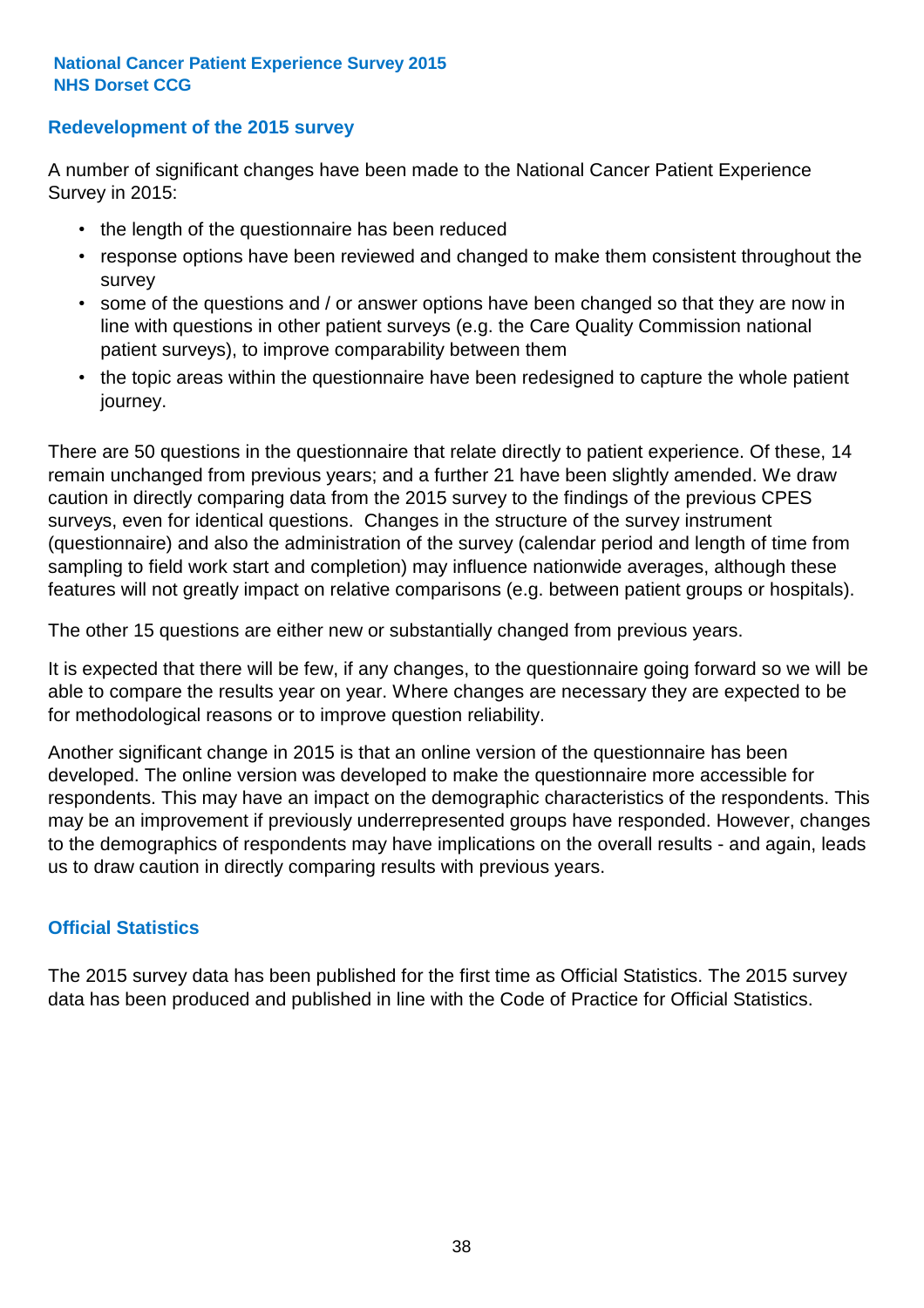### **Scoring methodologies**

49 of the 50 questions relating directly to patient experience have been summarised as the score of the percentage of patients who reported a positive experience. For example:

- question 6 asks: "Overall, how did you feel about the length of time you had to wait for your test to be done?". Responses have been recorded as positive only for those patients who selected the first option ("It was about right")
- question 11 asks: "When you were told you had cancer, were you given written information about the type of cancer you had?". Responses have been recorded as positive only for those patients who selected the first option ("Yes, and it was easy to understand").

Where options do not provide any information on positive/negative patient experience (e.g. "Don't know / can't remember"), they are excluded from the score.

The other question (question 59) asks respondents to rate their overall care on a scale of 0 to 10. Scores have been given as an average on this scale.

A copy of the 2015 questionnaire, marked up with all of these scoring conventions, is available at www.ncpes.co.uk

Further details on the scoring methodology can be found in the technical document for the survey, available at <u>www.ncpes.co.uk</u>

#### **Case-mix adjustment**

For the first time in 2015, case-mix adjusted findings are being presented alongside unadjusted results for CCGs. Case-mix adjustment allows us to account for the impact that differing patient populations might have on results. By using the case-mix adjusted estimates we can obtain a greater understanding of how a CCG is performing given their patient population.

The factors taken into account in this case-mix adjustment are gender, age, ethnic group, deprivation, and tumour group.

For further details on case-mix adjustment, please refer to the technical document for the survey, available at www.ncpes.co.uk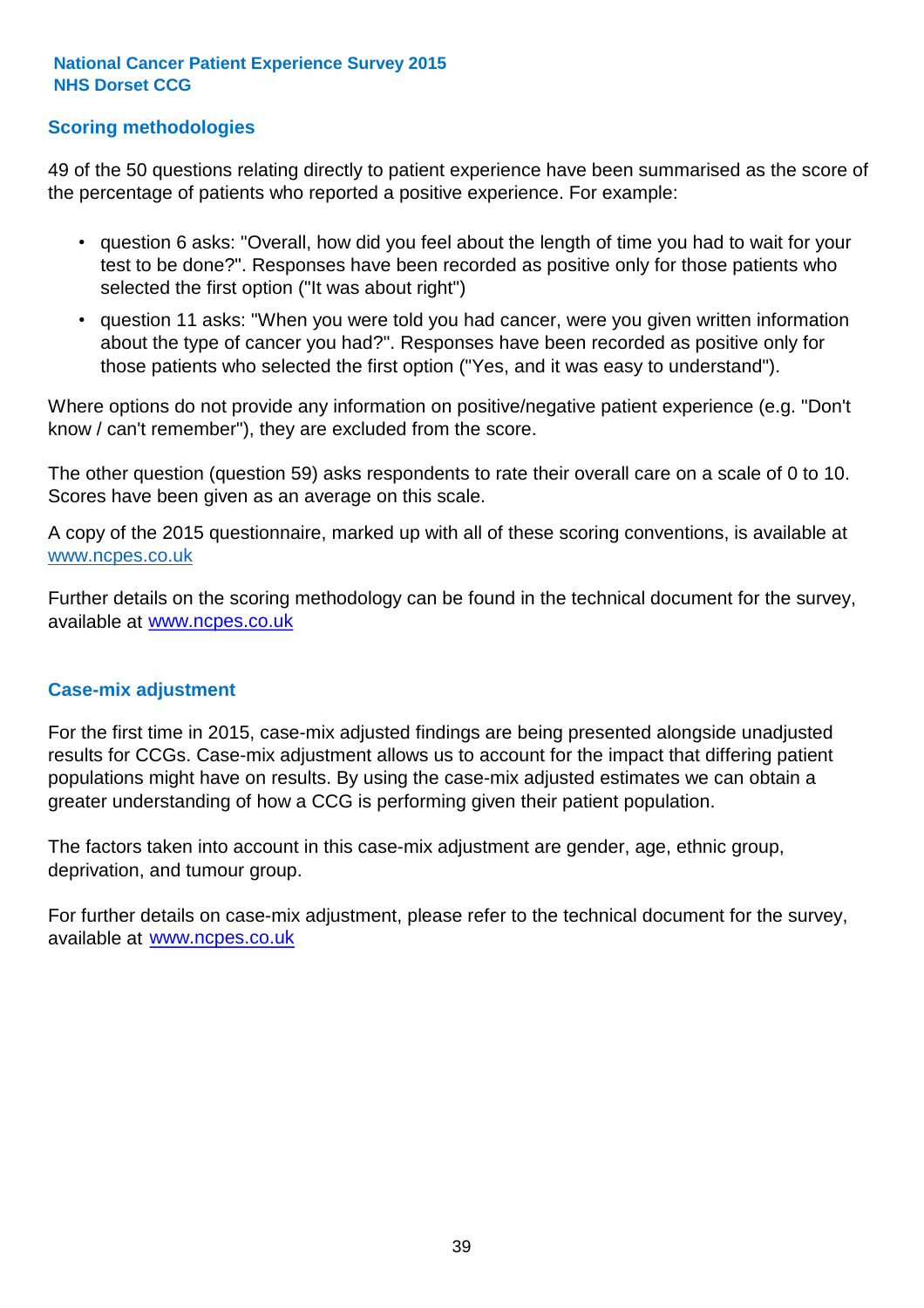### **Response Rates**

|                 | Sample      | <b>Excluded</b> | Adjusted      | <b>Not</b>              | Blank / | Completed | Response |
|-----------------|-------------|-----------------|---------------|-------------------------|---------|-----------|----------|
|                 | <b>Size</b> |                 | <b>Sample</b> | <b>Returned Refused</b> |         |           | Rate     |
| <b>National</b> | 116,991     | 8.719           | 108,272       | 33,168                  | 3.918   | 71,186    | 66%      |
| 11J             | 2.039       | 141             | 1,898         | 449                     | 68      | 1,381     | 73%      |

#### **Respondents by tumour group**

The tables below show the numbers of patients from each tumour group and the age and gender distribution of these patients.

| <b>Tumour Group</b>  | Number of<br>respondents* |
|----------------------|---------------------------|
| Brain / CNS          | 7                         |
| <b>Breast</b>        | 311                       |
| Gynaecological       | 91                        |
| Colorectal / LGT     | 209                       |
| Lung                 | 81                        |
| <b>Skin</b>          | 51                        |
| Haematological       | 248                       |
| <b>Upper Gastro</b>  | 104                       |
| Other                | 49                        |
| Urological           | 80                        |
| Prostate             | 88                        |
| Sarcoma              | 18                        |
| <b>Head and Neck</b> | 44                        |

*\* These figures may not match the numerator for all questions in the 'Comparisons by tumour group' section of this report, because not all questions were answered by all respondents.*

### **Respondents by age and gender**

The questionnaire asked respondents to give their year of birth. This information has been amalgamated into 8 age bands. The age and gender distribution for the CCG was as follows:

|             | 16-24 | 25-34 | 35-44 | 45-54 | 55-64 | 65-74 | 75-84 | $85+$ | Total |
|-------------|-------|-------|-------|-------|-------|-------|-------|-------|-------|
| <b>Male</b> |       | 6     | ັ     | 46    | 96    | 260   | 144   | 40    | 595   |
| Female      |       |       | 30    | 104   | 162   | 272   | 169   | 40    | 786   |
| Total       |       | 15    | 33    | 150   | 258   | 532   | 313   | 80    | , 381 |